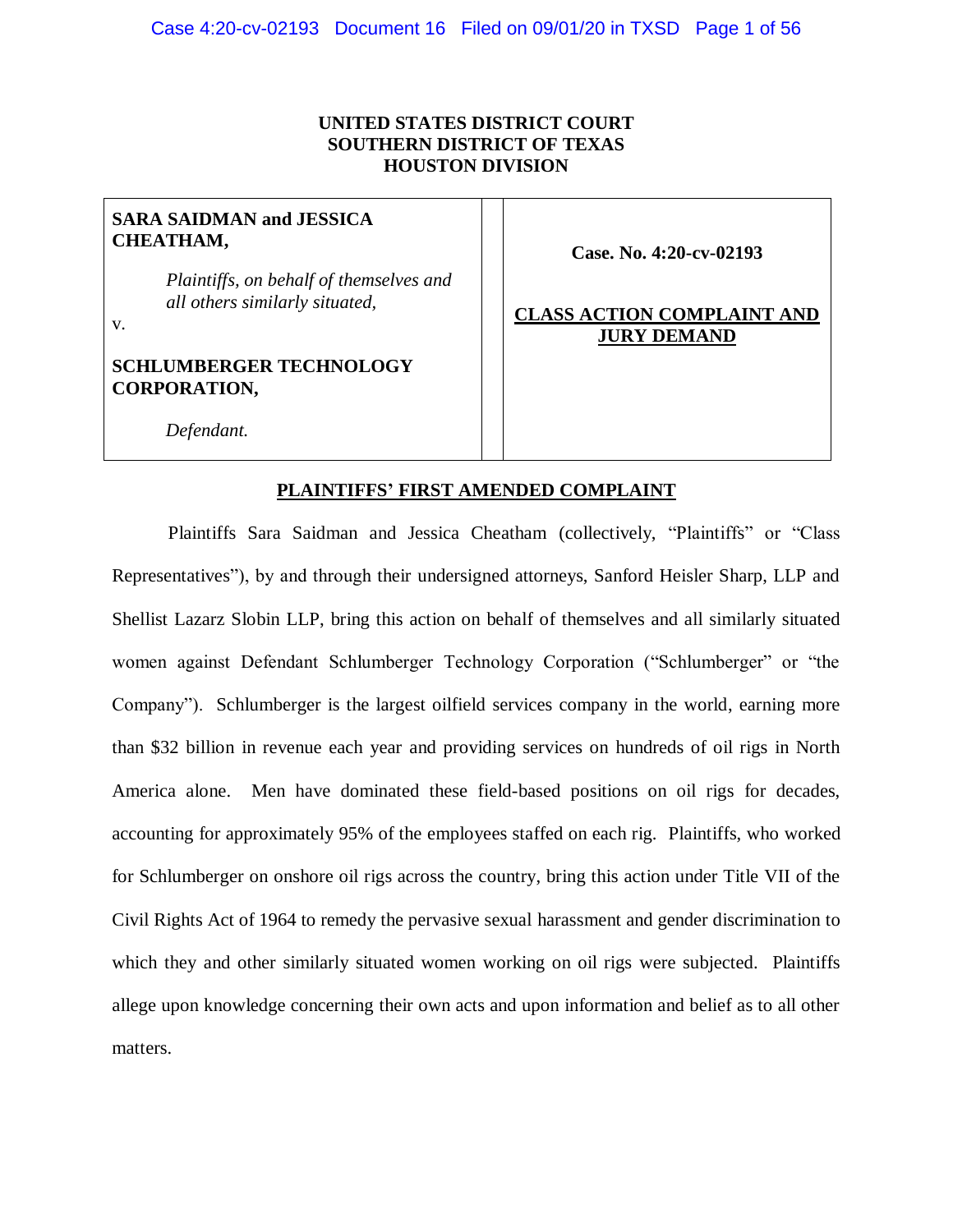## **I. INTRODUCTION**

1. In Schlumberger's playbook, oil rigs and women do not mix. Approximately 95% of Schlumberger employees who work on oil rigs are male. The few women who are hired face a terrorizing environment where men discriminate against their women colleagues with impunity. Schlumberger has knowingly permitted male workers to treat women who work on oil rigs as sex objects and second-class citizens, intentionally turning a blind eye to the pattern of sexual harassment, gender discrimination, and physical danger that women are subjected to nationwide. Women who work on oil rigs are sexually assaulted, sexually harassed, groped, leered at, and treated as sexual objects by their male colleagues. They are referred to as "cunts," "bitches," and "sluts" who are undeserving of equal pay. And this animus, harassment, and discrimination is not isolated: women working on Schlumberger oil rigs nationwide have reported a hostile work environment in which pervasive sexual harassment and discrimination are standard operating procedure.

2. Schlumberger ensures that women who work on rigs are vulnerable to this onslaught of sexual harassment and gender discrimination. The Company requires women who work on rigs to share living quarters (typically a small trailer) and even a bedroom with multiple men who work on the rig—often the same men who are sexually harassing and discriminating against them. Sometimes these trailers have no locks, making it impossible for women to find even a moment's privacy from the harassers with whom they work. Because these oil rigs are often in remote locations far from the nearest town, women cannot escape this harassment and discrimination. They are forced to live with and work among their harassers.

3. Plaintiff Sara Saidman is one of these women. Ms. Saidman was just twenty-one years old when she began working at Schlumberger in May 2016. She worked on numerous rigs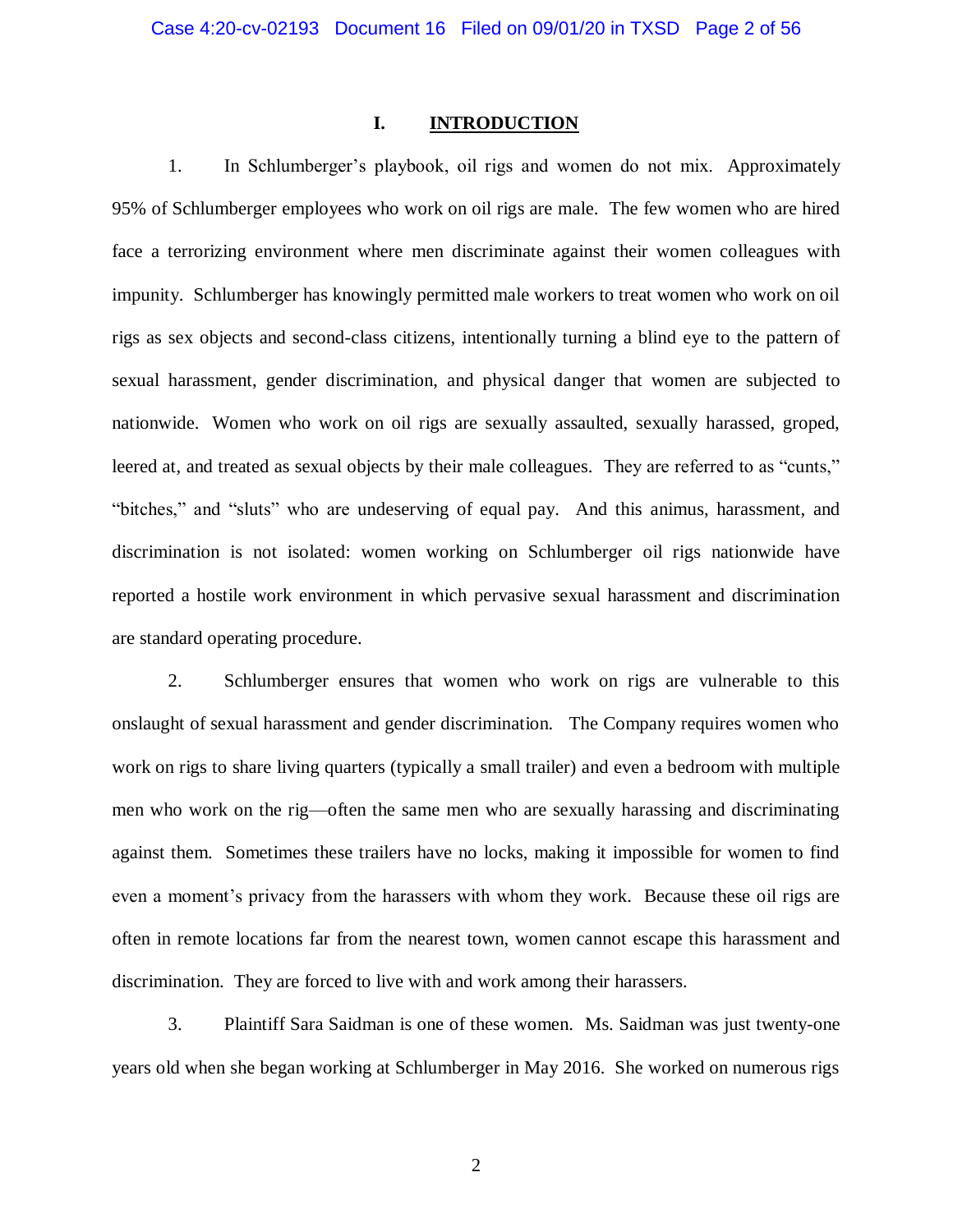#### Case 4:20-cv-02193 Document 16 Filed on 09/01/20 in TXSD Page 3 of 56

in numerous locations across the country, but her experiences were the same: She was objectified, insulted, groped, threatened, retaliated against, and exposed to physical danger by her colleagues on the oil rigs. As just one example, one of Ms. Saidman's male colleagues (with whom she was forced to share living quarters) encouraged the other men working on the rig to break into her bedroom while she was sleeping and ignore her if she resisted sexual advances. He assured other male workers that Ms. Saidman "likes it whether or not she wants it" and "the more she screams, the more she wants it."

4. Similarly, Plaintiff Jessica Cheatham experienced pervasive gender discrimination throughout her employment with Schlumberger in Texas, New Mexico, and Oklahoma. Among other things, Ms. Cheatham's male colleagues made sexually explicit jokes and comments (such as describing part of a particular tool as "the pussy" located underneath "the skirt" when teaching her how to use the tool), threatened to "bend [her] over [his] knee and spank" her, accused her of performing sexual favors in order to receive a promotion, claimed that she was just "one of those girls working in the oilfield, trying to sleep around with men out here," told her that she did not deserve to work on the oil rig, and requested that she be replaced by a man. When Ms. Cheatham reported discrimination and sexual harassment to Schlumberger, Human Resources brushed aside her concerns, claiming that "guys just do that. This is a man's field, so they're bound to say stuff." One Human Resources representative even admitted to Ms. Cheatham that, because "this is a man's industry," Schlumberger knows that sexual harassment on oil rigs "is likely to happen."

5. Women who have the courage to seek recourse, including Ms. Saidman and Ms. Cheatham, are promptly blacklisted by Human Resources and management personnel. Schlumberger makes it nearly impossible for women who have been sexually harassed to find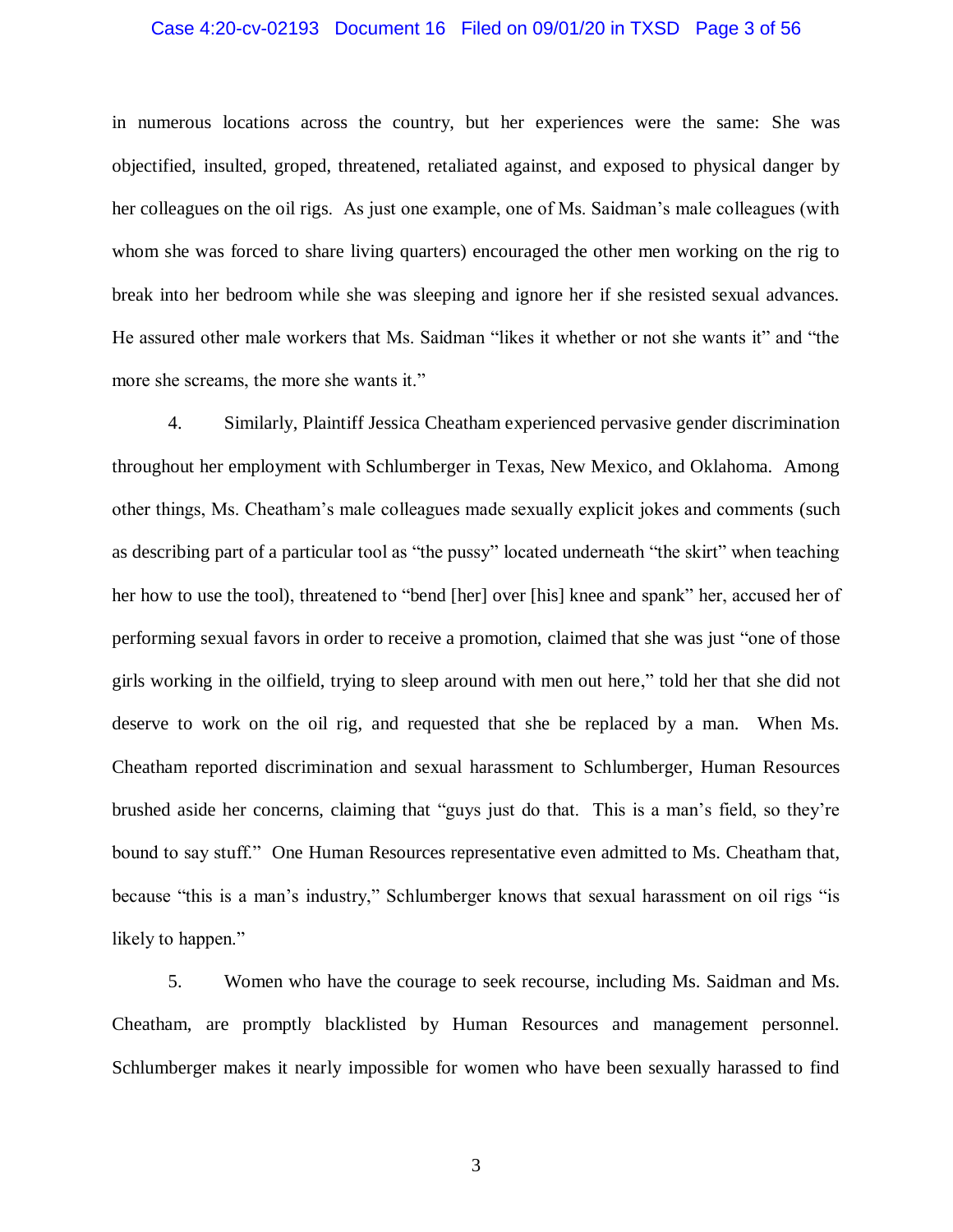#### Case 4:20-cv-02193 Document 16 Filed on 09/01/20 in TXSD Page 4 of 56

recourse. The Company's formal policies instruct employees who have been harassed to *"politely" confront the harassers themselves* before seeking assistance from management. Not unsurprisingly, when formal complaints are lodged, Schlumberger's preferred course of action is to ignore them entirely. On the rare occasions when a complaint is deemed worthy of a response, Schlumberger dismisses it as "just oil field talk" or "a joke." The women who complain are then retaliated against as punishment. As one former employee warned, "[Human Resources] is not your friend at this company, they are your enemy."

6. Schlumberger is widely heralded as the king of the oil and gas industry. The largest oilfield services company in the world, Schlumberger earns more than \$32 billion in revenue each year and has been recognized as a Fortune 500 Global company for nineteen years. But when it comes to gender equality, Schlumberger is hardly a leader. The Company goes to great lengths to shield this simple truth from the public eye, instead celebrating itself as a leader in gender diversity. As the Company's website boasts: "Diversity has played a major role in the development of Schlumberger, and for nearly 25 years gender balance has been a major focus for us . . . Today, diversity runs through Schlumberger at every job level."<sup>1</sup> This could not be further from reality: Women account for barely 16% of Schlumberger's global workforce, and women occupy approximately 5% of field-based positions.<sup>2</sup> Schlumberger itself acknowledges that "decades of male dominance" have led to these abysmal gender diversity numbers.

 $\overline{a}$ 

<sup>1</sup> *See* [https://careers.slb.com/newsroom/women-in-tech.](https://careers.slb.com/newsroom/women-in-tech)

<sup>&</sup>lt;sup>2</sup> These statistics can be found on Schlumberger's website [\(https://www.slb.com/globalstewardship/employment](https://www.slb.com/globalstewardship/employment-human-capital.html)[human-capital.html\)](https://www.slb.com/globalstewardship/employment-human-capital.html), the Company's annual report on gender diversity, and the gender pay that Schlumberger is required, by law, to compile and publish annually. According to the 2018 report [\(https://www.slb.com/-](https://www.slb.com/-/media/files/about-us/2018-schlumberger-uk-gender-pay-gap-report.ashx) [/media/files/about-us/2018-schlumberger-uk-gender-pay-gap-report.ashx\)](https://www.slb.com/-/media/files/about-us/2018-schlumberger-uk-gender-pay-gap-report.ashx), "[f]ield-based positions continue to be filled mainly by men. In 2018, 5.4% of the field roles in Schlumberger . . . were held by women." This is a systemic issue in the oil industry. A 2018 Gender Diversity Study by the Petroleum Equipment & Services Association [\(https://pesa.org/wp-content/uploads/2018/04/PESA-Gender-Diversity-Report-April-2018.pdf\)](https://pesa.org/wp-content/uploads/2018/04/PESA-Gender-Diversity-Report-April-2018.pdf) found that women occupy just 8% of technical operational roles (such as Field Engineers) in the United States. The staggering gender disparity at Schlumberger reaches the upper echelons of the Company: Prior to the filing of the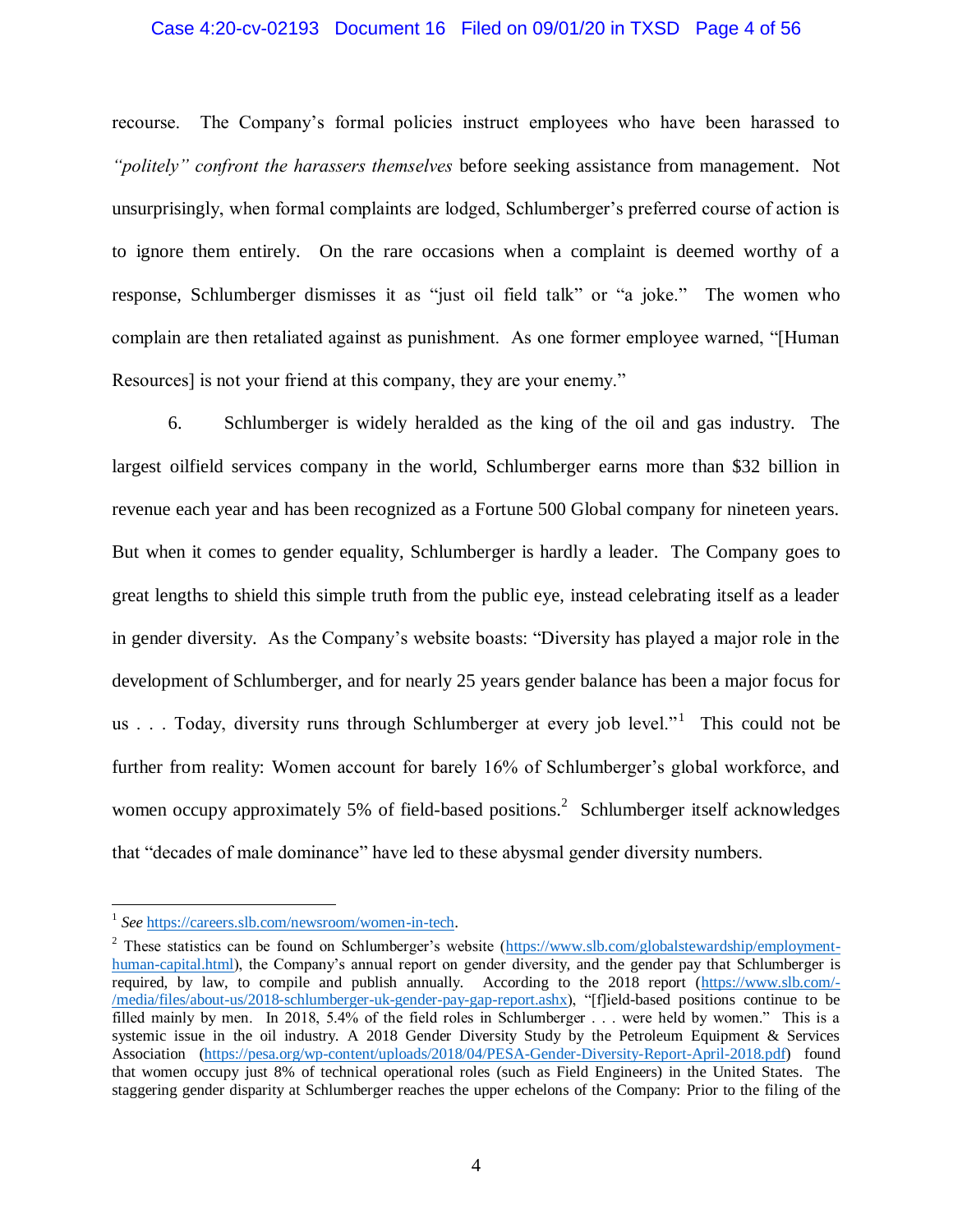#### Case 4:20-cv-02193 Document 16 Filed on 09/01/20 in TXSD Page 5 of 56

7. For the women at Schlumberger who occupy a razor-thin slice of field-based positions on oil rigs (approximately 5% of available positions), the picture is grim: Women who work on oil rigs confront not just a glass ceiling, but an impenetrable rock and shale fortress.

#### **II. PARTIES, JURISDICTION, AND VENUE**

8. **PLAINTIFF SARA SAIDMAN** is a woman who was an employee of Schlumberger from on or about May 17, 2016 until May 11, 2017.

9. **PLAINTIFF JESSICA CHEATHAM** is a woman who was an employee of Schlumberger from on or about September 24, 2017 until January 2, 2020.

# 10. **DEFENDANT SCHLUMBERGER TECHNOLOGY CORPORATION**  (NYSE: SLB) is an international oilfield services company headquartered in Houston, Texas that employs more than 100,000 professionals worldwide. At all relevant times, Schlumberger was Plaintiffs' employer within the meaning of all applicable federal statutes and regulations. Defendant has been served through its registered agent for service of process, Capitol Corporate Services, Inc., 206 E 9th St., Suite 1300, Austin, Texas 78701.

11. This Court has subject matter jurisdiction over Plaintiffs' Title VII claims pursuant to 28 U.S.C. § 1331.

12. Venue is proper in this District pursuant to 28 U.S.C. § 1391(b) and 42 U.S.C. § 2000e-5(f) because Defendant conducts substantial business in the Southern District of Texas, and because, upon information and belief, unlawful employment practices originated in this District.

 $\overline{a}$ 

original complaint, Schlumberger's website reflected that thirteen out of fourteen Executive Management positions were held by men; the website now reflects that there are only ten Executive Management positions, nine of whom are men [\(https://www.slb.com/who-we-are/executive-management\)](https://www.slb.com/who-we-are/executive-management).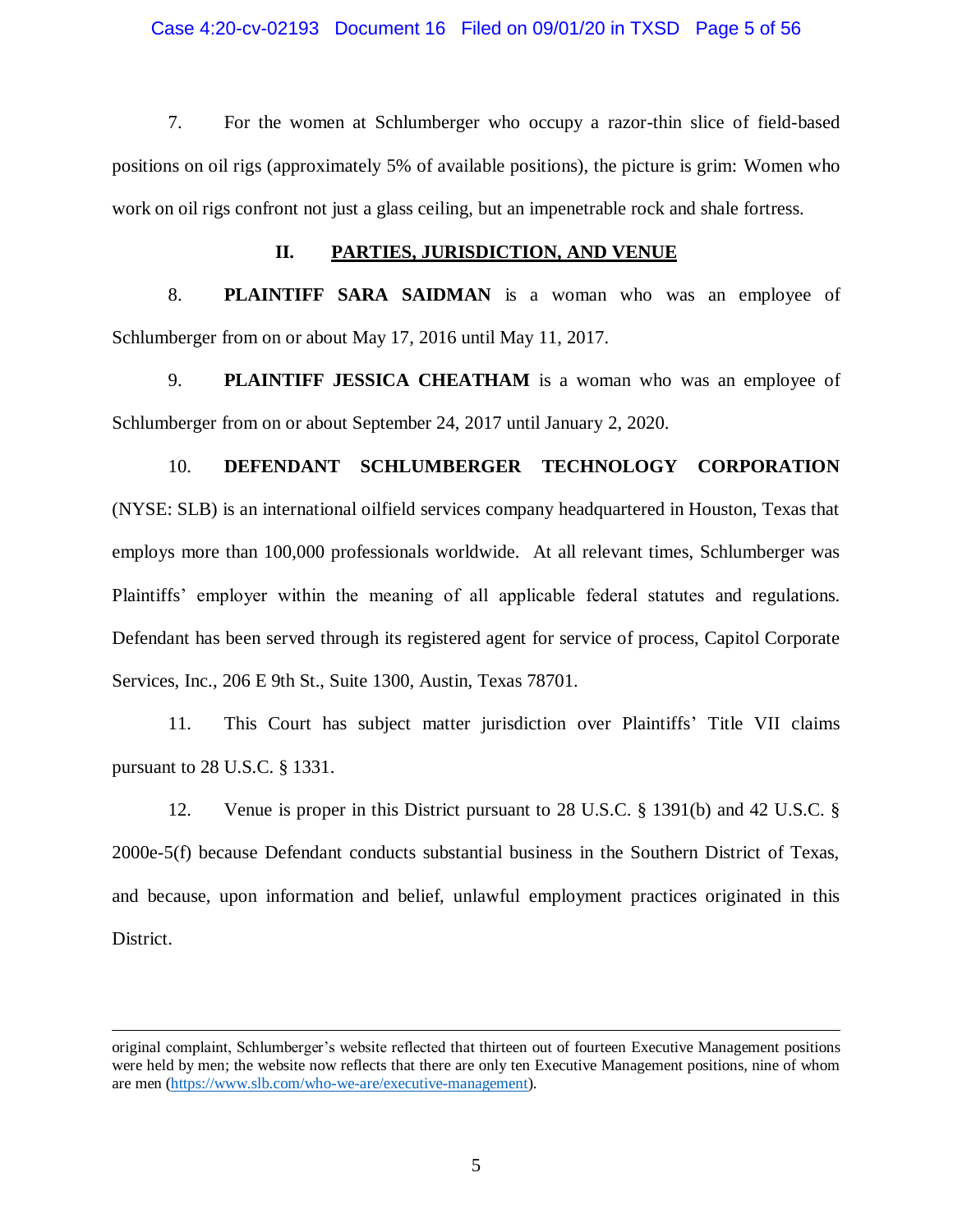## **III. COMMON FACTUAL ALLEGATIONS**

13. Schlumberger rig employees work in desolate and remote areas, with the nearest town an hour (or more) away by car. An onshore rig site consists only of the oil rig itself and several trailers that house employees working on the rig. Employees ordinarily will not encounter a single person on the site that is not working on the rig.



*Schlumberger True 36 Rig Site (North Dakota) with Employee Trailers in the Background*



*Schlumberger Trinidad 100 Rig (Texas)*

14. Schlumberger has long known that women who work on rigs are subjected to gender-based harassment and discrimination. In 2007, Schlumberger hired an independent thirdparty to determine whether field locations "were suitable locations for female employees." Yet the discrimination, sexual harassment, and sexual assaults to which women are subjected have continued unchecked. Upon information and belief, one woman who interviewed for a position at Schlumberger was even told—during her job interview—that she would need to be on birth control if she wanted the job.

15. This anti-woman animus does not exist in a vacuum. Schlumberger's maledominated culture fosters an environment in which sexual harassment is rampant and openly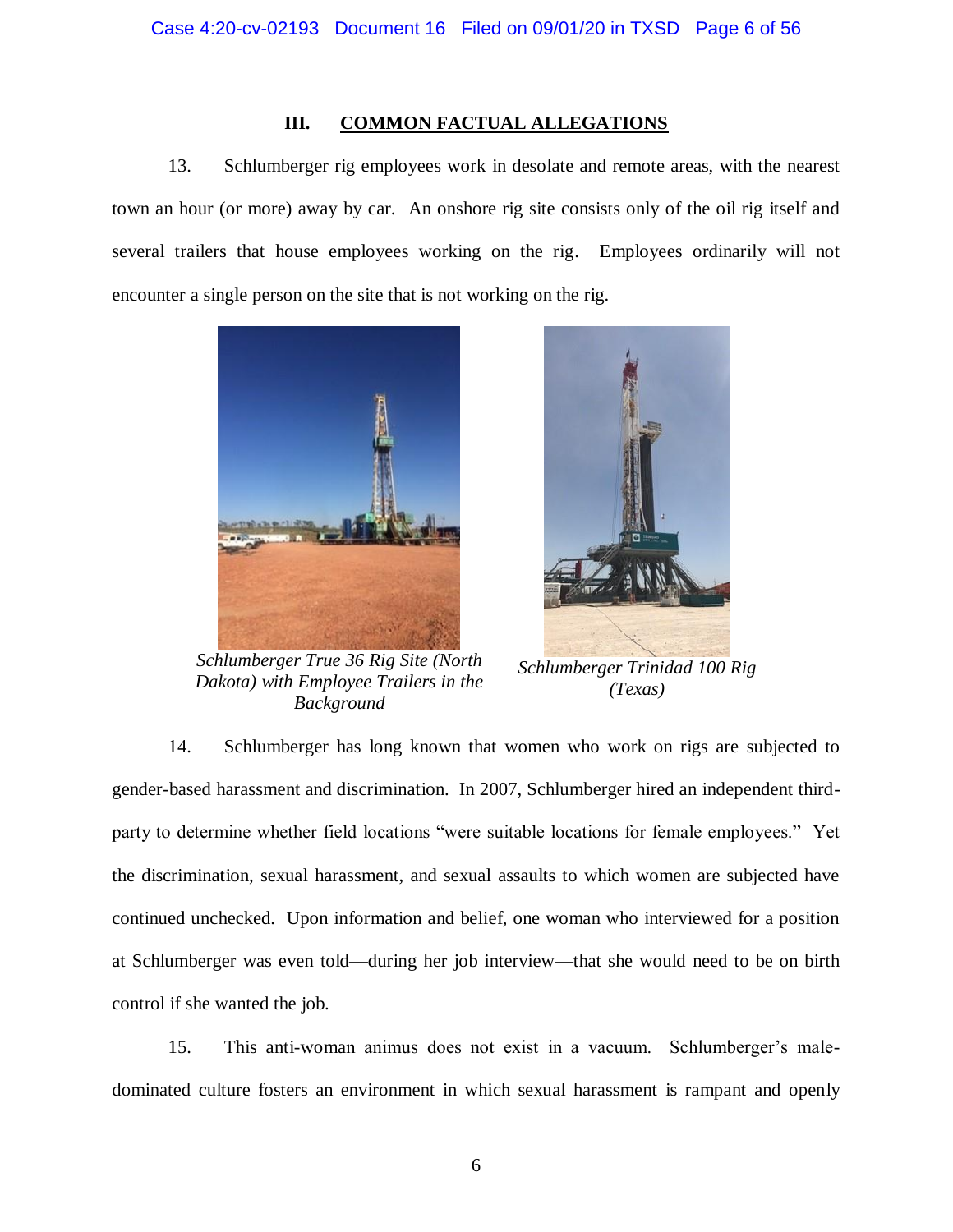#### Case 4:20-cv-02193 Document 16 Filed on 09/01/20 in TXSD Page 7 of 56

tolerated on oil rigs. Rig employees who have worked for Schlumberger in many different states across the country have confirmed that the pervasive discrimination, hostile work environment, and culture of disrespect towards women is consistent across the various parts of the country in which they worked. Field locations and rigs are predominantly staffed with male employees; there is often only one or two women working on a rig.

16. "Gender equality," one former employee wrote, "is far from being practiced in field operations" on rigs. Another employee described a "toxic work environment" and "noninclusive culture" that was "a nightmare" for women. One woman claimed that the "blatant boys club attitude" made Schlumberger "a horrible company to work for as a strong minded woman." Yet another employee stated that "harassment, retaliation, [and] discrimination makes [Schlumberger] a rough place to work," citing a culture of viciousness, innuendos, rumors, ostracization, and retaliation. Multiple employees described a "male-dominated" and "good ole boy culture" that dictated management decisions. Another employee criticized Schlumberger's treatment of women and advised management to learn equality and respect.

17. According to women who have worked on rigs, instances of sexual assault and sexual harassment are standard operating procedure. Their own experiences of being groped, harassed, and discriminated against on a regular basis are consistent with the experiences of other women at the Company. One woman who worked as a Field Engineer was sexually assaulted by a male Schlumberger recruiter who then threatened to write a letter to her supervisor and derail her career if she did not come to his hotel room. Another woman (who was the only woman on her drill site) was forced to ride in a truck with her supervisor as he was watching pornographic videos. Yet another woman who worked on an oil rig was groped by her male coworker during a lunch break. Another woman complained about a male employee who broke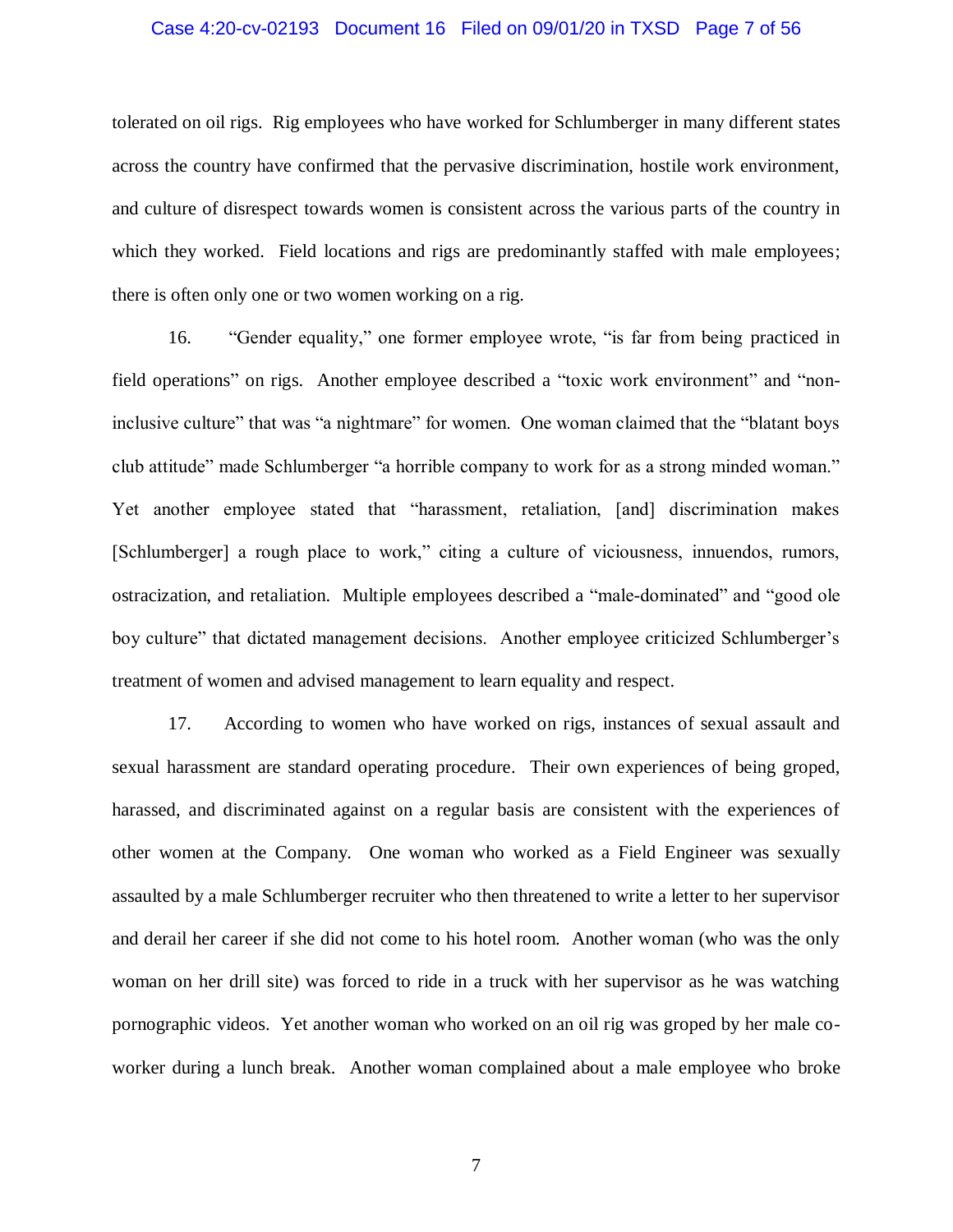#### Case 4:20-cv-02193 Document 16 Filed on 09/01/20 in TXSD Page 8 of 56

into her room, took a shower, and then made sexual advances towards her while wearing only a towel. One woman even filed a lawsuit against Schlumberger after she learned she had been secretly filmed by a hidden camera that was placed in her bedroom on a rig.<sup>3</sup>

18. Men at Schlumberger frequently make inappropriate, demeaning, and gendered comments to the women with whom they work on rigs. Male employees refer to women as "cunts" and "bitches" or by demeaning terms such as "sweetie," "little lady," "young lady," and "darling." Men subject their women colleagues to crude sexual jokes (such as referring to them as "prostitutes" and inquiring about their "price") and other unwanted sexual comments (such as discussing the sexual acts they would like to perform on their women colleagues and soliciting them for sex). Men also make inappropriate comments about women's physical appearance, such as complimenting them for having "a great ass," commenting on their breasts, and critiquing their choice of clothing as being too revealing, too distracting, or not revealing enough. One woman was subjected to so many inappropriate comments about her clothing in the cafeteria (in which she was not permitted to wear her coveralls) that she stopped going to the cafeteria altogether. Men also compare the physical attributes of women who currently or previously worked on the rig, focusing only on their appearance rather than their professional capabilities.

19. Men also create and spread vicious rumors about the women working on rigs, such as accusing them of "sleeping around," which persist long after that woman has moved on

 $\overline{a}$ 

<sup>&</sup>lt;sup>3</sup> Nick Valencia, *Oil rig worker says she was secretly recorded, files* \$1 million lawsuit, CNN (April 1, 2016), *available at* <https://www.cnn.com/2016/03/31/us/transocean-spy-camera-lawsuit/index.html> (A female employee working on rig discovered secret recording devices had been installed in her and other female employees' private sleeping quarters. When she reported the incident, Schlumberger supervisors were dismissive and failed to adequately investigate or identify the perpetrator. The plaintiff remarked of her experience, "On the rig, it's very hard to gain respect . . . being a woman in a man's world[.]").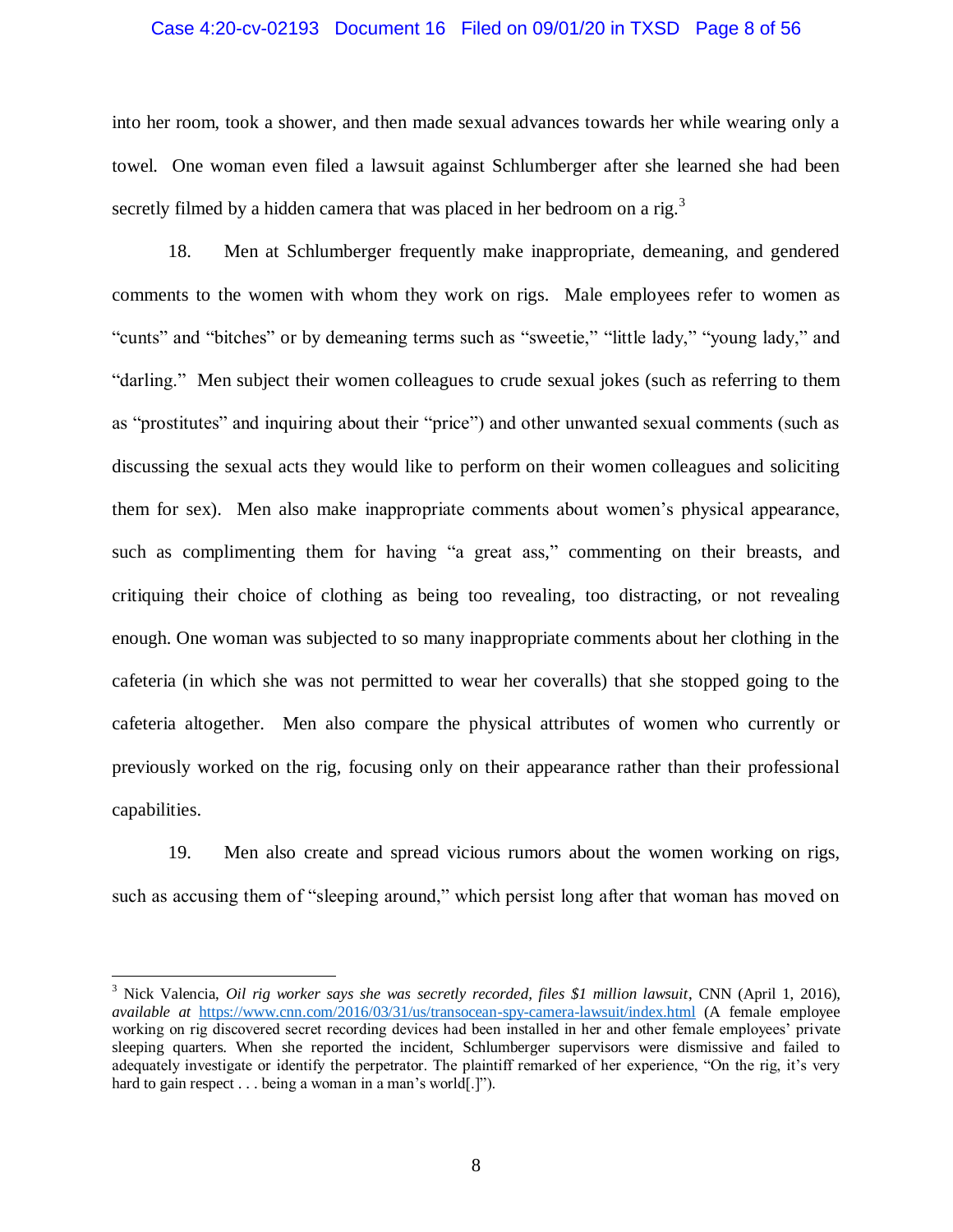#### Case 4:20-cv-02193 Document 16 Filed on 09/01/20 in TXSD Page 9 of 56

from the rig. Male workers refer to women who allegedly had sexual relationships on rigs as "Schlumberger pass-arounds."

20. Schlumberger knowingly exposes women to unsafe living and working conditions on oil rigs. Women are often required to live in small shared trailers (often sharing a trailer and even a bedroom with other men) or "mancamp" facilities offsite. The shared trailers and mancamps often do not have locks on the doors or adequate security. As a result, men can and often do enter women's rooms without permission. One woman went to sleep with a broken bottle for protection after a man entered her room at a mancamp multiple times without her permission. When women ask Schlumberger to provide locks or better security for their living quarters, they are ignored. Certain work sites do not provide bathroom facilities, requiring women to either relieve themselves in an open field or drive nearly an hour to reach the nearest bathroom. As a result, many women limit their intake of water and fluids despite working in temperatures that frequently exceed 100 degrees.

21. The "good ole boys club" mentality promoted by Schlumberger has hindered women's opportunities for advancement at the Company. Numerous women have claimed that they were routinely denied advancement opportunities that were instead awarded to similarly situated men. For example, one woman who worked on a rig claimed that she "ran into increasing discrimination against women" at Schlumberger and, when there were limited advancement opportunities for women, "it became clear that the company did not take gender balance seriously." Another woman who was hired as an engineer was instructed to perform only administrative and secretarial work (including cleaning homes and warehouses). Yet another employee reported that women who work on oil rigs "will deal with a lot of flirting and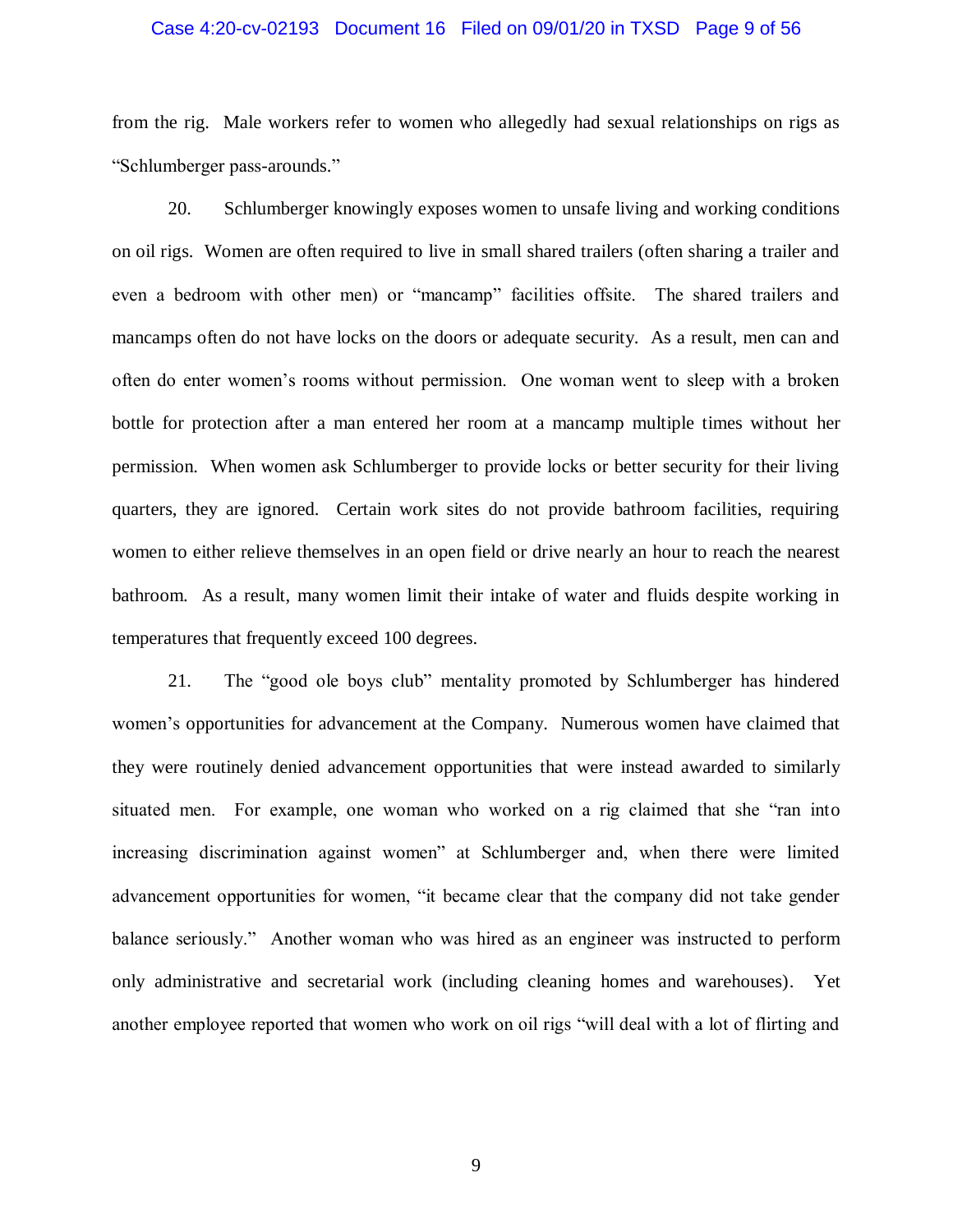#### Case 4:20-cv-02193 Document 16 Filed on 09/01/20 in TXSD Page 10 of 56

individuals minimizing your abilities[,] but if you lash out you are over emotional," because "this is the oil patch."

22. Male employees intentionally conduct themselves in a way that interferes with or sabotages women's job performance and ability to complete their work. Men will purposefully arrive late to work on a regular basis, offering no excuse to the women with whom they work other than "I know how to do my job better than you." Men ignore or argue with women who attempt to give them any direction or suggestion in the workplace. When women try to assert themselves, male employees claim that they "don't like a younger woman telling [them] what to do" and accuse women of "mouthing back." Male employees take credit for women's successes and blame the women for any problems that occur on the rig.

23. Schlumberger's policies, practices, and procedures—including its practice of minimizing, ignoring, mishandling, or otherwise failing to adequately respond to women's complaints—have allowed the gender discrimination and sexual harassment to which women are subjected to exist on a systemic, Company-wide basis.

24. Schlumberger's Human Resources department offers no recourse for women. According to one former Schlumberger employee, "Employees that complain to [Human Resources] about harassment . . . are immediately blacklisted. [Human Resources] is not your friend at this company, they are your enemy." Indeed, women at Schlumberger have described a "long history" of Human Resources actively searching for an excuse to terminate or otherwise force women out of the Company once they have complained about harassment or discrimination—even if it means deviating from Schlumberger's own policies.

25. Human Resources routinely ignores complaints of sexual harassment and discrimination, declines to investigate allegations, and takes little or no action to correct the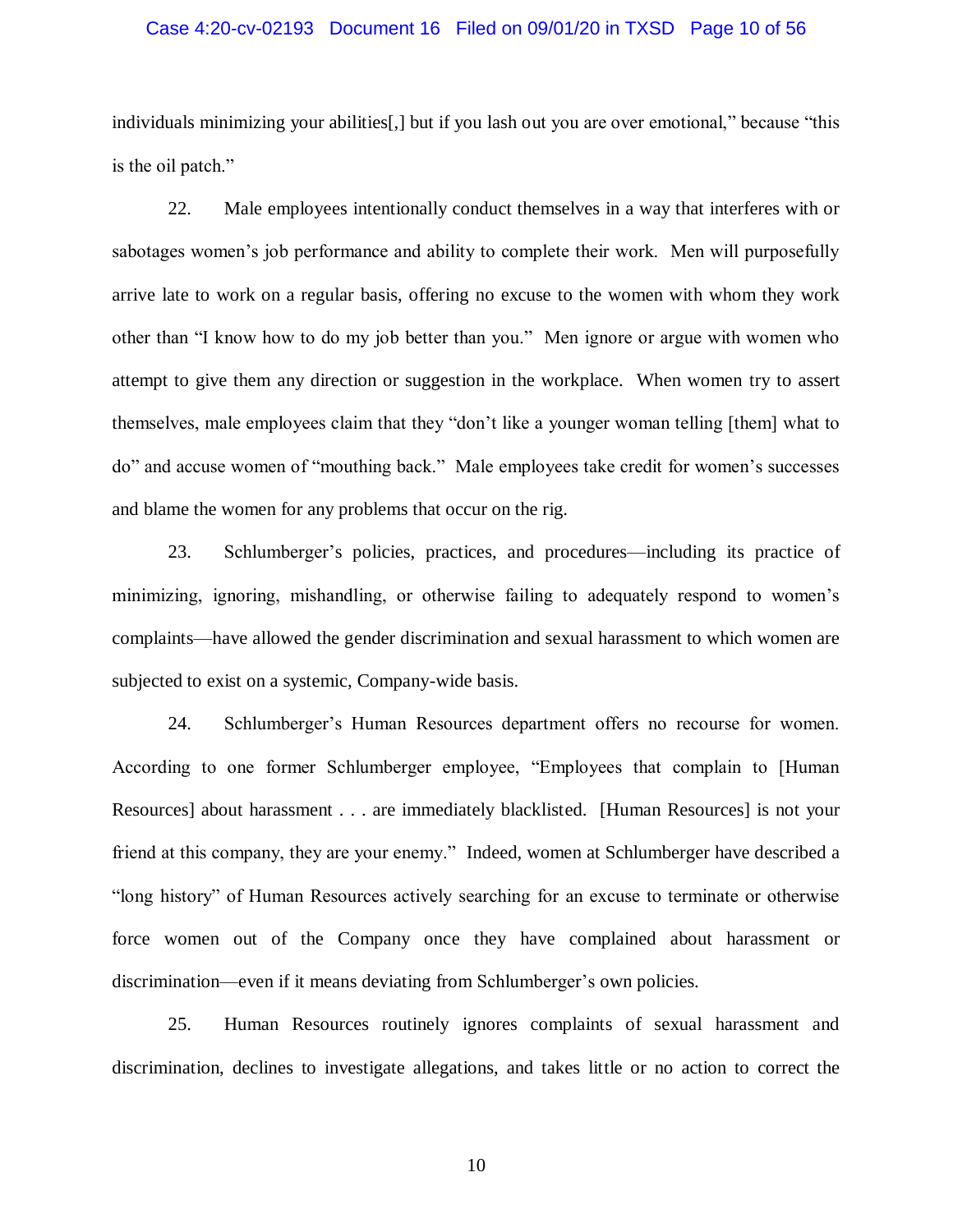#### Case 4:20-cv-02193 Document 16 Filed on 09/01/20 in TXSD Page 11 of 56

behavior or protect the women who have complained. One woman who reported discrimination and sexist comments was told by the Head of Human Resources that "everything was in [her] head." Another woman stated that she complained to Human Resources after her manager told her that he did not want to "waste his time" on her "girl problems," but Human Resources took no action. Yet another employee complained of sexual harassment and retained a lawyer when Human Resources took no action. When one woman complained about a customer who "joked" about raping her, Human Resources implied that she should accept the treatment in order to keep the customer. Women who report discrimination are frequently demoted, reassigned to a less desirable position, or terminated.

26. Like Human Resources, managers and supervisors at Schlumberger do not take women's discrimination and harassment complaints seriously. For example, one woman's complaint of discriminatory conduct on the rig was dismissed by her manager as "oil field talk." Yet another woman was accused by her manager of "tearing the group apart" after she complained to Human Resources about being groped on the rig. Other women are routinely advised by their managers to "just ignore" inappropriate conduct.

27. Schlumberger is well aware that women who work in field positions will experience discrimination and harassment by their male colleagues. One Human Resources representative acknowledged that the Company knows that women will be sexually harassed because "this is a man's industry."

28. Even Schlumberger's own written policies promote gender discrimination and sexual harassment within the Company's ranks and make it difficult for women to find recourse. For example, Schlumberger has implemented and maintained a policy for reporting cases of harassment that has a discriminatory disparate impact on women who seek redress for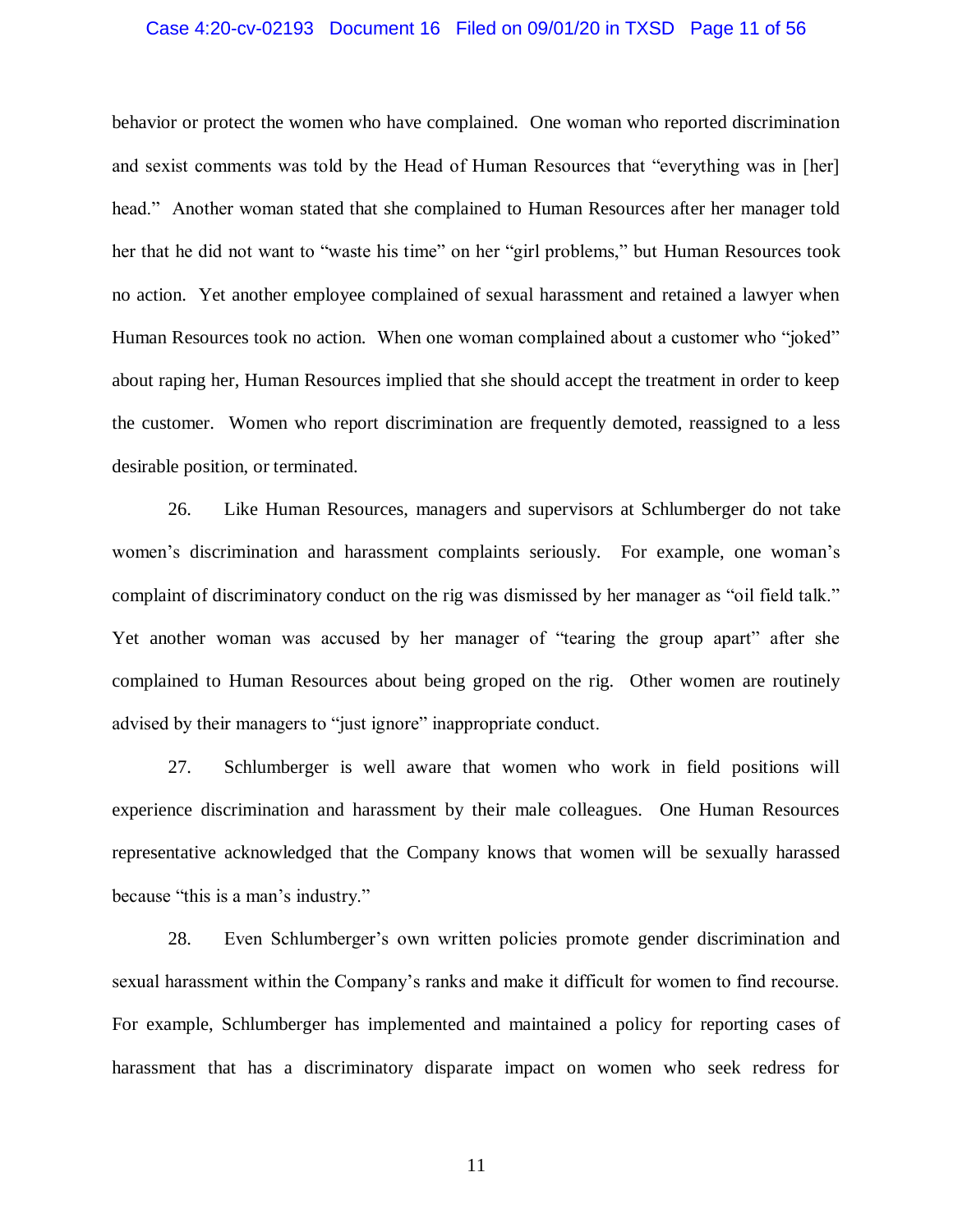#### Case 4:20-cv-02193 Document 16 Filed on 09/01/20 in TXSD Page 12 of 56

harassment. The Company's policy instructs employees who have been harassed to, as a first step, *"politely" confront the harasser themselves*: "Politely and firmly confront the person doing the harassing. State how you feel about his / her actions. Politely request that the person stop the unwanted behavior because you feel offended, uncomfortable, or intimidated." The policy then states that, "if the harassment continues," employees should contact their supervisor. If the supervisor is unable to solve the problem, the policy directs employees to contact "the next level of supervision, or another manager." The policy finally directs employees to contact their Personnel Manager if, after the three previous levels of reporting—first to the harasser, then to a supervisor, then to another supervisor—the "problem is still unresolved." The policy also warns employees that, "[g]iven the nature of this type of discrimination, Schlumberger also recognizes that false accusations of harassment can have serious effects on innocent individuals."

29. In addition, Schlumberger maintains a policy governing the recommended standards for field locations that has a disparate impact on women. For example, the policy explicitly allows for women to share living quarters (e.g. a trailer) and a bedroom with male employees. As a result, women (including Ms. Saidman) are often forced to share their living and sleeping accommodations with men who work on the rig, creating an environment that invites harassment and discrimination of women. As another example, the policy provides that only men will be assigned to work at certain worksites, significantly limiting the career opportunities and work locations available to women.

30. Schlumberger's actions and inactions have allowed a hostile work environment to greatly interfere with the terms and conditions of women's employment at the Company. As one woman who worked on a rig succinctly warned potential employees: "I would definitely not recommend this company for any female."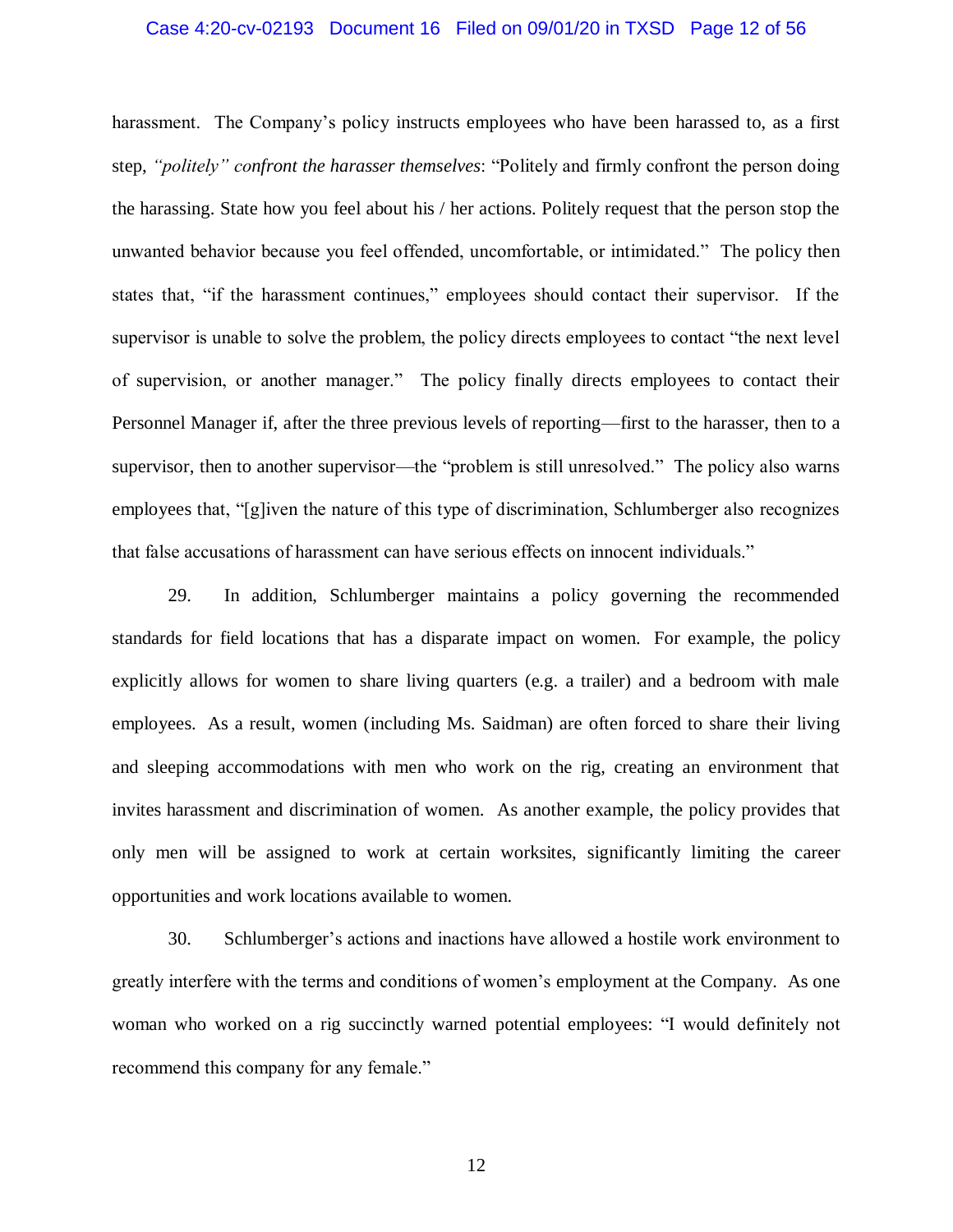## **IV. PLAINTIFFS' FACTUAL ALLEGATIONS**

## **A. Plaintiff Sara Saidman**

31. Plaintiff Sara Saidman graduated *summa cum laude* from the University of Pittsburgh in 2016 with a Bachelor of Science degree in Chemical Engineering and minors in Petroleum Engineering and Chemistry. During college, Ms. Saidman was the co-president of Omega Chi Epsilon, a Chemical Engineering honor society. In December 2015, Ms. Saidman accepted an offer to work at Schlumberger as a Measurements While Drilling Field Engineer ("MWD"). Ms. Saidman began her employment with Schlumberger on May 17, 2016, shortly after her college graduation. Like many field workers, Ms. Saidman regularly moved from rig to rig based on staffing needs. While employed by Schlumberger, Ms. Saidman worked at various rigs located in Texas, New Mexico, North Dakota, and Oklahoma.

32. In her capacity as an MWD, Ms. Saidman was responsible for assembling the drill tool, monitoring it for any malfunctions during drilling, and building, programming, testing, and preparing tools for downhole drilling services. Ms. Saidman was also responsible for addressing and reporting changes to pressure, torque, slipstick, drilling angles, depth and direction, and other drilling data.

33. Ms. Saidman excelled at her job. In the summer of 2016, she was part of a team that broke a Schlumberger record for fastest drilling time using a specific tool. By fixing a depth tracking issue during the job, Ms. Saidman was instrumental in the achievement of this record. She received a positive annual performance review for 2016, and was promoted from Grade G98 to Grade G99 in January 2017—just eight months after her employment at the Company began.

34. Ms. Saidman was subjected to rampant discrimination and sexual harassment throughout her employment. Ms. Saidman was forced to share both a trailer and her bedroom (neither of which had locks on the doors) with three of her male colleagues, several of whom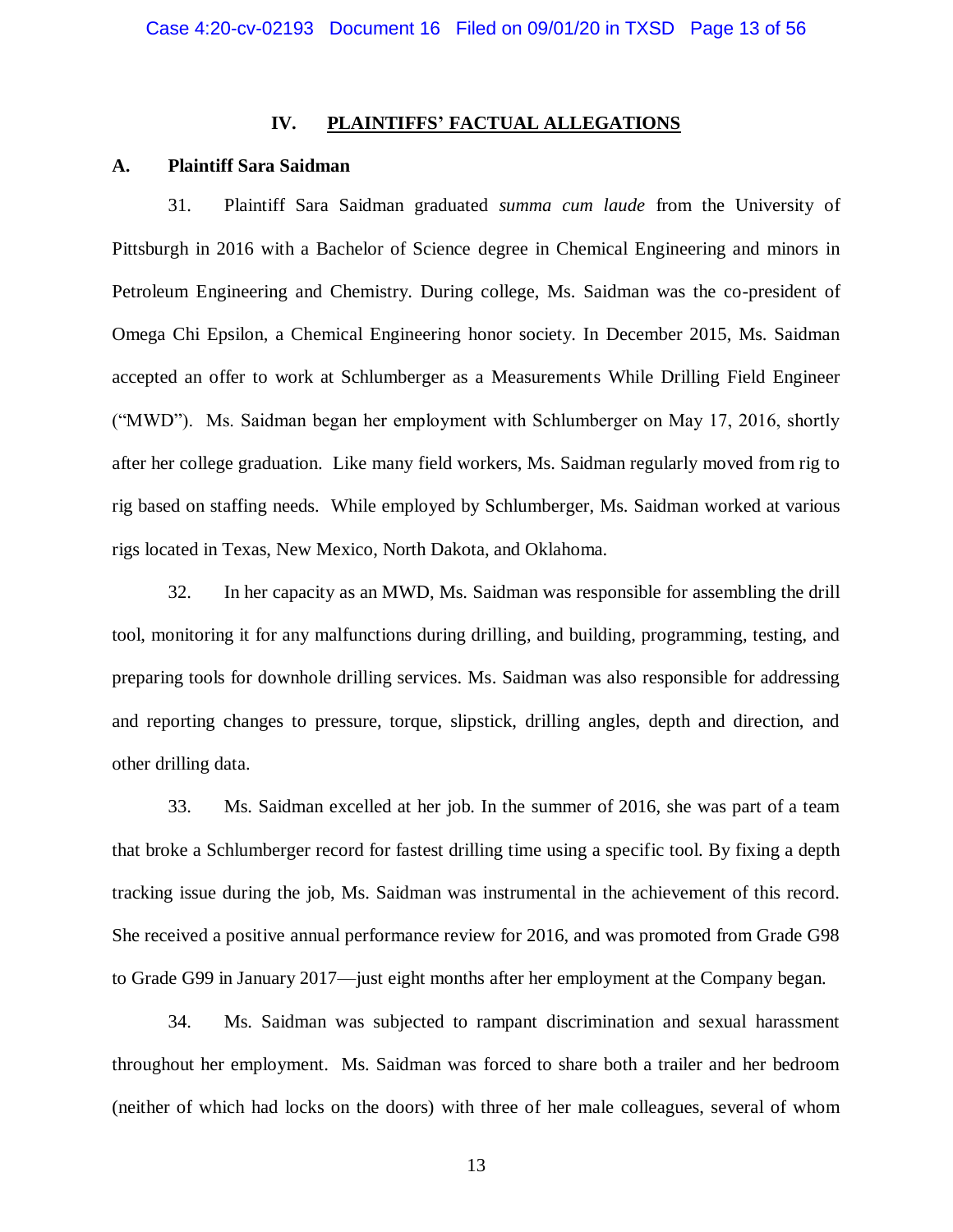#### Case 4:20-cv-02193 Document 16 Filed on 09/01/20 in TXSD Page 14 of 56

encouraged the other men who worked on the rig to break into Ms. Saidman's room at night and ignore her if she did not consent to sexual activity (assuring them that "she likes it whether or not she wants it" and "the more she screams, the more she wants it"). In addition, Ms. Saidman's male colleagues referred to her by demeaning and offensive terms (such as "cunt," "bitch," and "slut"), made inappropriate comments about her physical appearance (such as remarking that she had a "great ass" that was "too distracting" for them in the workplace), and told her that she "does not deserve equal pay" because she is a woman.

35. When Ms. Saidman began working at Schlumberger, she quickly learned that it was common knowledge that opposing sexual discrimination on rigs would irreparably damage or end a woman's career with the Company. Ms. Saidman consistently heard stories of women being disparaged and terminated for formally reporting—or even discussing with co-workers the rampant sexism and poor treatment that they faced on rigs. Multiple employees advised Ms. Saidman against reporting the discrimination and harassment she was facing. For example, Ms. Saidman was told to "pick her battles" and "leave it alone," that reporting her experiences to Human Resources would "backfire" on her, to "learn to deal with it," to "get over [herself]," and to "keep her head down" and "not make a fuss" because making a complaint would "torpedo" her career as a woman at the Company.

#### **i. H&P 636 Rig in New Mexico (June 2016 – August 2016)**

36. From June 2016 until August 2016, Ms. Saidman worked on the H&P 636 rig in New Mexico.

37. Days into her first rig assignment, Ms. Saidman's trainer and later supervisor, MWD Field Specialist Leslie Bullard ("Field Specialist Bullard"), told Ms. Saidman that she should not wear shorts outside because she had "a great ass" and it was "too distracting" for male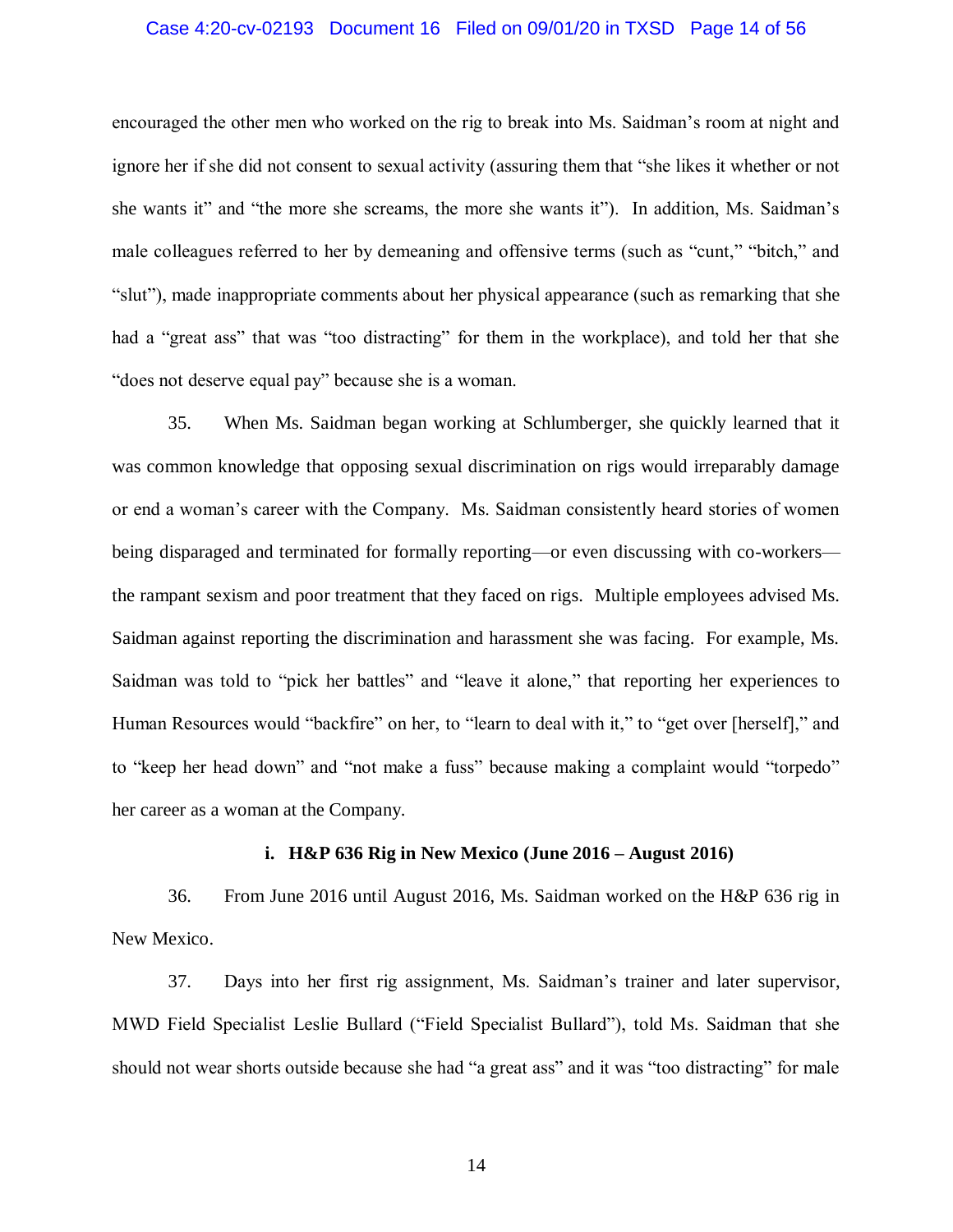#### Case 4:20-cv-02193 Document 16 Filed on 09/01/20 in TXSD Page 15 of 56

workers. Field Specialist Bullard informed Ms. Saidman that her "butt" had been the topic of discussion at that morning's safety meeting. When Ms. Saidman expressed discomfort with this, Field Specialist Bullard advised Ms. Saidman to "keep her head down" and "not make a fuss." When Ms. Saidman later expressed her discomfort with Field Specialist Bullard's comments to a male employee who also worked on the rig, he replied that she did "have a great ass, though."

38. Ms. Saidman was groped while working on the H&P 636 rig. A Directional Driller who witnessed the event advised Ms. Saidman against reporting it, warning her that it "wouldn't end well" for her.

39. This was not the only instance of sexual harassment on the H&P 636 rig. For example, a male employee on the H&P 636 rig made unwanted sexual advances toward Ms. Saidman, which she rejected. The same employee warned Ms. Saidman to be careful around the rig crew because she was "young and new" and he "didn't want to see anything happen" to her. Ms. Saidman was also "cat called" by men on the rig.

#### **ii. True 36 Rig in North Dakota (August 2016 – September 2016)**

40. Ms. Saidman next worked on the True 36 rig in North Dakota from August 19, 2016 until September 4, 2016. While working on the True 36 rig, a male employee frequently boasted to Ms. Saidman that the men on the rig would hire "hookers and strippers."

#### **iii. Patterson 290 Rig in Oklahoma (September 2016 – October 2016)**

41. Ms. Saidman was assigned to the Patterson 290 rig in Oklahoma from September 2016 through October 2016.

42. She continued to face discrimination on the Patterson 290 rig. While Ms. Saidman was having a conversation with three men who worked on the rig, one man claimed that he was not voting for Hillary Clinton because "she's a woman, and you can't trust women.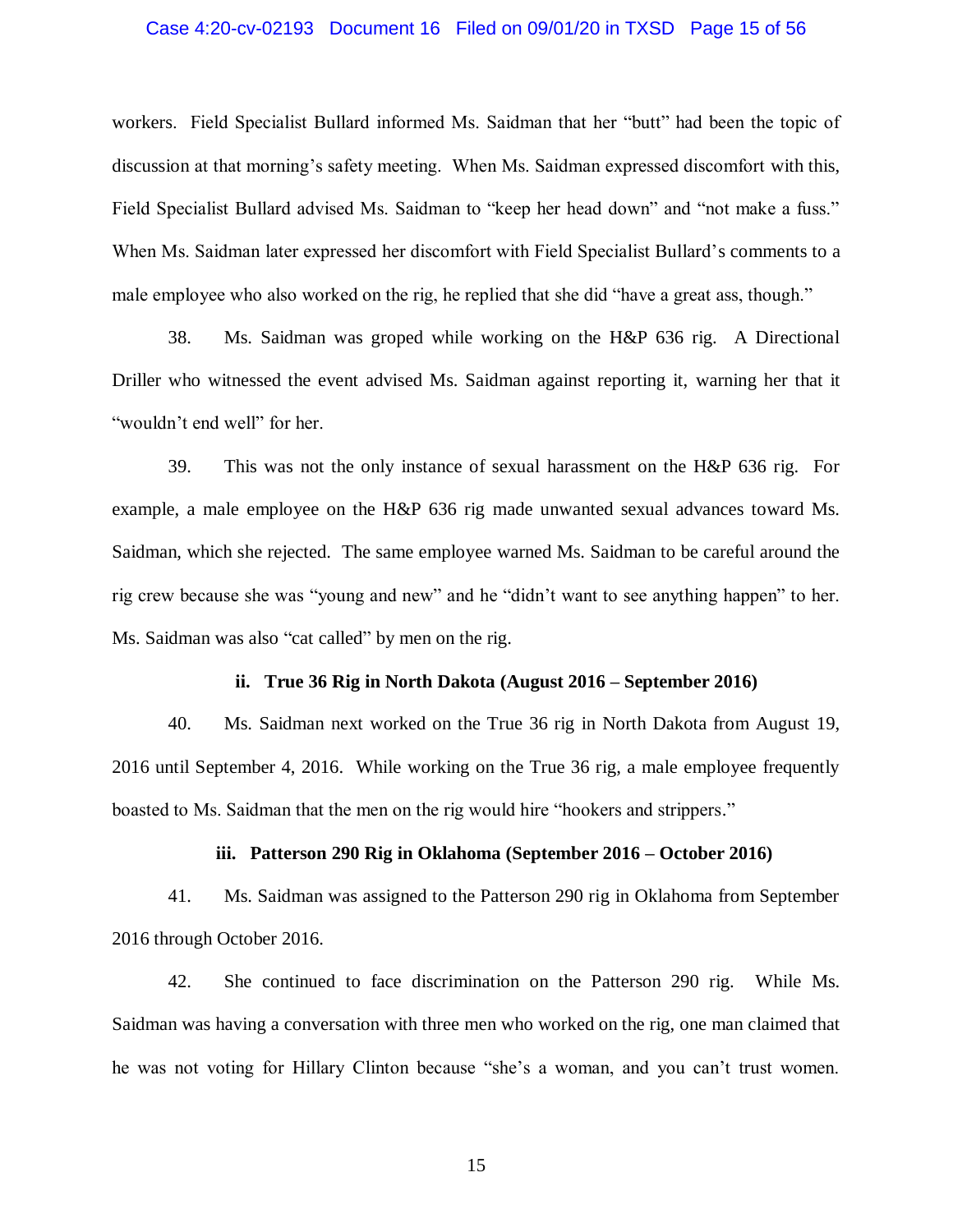#### Case 4:20-cv-02193 Document 16 Filed on 09/01/20 in TXSD Page 16 of 56

They're too emotional." The same man asked Ms. Saidman if she cooked and then said, "you can't trust a woman who doesn't cook."

43. A male Directional Driller working on the rig once invited Ms. Saidman to a group gathering offsite. When she arrived, however, she learned that it was just the two of them. The man repeatedly made sexual advances towards Ms. Saidman, ignoring her demands that he stop because she was uncomfortable. The man then insisted that Ms. Saidman stay at his house that night. She hid in the bathroom to escape the man before eventually driving back to the rig.

#### **iv. H&P 617 Rig in New Mexico (October 2016 – January 2017)**

44. From October 2016 through January 2017, Ms. Saidman worked on the H&P 617 rig in New Mexico.

45. Almost immediately upon arriving on the H&P 617 rig, Ms. Saidman was subjected to a barrage of sexist and offensive comments by her male colleagues.

46. Directional Driller Mark Seidenberger, a former field service manager with almost 30 years of experience with the Company, frequently called women "cunts" and "bitches." On one occasion, he told Ms. Saidman that a woman was "a fucking cunt idiot, but she had the body of a hooker, and a tramp stamp which is really hot." He told Ms. Saidman that if women on the rig did not like how they were treated, "they can shut up or get out." He also told Ms. Saidman stories about leaving the rig to visit strip clubs with Schlumberger management. On another occasion, he claimed that he hoped "terrorists bomb the east coast and wipe out Hillary supporters."

47. Another male employee told Ms. Saidman that she was "attractive, but would be more attractive as a brunette." Yet another male worker frequently made offensive comments about lesbians and women in general.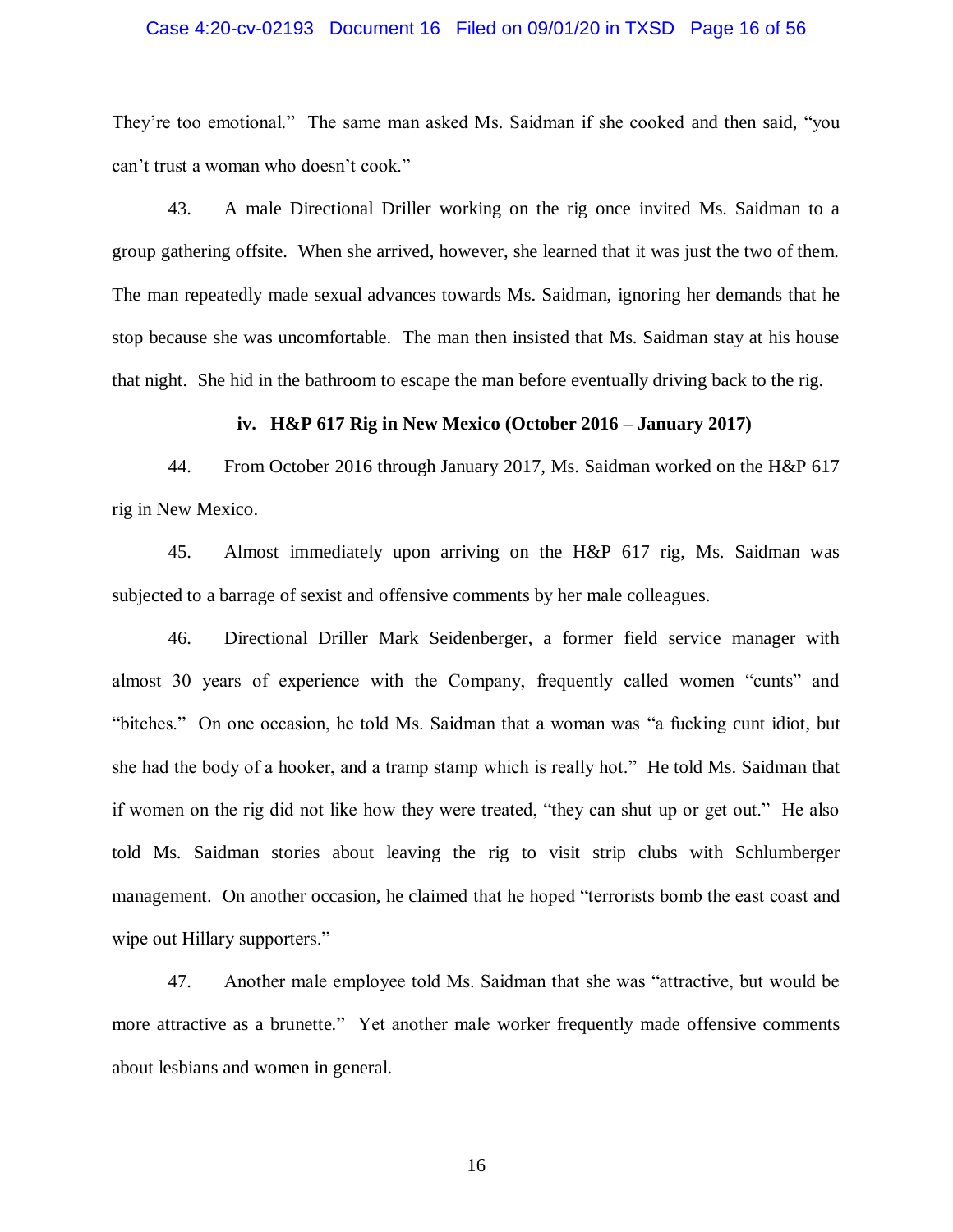#### Case 4:20-cv-02193 Document 16 Filed on 09/01/20 in TXSD Page 17 of 56

48. The men on the H&P 617 rig also displayed their blatant disrespect for women by attempting to undercut Ms. Saidman and minimize her achievements at work. When Ms. Saidman did exceptionally well with her work assignments, male employees would give other men all of the credit for Ms. Saidman's work and applaud their performance, despite the fact they had no hand in the task at issue. On a regular basis, Ms. Saidman was also unfairly blamed by the men for any difficulties or issues that arose with respect to work-related tasks.

49. As a result of the hostile work environment on the H&P 617 rig, Ms. Saidman began to search for a transfer.

50. At the end of Ms. Saidman's final day working on the H&P 617 rig, she was directed to visit the nearby Nomac 56 rig first thing in the morning to handle an "incident." When Ms. Saidman arrived at the Nomac 56 rig on the morning of January 10, 2017, she learned that the "incident" she had been tasked with handling was a man who was wielding knives and threatening the crew. When Ms. Saidman reported this to Workforce Coordinator Riley Swanston ("Coordinator Swanston"), he ignored her concerns and instructed her to "babysit" the man and "clean up his mess."

51. When Ms. Saidman entered the office on the Nomac 56 rig, she was shocked to find that the office was filled with calendars of nude women, nude magazines, pornographic photographs, and handwritten comments "ranking" women on their physical appearance.

#### **v. Independence 211 Rig in Texas (January 2017 – February 2017)**

52. Ms. Saidman worked on the Independence 211 rig in Texas from January 2017 until February 2017. While on the Independence 211 rig, Ms. Saidman was warned that the rig crew were "animals" and she should keep a knife on her at all times for protection.

# **vi. Nomac 55 Rig in Texas (March 2017 – April 2017)**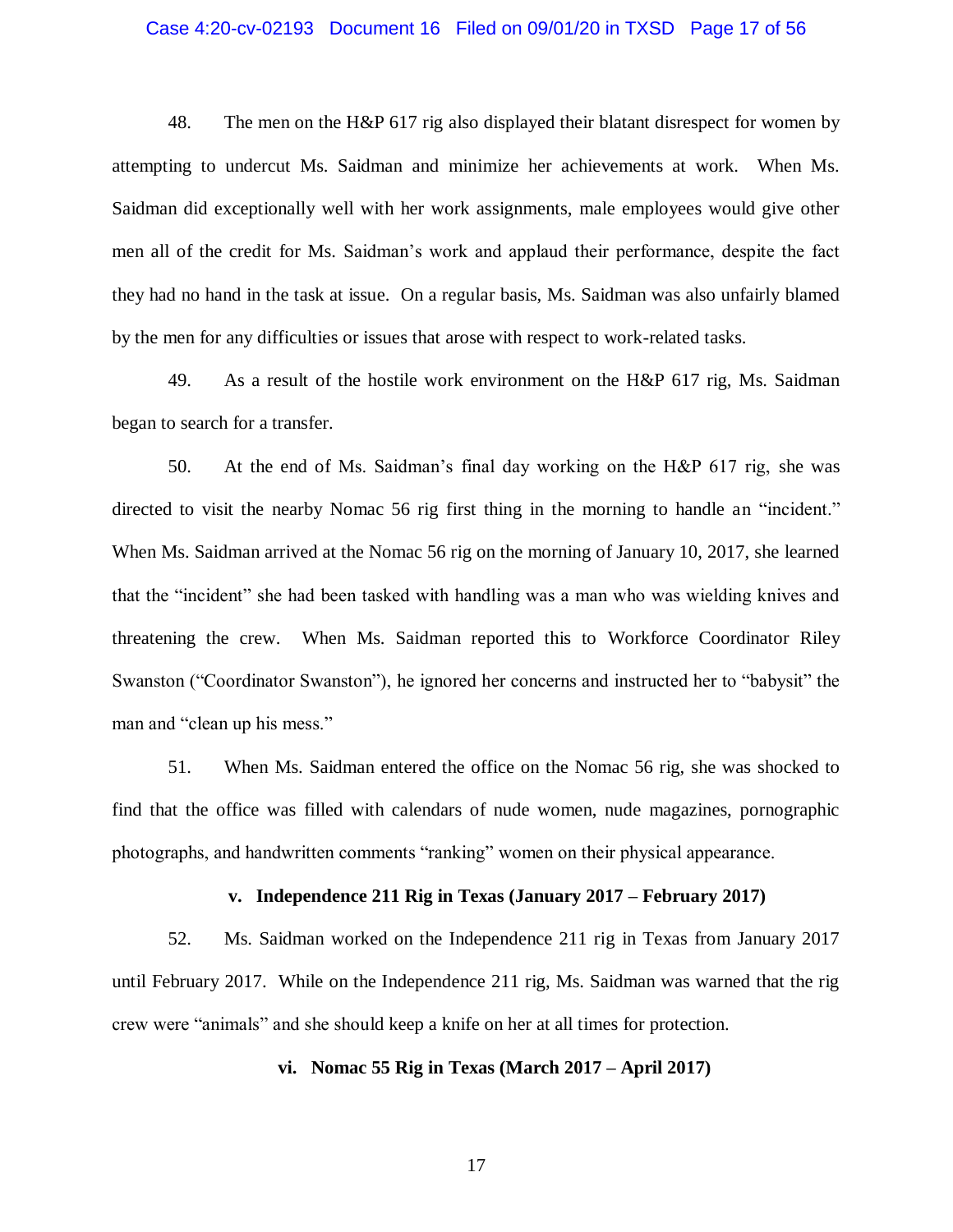#### Case 4:20-cv-02193 Document 16 Filed on 09/01/20 in TXSD Page 18 of 56

53. On March 2, 2017, Ms. Saidman began working on the Nomac 55 rig in Texas. Out of the 25 workers assigned to Nomac 55, Ms. Saidman was the only woman.

54. Schlumberger assigned Ms. Saidman to a two-bedroom trailer that she shared with three men: Directional Driller Geno Aguilar ("Directional Driller Aguilar"), Directional Driller Mike Moore ("Directional Driller Moore"), and Directional Driller Jess Sheldon ("Directional Driller Sheldon"). The bedroom doors did not have locks on them. Ms. Saidman shared a bedroom with Directional Driller Moore. Although Ms. Saidman and Directional Driller Moore were on different schedules, he frequently entered the bedroom while Ms. Saidman was changing or sleeping, offering her no privacy or security.

55. Within days of Ms. Saidman's arrival, male employees on the Nomac 55 rig began to make inappropriate and gendered comments to Ms. Saidman. Directional Driller Aguilar, in particular, targeted Ms. Saidman and began to harass her on a daily basis.

56. For example, Directional Driller Aguilar told Ms. Saidman that women did not deserve equality because they were not equal to men. He informed Ms. Saidman that she "did not deserve equal pay" because she was a woman and "[did] half the work." He also demanded that Ms. Saidman clean the trailer that they lived in, including his own room, asserting that, "as a woman, [she is] supposed to clean." When Ms. Saidman was not on the rig, Directional Driller Aguilar joked that she was "sleeping around town" and accused her of being "a slut." Ms. Saidman, like most of the male employees on the rig, wore loose fitting coveralls while she worked. Directional Driller Aguilar criticized her choice of clothing and encouraged her to instead wear tight leggings or jeans.

57. Directional Driller Aguilar also discriminated and harassed Ms. Saidman because she was Jewish, telling Ms. Saidman that she was not "God good" and would go to hell.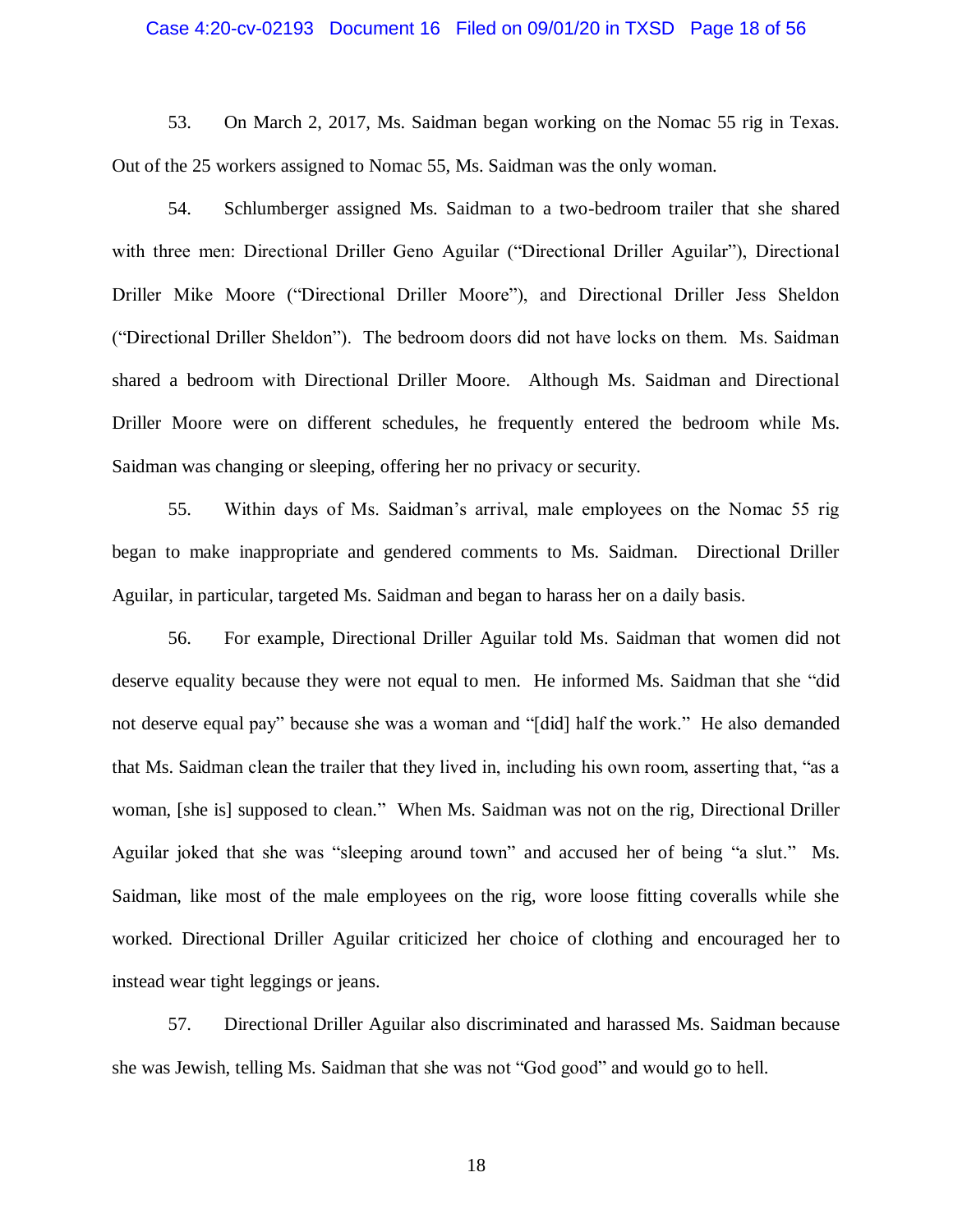#### Case 4:20-cv-02193 Document 16 Filed on 09/01/20 in TXSD Page 19 of 56

58. In mid-March 2017, there was a "casing break"<sup>4</sup> on the Nomac 55 rig. Schlumberger instructed Ms. Saidman to stay at a "mancamp" (an offsite lodging location) in Midland, Texas. While Ms. Saidman was asleep in her room at the mancamp, a strange man entered her room uninvited and unannounced at approximately 3:42 a.m. on March 23, 2017. Startled, Ms. Saidman jumped out of bed and ordered the man to leave her room multiple times. The man refused to leave at first, but eventually acquiesced.

59. Later that day, Ms. Saidman returned to the Nomac 55 rig. On her way back to the rig, she stopped in Schlumberger's Midland, Texas office to report the incident to Administrative Assistant Allison Hensley ("Administrative Assistant Hensley"). When Ms. Saidman arrived back on the Nomac 55 rig, she immediately reported the event to Directional Driller Aguilar.

60. After learning what had happened to her on the mancamp, Directional Driller Aguilar told Ms. Saidman that she "liked strange men entering her room in the middle of the night." He asked her if strange men breaking into her room at night was her "kink" (sexual preference). Ms. Saidman objected to Directional Driller Aguilar's response and firmly told him that his comments were inappropriate and uncalled for. Directional Driller Aguilar responded by calling Ms. Saidman "a bitch"—his standard response each time she demanded that he stop harassing her.

61. Undeterred, Directional Driller Aguilar continued to falsely and maliciously tell the other employees on the rig—all of whom were male—that Ms. Saidman "liked it" when

 $\overline{a}$ 

<sup>&</sup>lt;sup>4</sup> During a "casing break," the drill would be removed from the hole and cement would be poured into the perimeter of the freshly drilled segment to provide stability and structure to the well. Casing breaks typically lasted between a couple days and one week, during which rig employees typically stay at off-site lodging sites called "mancamps."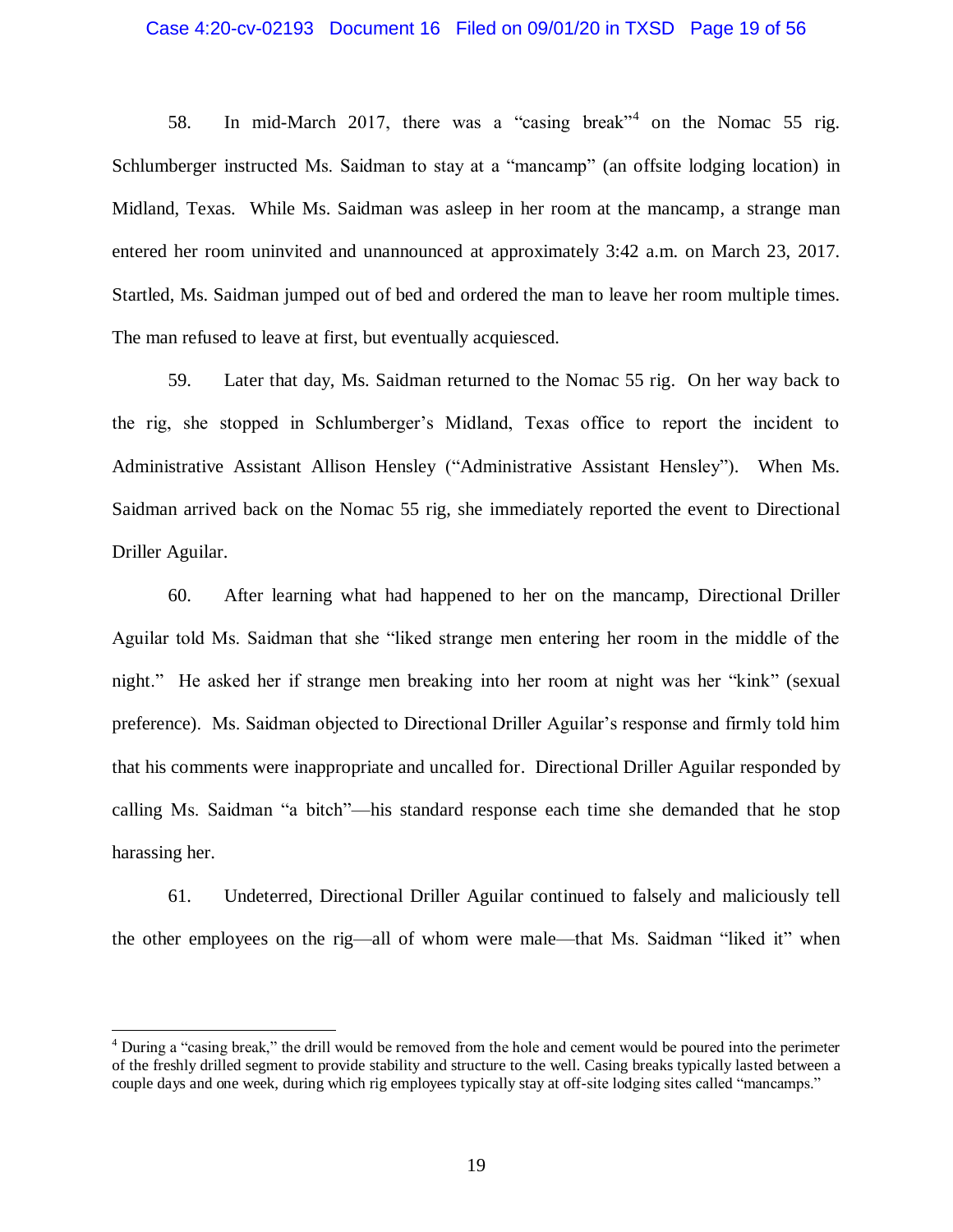#### Case 4:20-cv-02193 Document 16 Filed on 09/01/20 in TXSD Page 20 of 56

strange men entered her bedroom uninvited ("the more men, the better") in the middle of the night.

62. Directional Driller Aguilar also told Ms. Saidman's male colleagues that they should ignore Ms. Saidman if she resisted or yelled during a sexual encounter. Directional Driller Aguilar assured the men working on the rig that Ms. Saidman **"likes it whether or not she wants it,"** and resisting sexual advances was her "kink," or just part of a game she liked to play. On one occasion, Directional Driller Aguilar pointed a truck driver towards Ms. Saidman and announced, "See her? She likes strange men coming into her room at all hours of the night.

# **The more she screams, the more she wants it."**

63. The other men on the Nomac 55 rig—including Directional Driller Moore, with whom Ms. Saidman was forced to share a bedroom—began to join in with Directional Driller Aguilar in harassing Ms. Saidman.

64. Because the trailer to which Ms. Saidman was assigned (and shared with three men) did not have any locks on the doors, Directional Driller Aguilar's encouragement of men to "come into her room at all hours of the night" and declaration that "the more she screams, the more she wants it" caused her extreme emotional distress. Because any man on the rig site could walk into her room at any time, Ms. Saidman feared for her safety. Indeed, Directional Driller Moore began to enter their shared bedroom during his shift while Ms. Saidman was sleeping in violation of Schlumberger policies. Ms. Saidman went nights without sleeping and developed depression and anxiety.

65. A few days later, on March 28, 2017, Ms. Saidman overheard several men on the rig joking about how she "wanted strange men to come into her room during the night" and she "preferred them uninvited."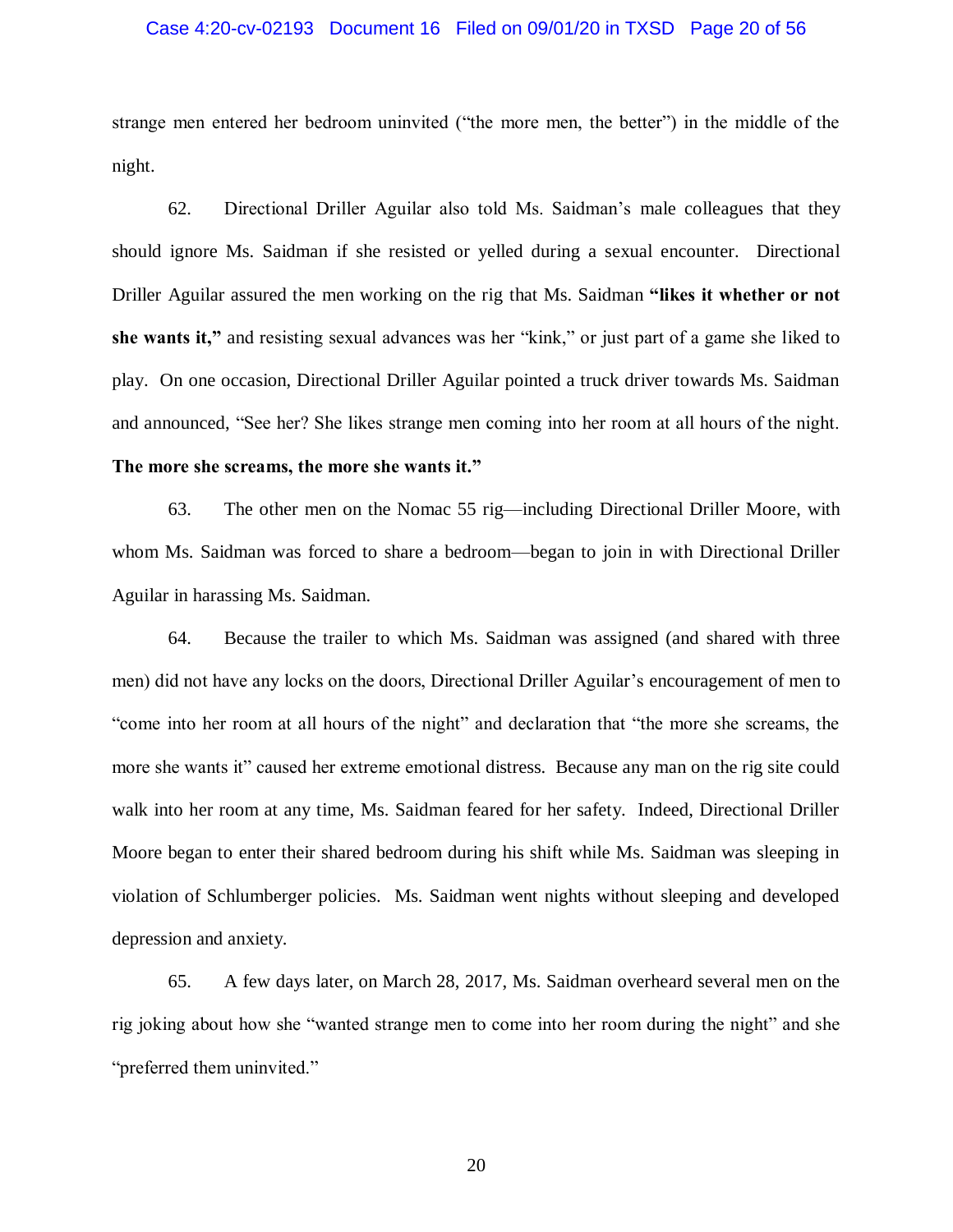#### Case 4:20-cv-02193 Document 16 Filed on 09/01/20 in TXSD Page 21 of 56

66. Later that day, Ms. Saidman received the following text message from an unknown number asking Ms. Saidman to get a hotel room with her because Directional Driller Aguilar (identified by his first name, "Geno") said that it was alright:

> iMessage Tue, Mar 28, 1:38 PM

Hey I hope you don't mind I got your number. Stay in town tonight and I'll get a room

Geno said it's ok

67. On or around March 29, 2017, one of the pins from the pipe screen broke on the rig. Directional Driller Aguilar attempted to fix the break, but was unable to find the tools he needed. Ms. Saidman immediately offered to retrieve her toolkit, which did have the proper tools, and fix the break herself. Directional Driller criticized her for not getting her toolkit fast enough and threatened to report her to the Company's corporate office.

68. Later that day, Ms. Saidman wrote to Coordinator Swanston, to report Directional Driller Aguilar's unfair conduct. Coordinator Swanston said that Directional Driller Aguilar's conduct was "ridiculous," but told Ms. Saidman that he was "all talk" and she should "just ignore" it, because "some [Directional Drillers] will be like that." The following day, Ms. Saidman also reported the incident to the Service Delivery Manager, who assured her, "Just keep doing what you're doing. You won't get any complaints from this side of things."

69. On or around March 29, 2017, Directional Driller Aguilar approached Ms. Saidman, who was sleeping in their shared trailer, and roughly shoved her awake. Directional Driller Aguilar yelled that Ms. Saidman was "worthless", a "lazy ass," and could not do her job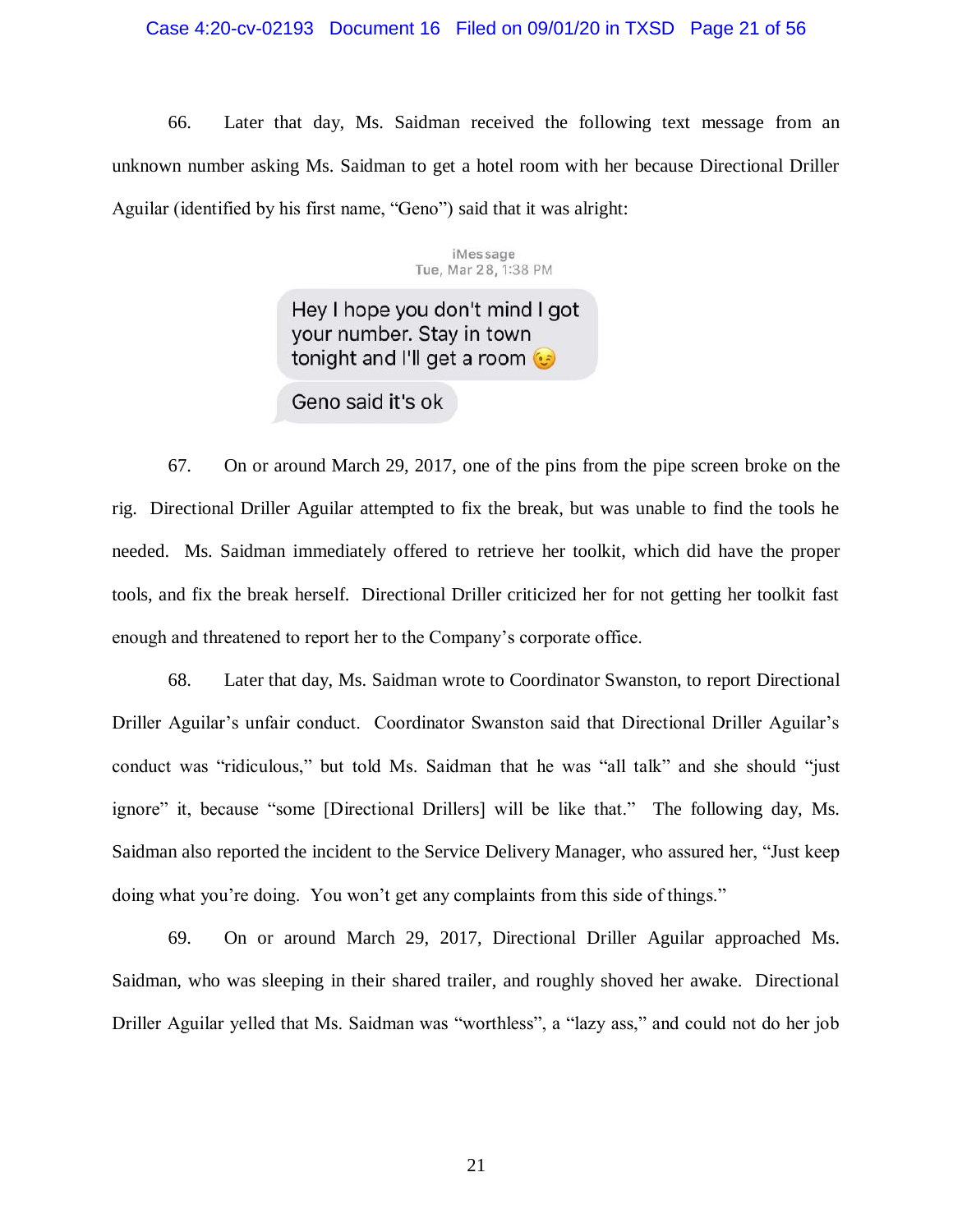#### Case 4:20-cv-02193 Document 16 Filed on 09/01/20 in TXSD Page 22 of 56

because she was a "girl." He stated that "if [Ms. Saidman] were a guy, we wouldn't have a problem," and told her that he was going to ask Schlumberger's corporate office to replace her.

70. Directional Driller Aguilar and Directional Driller Moore then proceeded to have a loud conversation near Ms. Saidman, in which they discussed their preference for a male employee to replace Ms. Saidman.

71. Shortly after this encounter, Ms. Saidman again wrote to Coordinator Swanston to report Directional Driller Aguilar's behavior and ask that she not be forced to work with him anymore. Ms. Saidman reported Directional Driller Aguilar's discriminatory comments, such as his remarks that she "didn't deserve equal pay" because she is a "lazy bitch" and his preference for a man to replace her. She further reported that Directional Driller Aguilar was threatening to call Schlumberger and have her replaced. Coordinator Swanston acknowledged that Directional Driller Aguilar's comments were "not acceptable," but did not take any action.

72. Upon information and belief, Directional Driller Aguilar did call the Midland office that day and falsely reported that Ms. Saidman had been late to that morning's safety meeting.

73. On March 30, 2017, Ms. Saidman contacted Coordinator Swanston again to request an update regarding her request that she be moved so that she would not have to work with Directional Driller Aguilar. She informed him that Directional Driller Moore, who was also harassing her, had a lengthy conversation with Directional Driller Aguilar in their shared living quarters in which they disparaged her because of her gender. Specifically, Ms. Saidman informed Coordinator Swanston that the men "stood in the living room [of their shared trailer] and talked about how I'm a lazy ass because I'm a woman."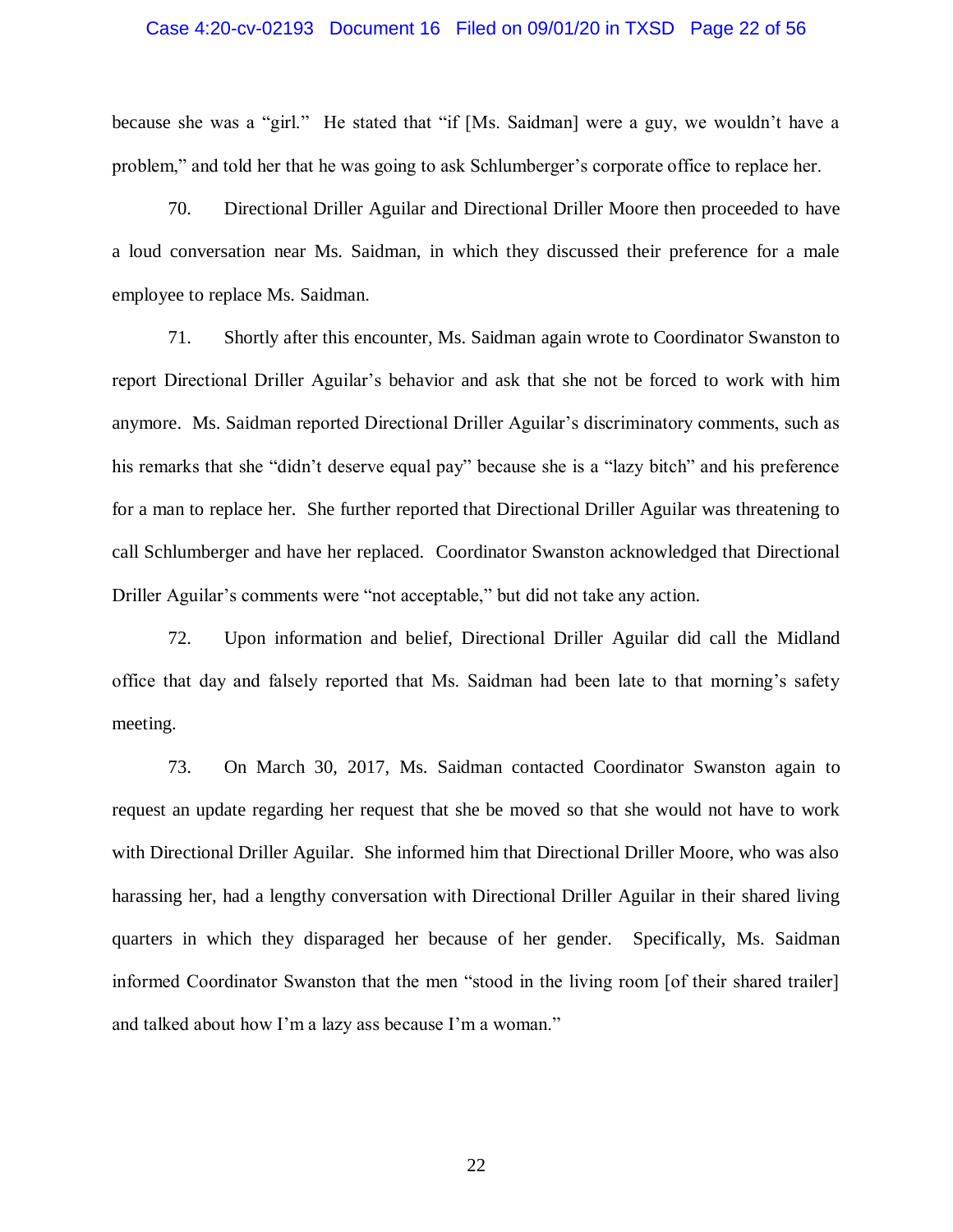#### Case 4:20-cv-02193 Document 16 Filed on 09/01/20 in TXSD Page 23 of 56

74. The following day, on March 31, 2017, Ms. Saidman overheard Directional Drillers Aguilar, Moore, and Sheldon (the three men with whom she shared a trailer) having a conversation in which they claimed she was "incompetent" because she was a "girl."

75. A few hours later, Ms. Saidman learned that Directional Driller Aguilar intentionally sent District Manager Shadi Mussa ("DM Mussa") an inaccurate copy of her work journal, which made it look like she had performed far less work than she actually had, in an attempt to get her disciplined. However, because Ms. Saidman had already sent Coordinator Swanston and DM Mussa an accurate version of her work journal, they knew that the version Directional Driller Aguilar had sent them was fabricated and inaccurate.

76. Directional Driller Aguilar told Ms. Saidman that Schlumberger management contacted him and told him that they would "look out for him" as long as he "covers his ass." Upon information and belief, Directional Driller Aguilar admitted to Schlumberger that he behaved inappropriately but received a mere slap on the wrist for his conduct.

77. On April 1, 2017, Ms. Saidman told Sales Support Engineer Lindsay Keith ("Sales Support Engineer Keith") that Directional Driller Aguilar had intentionally deleted her work journal. Sales Support Engineer Keith told Ms. Saidman that Directional Driller Aguilar was infamous within Schlumberger for his behavior and had a running list of employees who refused to work with him. She assured Ms. Saidman that she would speak to Directional Driller Aguilar's manager, Workforce Coordinator Daniel Beauchamp ("Coordinator Beauchamp"), about the behavior. Upon information and belief, Sales Support Engineer Keith never spoke with Coordinator Beauchamp or Directional Driller Aguilar.

# **vii. Trinidad 100 Rig in Texas (April 2017)**

78. On April 2, 2017, Ms. Saidman began working on the Trinidad 100 rig in Texas.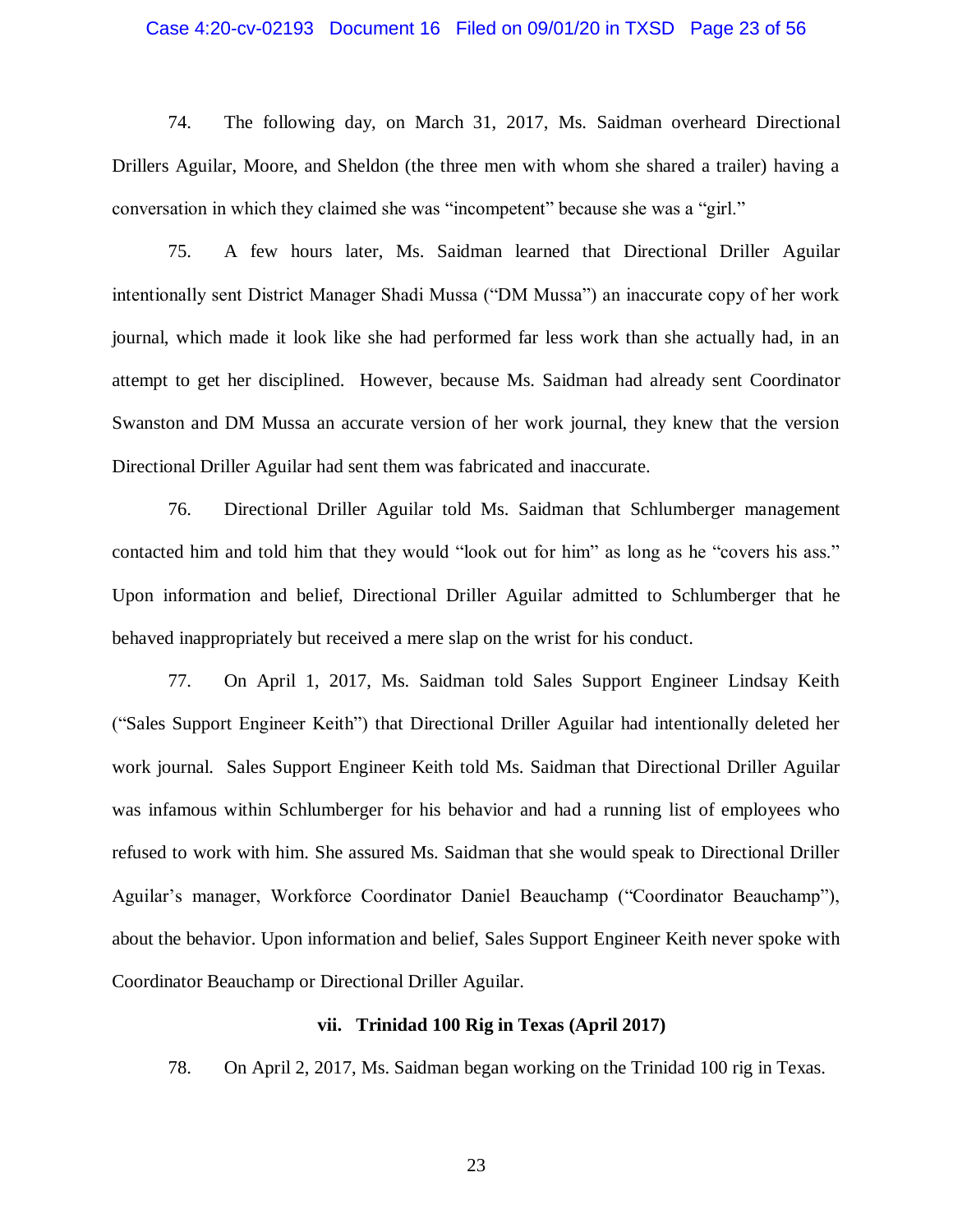#### Case 4:20-cv-02193 Document 16 Filed on 09/01/20 in TXSD Page 24 of 56

79. On April 4, 2017, Ms. Saidman wrote to Coordinator Swanston to again report Directional Driller Aguilar's ongoing harassment, discrimination, and retaliatory fabrication of her work journals.

80. On April 4, 2017, Ms. Saidman submitted a written complaint to DM Mussa, Coordinator Beauchamp, and Coordinator Swanston that comprehensively outlined the harassment, discrimination, and retaliation she faced on the Nomac 55 rig.

81. The following day, Human Resources Representative Andres Fernando Hoyos Zorrilla ("HR Representative Zorrilla") contacted Ms. Saidman and asked to speak with her. When Ms. Saidman asked if he was contacting her regarding her complaint, he had no idea what she was talking about. Ms. Saidman forwarded her complaint to HR Representative Zorrilla.

82. When Ms. Saidman did not receive a response, she submitted her complaint to the Company's EthicsPoint system around 8:00 a.m. on April 12, 2017 and further complained that she was facing retaliation from management as a result of her previous complaints.

83. Approximately four hours later, at 11:38 a.m. on April 12, 2017, Ms. Saidman was suddenly informed that she would be required to immediately submit to a drug and alcohol test. Ms. Saidman easily passed the drug and alcohol test. Later, Administrative Assistant Hensley informed Ms. Saidman that HSE Process Lead Lori Rose ("Process Lead Rose") had tried to convince her to change the reason code on the test form to "random."

84. Although Schlumberger's policies promise that drug and alcohol tests will remain confidential, Ms. Saidman's colleagues immediately informed her that false rumors were circulating claiming that Ms. Saidman's alcohol test came back with a BAC of 1.8%. Her colleagues claimed that they were being told this by multiple sources—including Coordinator Beauchamp.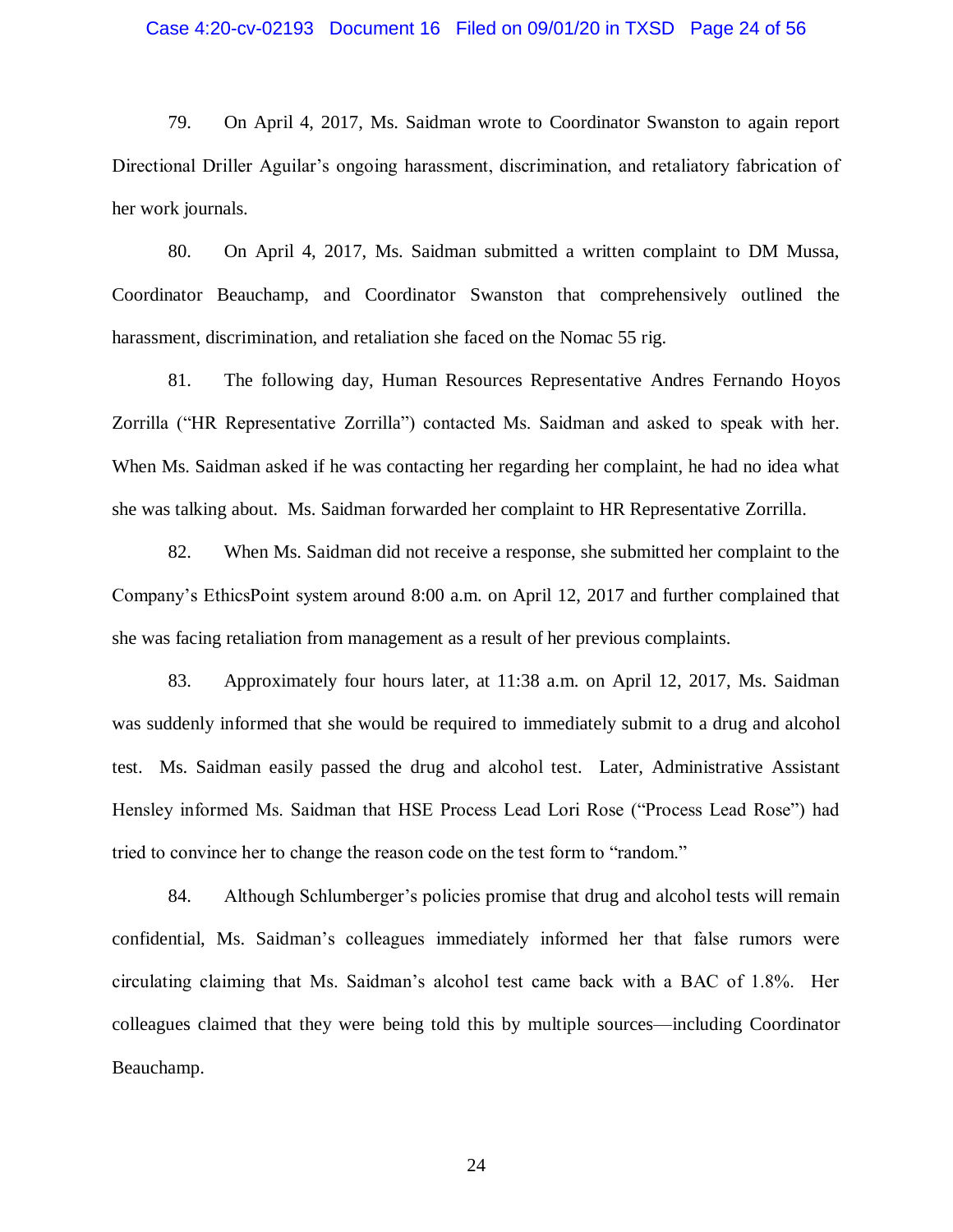#### Case 4:20-cv-02193 Document 16 Filed on 09/01/20 in TXSD Page 25 of 56

85. Later that night, at 8:21 p.m. on April 12, 2017, Ms. Saidman updated her EthicsPoint complaint to report management's retaliatory decision to perform a drug and alcohol test on her mere hours after she complained of discrimination and harassment. Ms. Saidman also complained about management violating the Company's confidentiality policies and spreading false rumors about the results of her breathalyzer test. Finally, Ms. Saidman supplemented her previous complaints with details of Directional Driller Aguilar's religious discrimination.

86. The following day, on April 13, 2017, Ms. Saidman was called into a meeting with Coordinator Swanston, HR Representative Zorrilla, HSE Process Lead Lori Rose, and Coordinator Beauchamp, who now claimed—for the first time—that they suspected Ms. Saidman of violating the Company's driving policies. Yet HSE Process Lead Lori Rose confirmed that Ms. Saidman's driving record had "not even been on her radar" before then. The Company then suspended Ms. Saidman, effective immediately, while it investigated her "violations" of the driving policy.

87. Immediately after Ms. Saidman was suspended, she met with HR Representative Zorrilla privately to discuss the multiple complaints of discrimination and retaliation that she had filed. When Ms. Saidman recounted Directional Driller Aguilar's sexist and hostile comments, HR Representative Zorrilla replied, "So you don't know what a joke is?"

88. Later in the evening on April 13, 2017, Ms. Saidman submitted an additional complaint through EthicsPoint reporting the Company's retaliatory response to her previous complaints.

89. On April 18, 2017, Ms. Saidman again updated her EthicsPoint complaint to include further retaliation after she was told that Coordinator Beauchamp disclosed confidential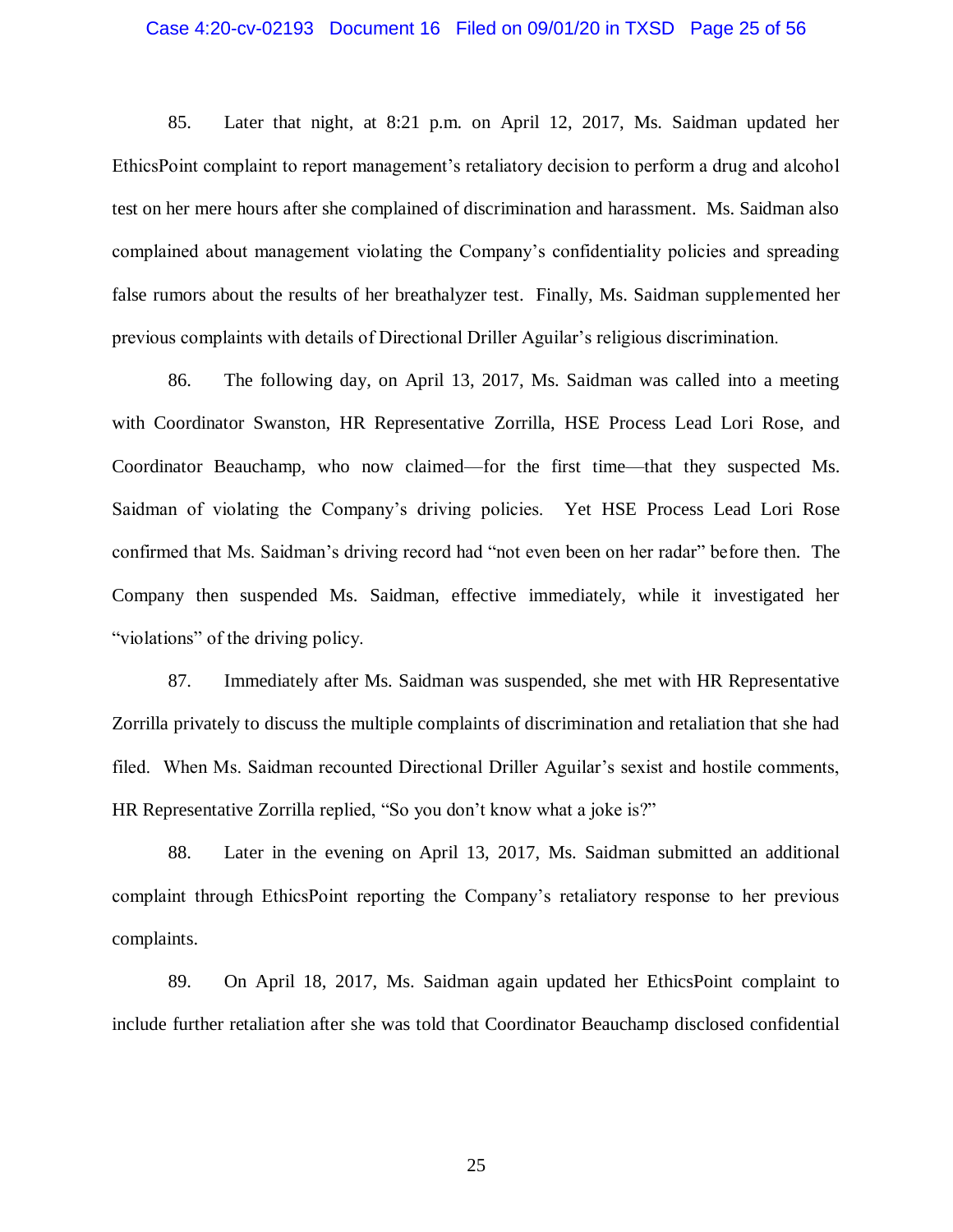#### Case 4:20-cv-02193 Document 16 Filed on 09/01/20 in TXSD Page 26 of 56

information regarding her Human Resources investigation and her suspension status to one of Ms. Saidman's colleagues.

90. On May 11, 2017, Ms. Saidman returned from her suspension. Schlumberger promptly terminated her employment.

91. Schlumberger claimed that it was terminating Ms. Saidman for committing minor policy infractions. However, this was mere pretext. Other Schlumberger employees—most of whom are male—regularly committed the same or far worse infractions, often documenting and flaunting them on public forums. Yet Schlumberger did not discipline or terminate these employees for their policy violations. Indeed, one Schlumberger employee told Ms. Saidman that she was terminated as a result of a "witch hunt" by the Company.

92. Schlumberger intentionally and maliciously terminated Ms. Saidman in retaliation for the many complaints alleging discrimination, sexual harassment, and retaliation. Indeed, this is consistent with Schlumberger's well-known history of unlawfully terminating women who oppose unlawful treatment. Schlumberger's actions send a clear message to other women at the Company that opposition to discriminatory treatment will result in swift dismissal. Schlumberger's malicious, wanton, and reckless actions have caused Ms. Saidman considerable emotional distress, reputational harm, and financial loss.

93. When Ms. Saidman began working at Schlumberger, she was an enthusiastic, confident, and outgoing individual who described herself as a "tough girl." One year later, after enduring constant sexual harassment, discrimination, and retaliation, Ms. Saidman was unrecognizable. She described her experiences at Schlumberger as "a living hell" from which there was no escape. Her mental and physical health deteriorated as the harassment continued unabated, even after her attempts to have the Company intervene. She experienced depression,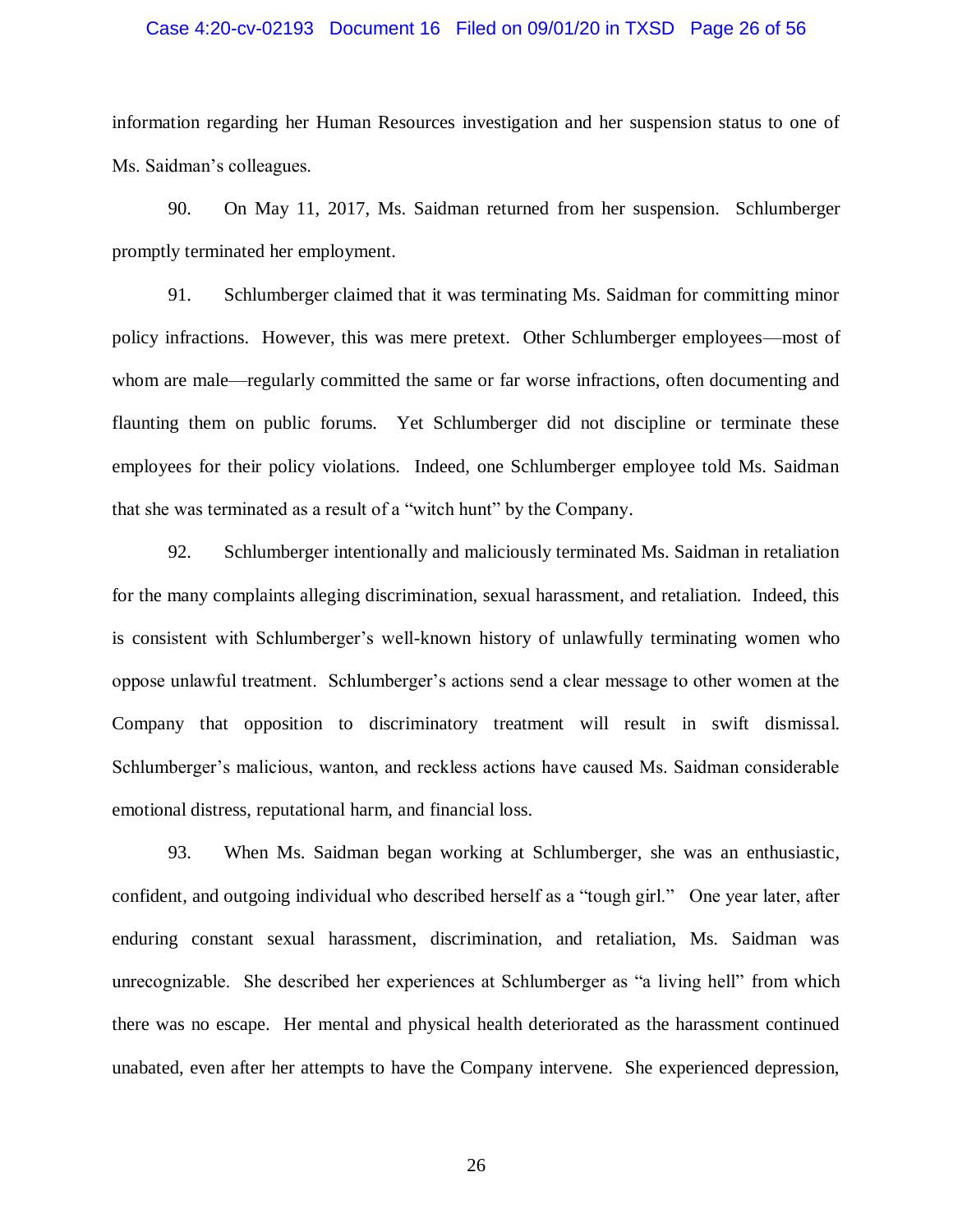#### Case 4:20-cv-02193 Document 16 Filed on 09/01/20 in TXSD Page 27 of 56

anxiety, insomnia, nightmares, and periods of extreme stress, which continue to this day. This emotional distress has manifested itself in physical symptoms such as weight loss and hives/rashes. Ms. Saidman's experiences at Schlumberger have impacted her professional career and her personal life in nearly every possible way.

# **B. Plaintiff Jessica Cheatham**

94. Plaintiff Jessica Cheatham holds a Bachelor of Science in Chemical Engineering (with a specialization in Petroleum Engineering) and a minor in statistics and a Bachelor of Arts degree in Chemistry/Biochemistry. Ms. Cheatham began her employment with Schlumberger on September 24, 2017 as an MWD Trainee (Grade 98). During her employment, Ms. Cheatham was promoted multiple times and received training and certification as a Directional Driller, ultimately becoming a  $DX^5$  (Grade 09). Like many field workers, Ms. Cheatham regularly moved from rig to rig based on staffing needs. While employed by Schlumberger, Ms. Cheatham worked in Texas, New Mexico, and Oklahoma.

95. Ms. Cheatham was a strong performer at Schlumberger. She received a strong performance review in 2018 (which praised her, among other things, for her job performance and her ability to work with others). In recognition of her excellent performance, Ms. Cheatham was promoted several times. In August 2018, Ms. Cheatham was promoted to MWD (Grade 99), and in April 2019, Ms. Cheatham was promoted to the position of DX (Grade 09).

96. Ms. Cheatham was often required to live in a trailer with several of her male colleagues. On certain rigs, Ms. Cheatham was even required to share a bedroom with one of her male colleagues. On one rig, Ms. Cheatham had to share a bedroom with her male supervisor; despite working on different shifts, there were times when both she and her male supervisor had

 $\overline{a}$ 

 $5$  A "DX" performs the job of both an MWD and Directional Driller.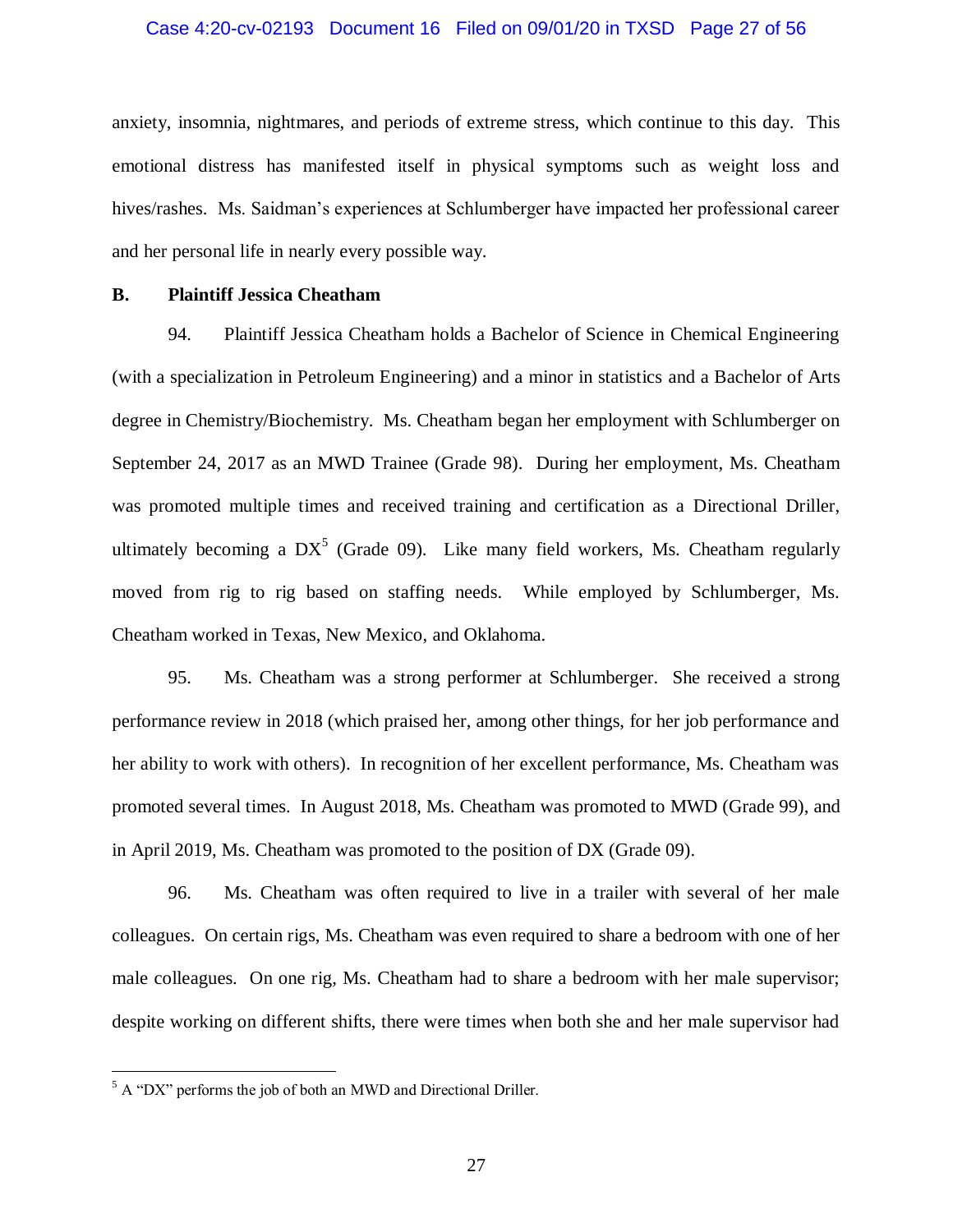#### Case 4:20-cv-02193 Document 16 Filed on 09/01/20 in TXSD Page 28 of 56

to sleep in the bedroom at the same time. These living conditions meant Ms. Cheatham had very little privacy and was placed in uncomfortable situations with her male roommates and coworkers.

#### **i. H&P 532 Rig in Texas (December 2017 – January 2018)**

97. From December 2017 until January 2018, Ms. Cheatham worked on the H&P 532 rig in Texas. She lived in a trailer with three of her male colleagues and was forced to share a bedroom with her male supervisor.

98. On January 8, 2018, one of Ms. Cheatham's male colleagues, Lead Hand Kenny Fusilier ("Lead Hand Fusilier"), told Ms. Cheatham: "If you mess up this [work assignment], I am going to bend you over my knee and spank you, and you will like it." When Ms. Cheatham expressed shock, Lead Hand Fusilier laughed and repeatedly claimed, "you'll like it." Then, in front of Ms. Cheatham, Lead Hand Fusilier turned the trailer television on to the Playboy channel.

99. The next day (January 9, 2018), Lead Hand Fusilier used inappropriate and crude sexual language when teaching Ms. Cheatham how to use a certain tool. When describing the different parts of the tool, Lead Hand Fusilier told Ms. Cheatham: "There's a male end with the pin, and if you lift the skirt up there's a pussy, do you see the pussy? The pin is for the male, the box is for the female, and the box wants to be on top." He instructed Ms. Cheatham to "flip the skirt up and see the pussy" and repeatedly asked her, "Do you see the pussy?" He repeatedly told her, "you know all about this."

100. Lead Hand Fusilier continued his lesson in sexual harassment by telling Ms. Cheatham: "Now to clean the pussy, you need to use this type of brush and cleaner. You then begin to thrust in and out, repeatedly. You thrust up and down going all the way around, keep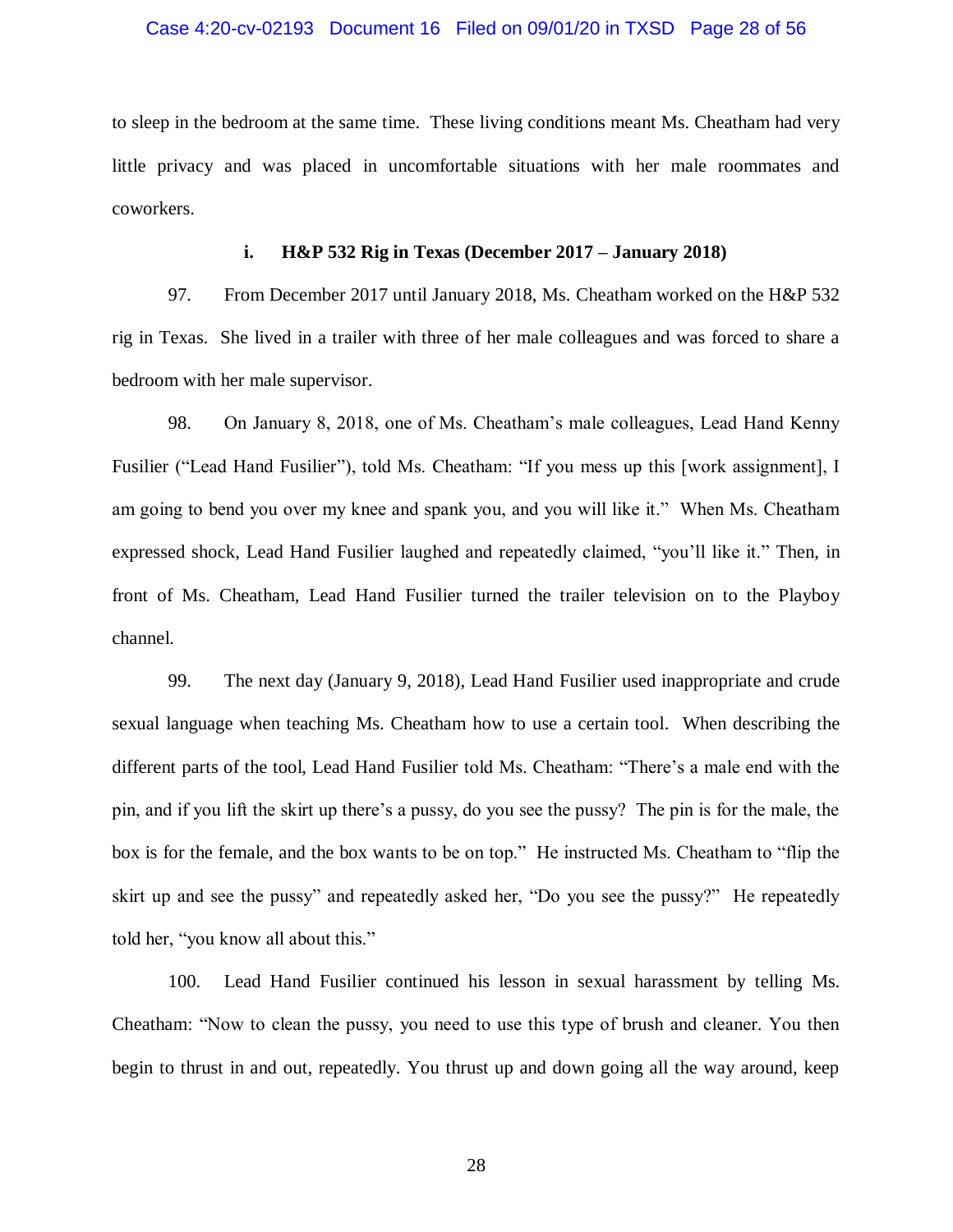#### Case 4:20-cv-02193 Document 16 Filed on 09/01/20 in TXSD Page 29 of 56

going deeper while trusting up and down, and as you go deeper and deeper keep thrusting the pin up and down. When you can't go any deeper, do a squirrely." He continued to condescendingly tell Ms. Cheatham that she "knew all about this." Ms. Cheatham felt deeply uncomfortable, embarrassed, and disrespected.

101. The next day (on January 10, 2018), Ms. Cheatham reported Lead Hand Fusilier's inappropriate comments verbatim to HSE Process Lead Lori Rose ("HSE Process Lead Rose"). HSE Process Lead Rose acknowledged that Lead Hand Fusilier's comments were "absolutely disgusting" and "sick." She instructed Ms. Cheatham to contact HR Representative Zorrilla with her concerns. Upon information and belief, HSE Process Lead Rose did not take any action in response to Ms. Cheatham's complaint.

102. On January 11, 2018, Ms. Cheatham met with HR Representative Zorrilla to report Lead Hand Fusilier's comments. HR Representative Zorrilla responded by telling Ms. Cheatham that "guys just do that. This is a man's field, so they're bound to say stuff." HR Representative Zorrilla admitted that sexual harassment should not happen to women in the field, "but this is a man's industry, so we know it's likely to happen."

103. After the meeting, and at HR Representative Zorrilla's request, Ms. Cheatham wrote and submitted a detailed statement documenting Lead Hand Fusilier's inappropriate comments. Although HR Representative Zorrilla assured Ms. Cheatham that an investigation would happen and she would be kept informed, she heard nothing further about her complaint.

104. A few weeks later, Ms. Cheatham went to Schlumberger's Midland office to meet with one of her supervisors, Alessandria Ruy ("Supervisor Ruy"), about a promotion. When Ms. Cheatham walked into the office, she saw Lead Hand Fusilier sitting in the office and laughing with office personnel as though nothing had happened. Ms. Cheatham told Supervisor Ruy that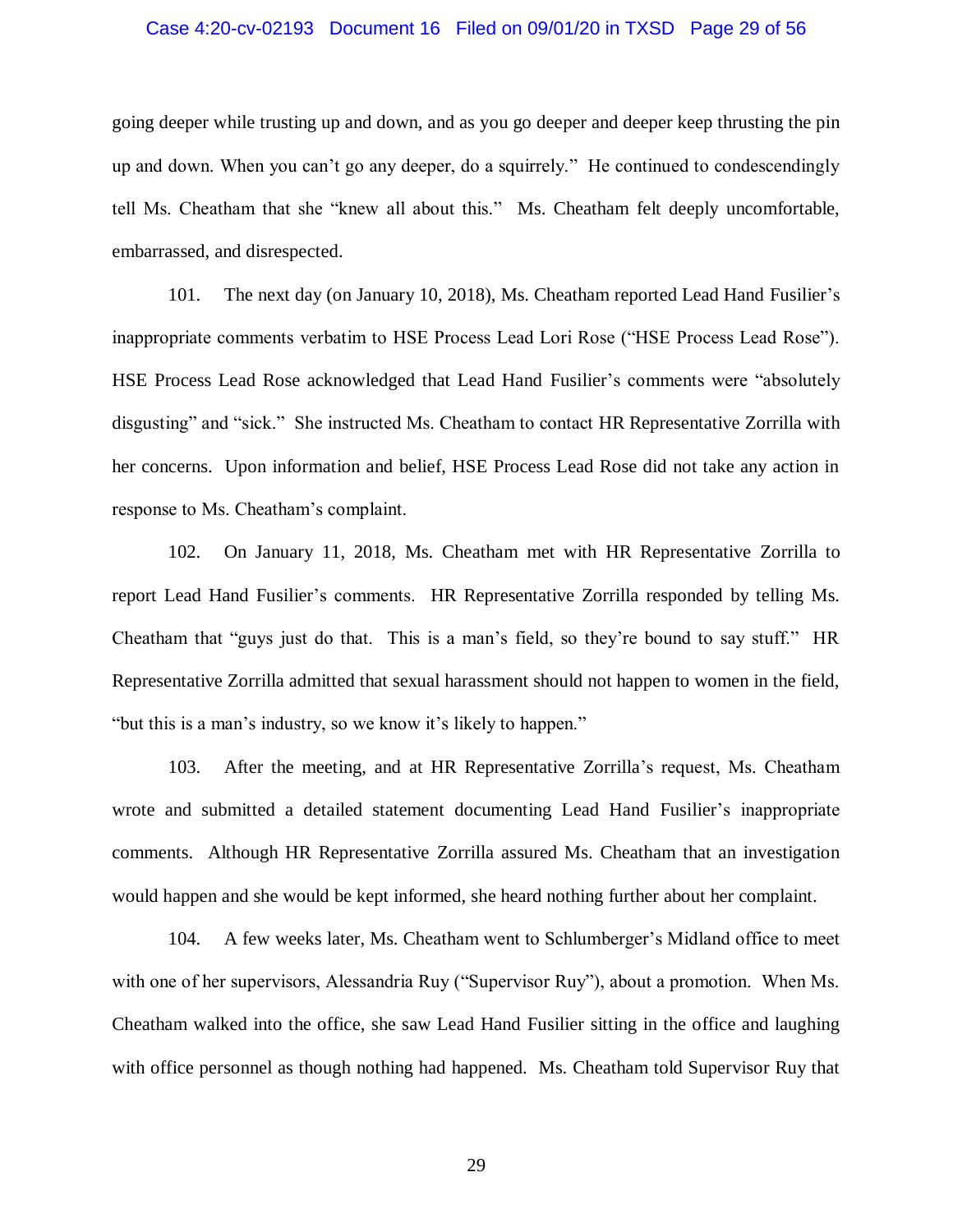#### Case 4:20-cv-02193 Document 16 Filed on 09/01/20 in TXSD Page 30 of 56

it was extremely upsetting for her to see Lead Hand Fusilier in the office because she had recently filed a sexual harassment complaint against him that was mishandled and ignored by Schlumberger.

105. Ms. Cheatham then met with HR Representative Zorrilla again to express her frustration with the Company's handling of her complaint. She told HR Representative Zorrilla that no one from Schlumberger had contacted her about her complaint, and Lead Hand Fusilier was downstairs joking with the office staff as though nothing had ever happened.

#### **ii. H&P 636 Rig in New Mexico (February 2018)**

106. In February 2018, Ms. Cheatham worked on the H&P 636 rig in Texas. Ms. Cheatham had only been working on the rig for about two days when Field Specialist Bullard reprimanded her for wearing shorts because—according to Field Specialist Bullard—wearing shorts on the rig meant that Ms. Cheatham was "asking for it." Field Specialist Bullard said that she "didn't want to see the guys get sexual harassment charges" as a result of Ms. Cheatham's decision to wear shorts on the rig. Visibly upset, Ms. Cheatham quickly changed into sweatpants.

107. A few weeks later, Supervisor Ruy told Lead Supervisor Edgar Carballo (Lead Supervisor Carballo) that he had heard from Field Specialist Bullard, and Robert Hargrave (a DX who also worked on the rig) that Ms. Cheatham "was difficult to work with," and "didn't want to learn, or help out, like she didn't want to be out there." These baseless claims are in direct conflict with Ms. Cheatham's 2018 performance review, which praised her ability to work well with others. Nevertheless, such false accusations put Ms. Cheatham's future promotions and rig assignments at risk.

## **iii. Precision 576 Rig in Texas (July 2018 – September 2018)**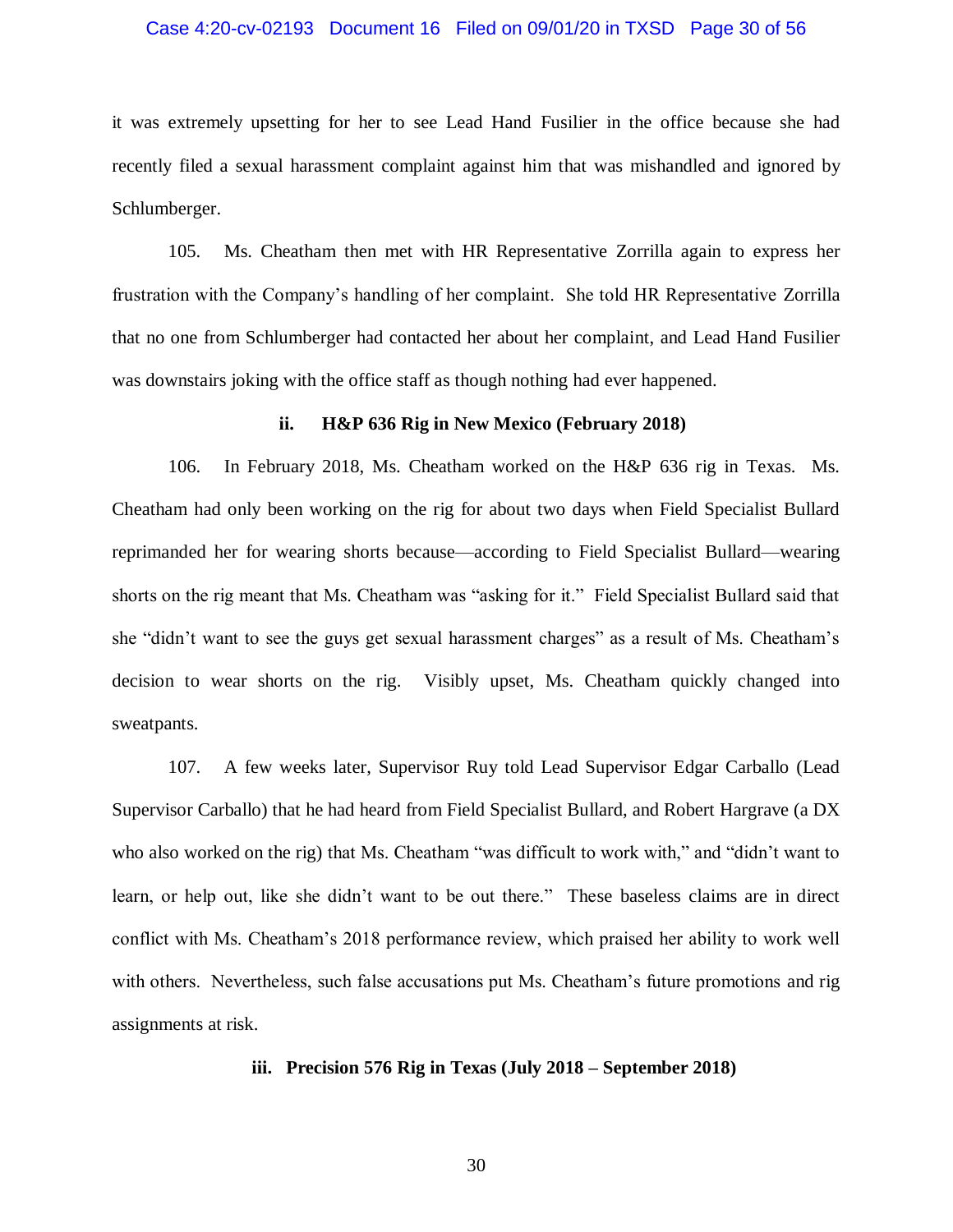#### Case 4:20-cv-02193 Document 16 Filed on 09/01/20 in TXSD Page 31 of 56

108. Ms. Cheatham worked on the Precision 576 rig in Texas from July 2018 until September 2018. She was forced to live in a trailer with three of her male colleagues (one of whom was her supervisor) and even had to share a bedroom with her male supervisor. Although Ms. Cheatham and her male supervisor with whom she shared a room worked opposite shifts, there were times when they both had to sleep in the room at the same time.

109. Ms. Cheatham was subjected to derogatory and sexist comments by the male workers on the Precision 576 rig. For example, the Lead Directional Driller on the Precision 576 rig told Ms. Cheatham that she was "one of those girls working in the oilfield, trying to sleep around with men out here."

110. Another male worker refused to call Ms. Cheatham by her name (referring to her only as "MWD Hand") and, as Ms. Cheatham learned from her other male colleagues, openly did not want a woman on the rig. The same male worker even called the Schlumberger office to request that Ms. Cheatham be replaced by a man (specifically requesting that the Company "send the previous man out here"). Ms. Cheatham learned of the request from Workforce Coordinator Jermaine Allen ("Coordinator Allen"), who worked in the office.

# **iv. Directional Drilling School and Slim Pulse School in Oklahoma (January 2019 – February 2019)**

111. Ms. Cheatham attended Directional Drilling School and Slim Pulse School in Oklahoma from January 2019 to February 2019. Ms. Cheatham was the only woman out of four trainees at Directional Drilling School and the only woman out of six trainees at Slim Pulse School.

112. When Ms. Cheatham introduced herself to the male trainees on her very first day of Slim Pulse School, her male colleagues expressed shock and incredulity upon learning that she was a DX. One of Ms. Cheatham's male colleagues asked her what "special favors" she had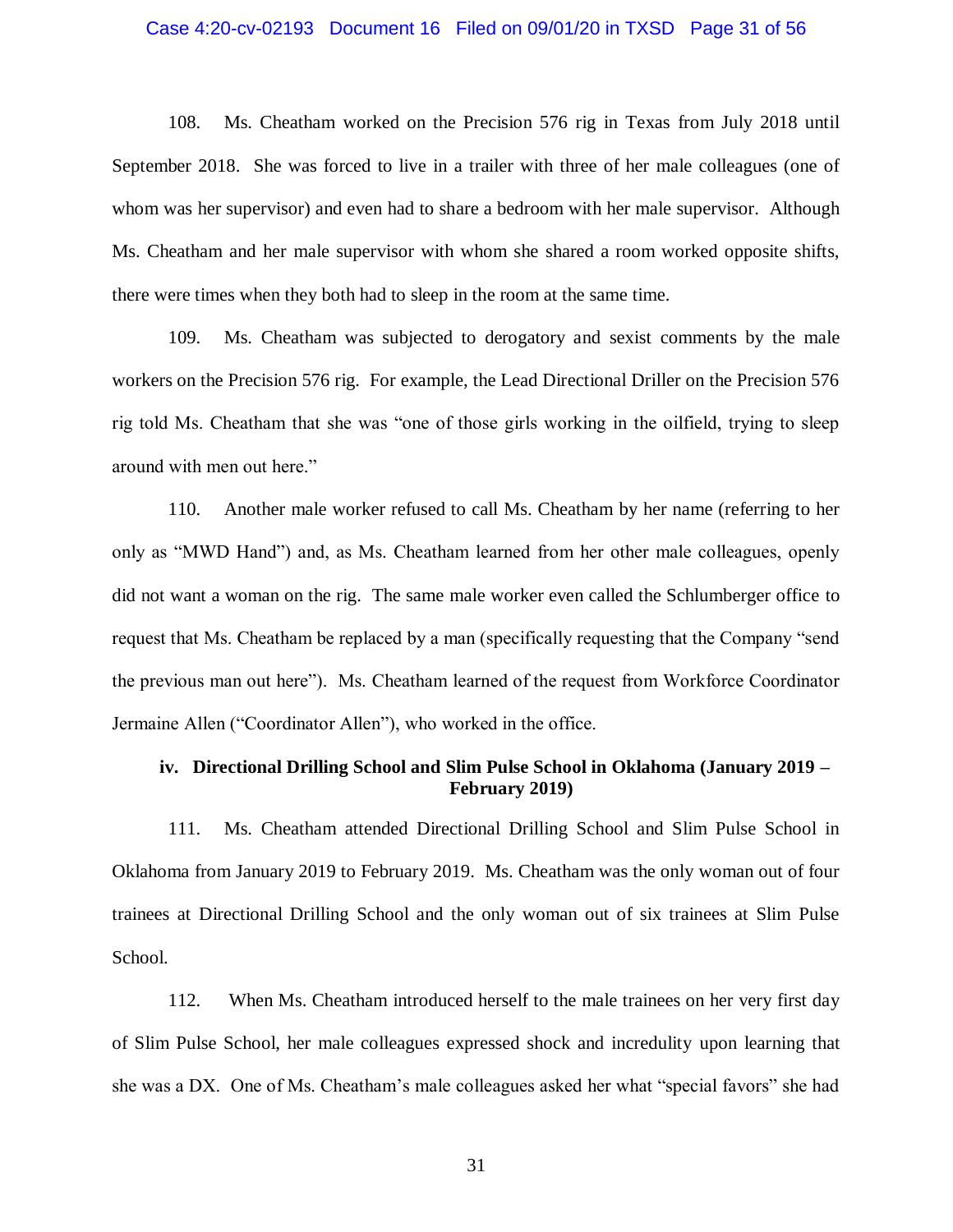#### Case 4:20-cv-02193 Document 16 Filed on 09/01/20 in TXSD Page 32 of 56

to do to become a DX and made suggestive sexual hand gestures (suggesting that Ms. Cheatham had performed a "handjob" to obtain her DX title). The entire table then started laughing and whispering to each other about Ms. Cheatham.

113. On February 6, 2019, Ms. Cheatham reported the comments made by these men to Supervisor Ruy. Ms. Cheatham is unaware of any action taken in response to her complaint, nor is she aware of any discipline the men faced.

#### **v. Patterson 260 Rig in Texas (April 2019 – June 2019)**

114. Ms. Cheatham worked on the Patterson 260 rig from April 2019 to June 2019.

115. One of Ms. Cheatham's male colleagues (another Directional Driller) told her that the Patterson 260 Driller (who was second in command for Patterson at the rig) would not allow a woman to be a Directional Driller on the Patterson 260 rig. Later, after she was scheduled to return from a few days off, Ms. Cheatham was not allowed to return to the rig, resulting in a loss of compensation. The alleged justification given by Schlumberger for Ms. Cheatham not being allowed to return was a lack of experience. However, she was qualified for the position and fully competent for the role; rather, it was clear that the real reason was because of her gender.

#### **vi. X-48 (Chevron) Rig in Texas (July 2019 – September 2019)**

116. Ms. Cheatham worked on the X-48 rig (a Chevron rig) in Texas from July 2019 to September 2019.

117. When Ms. Cheatham first arrived at the rig, she introduced herself to one of the male Directional Drillers, Steven Laroux ("Directional Driller Laroux") and told him that she was excited to learn from him. In response, Directional Driller Laroux told Ms. Cheatham that she "would not learn anything on this rig."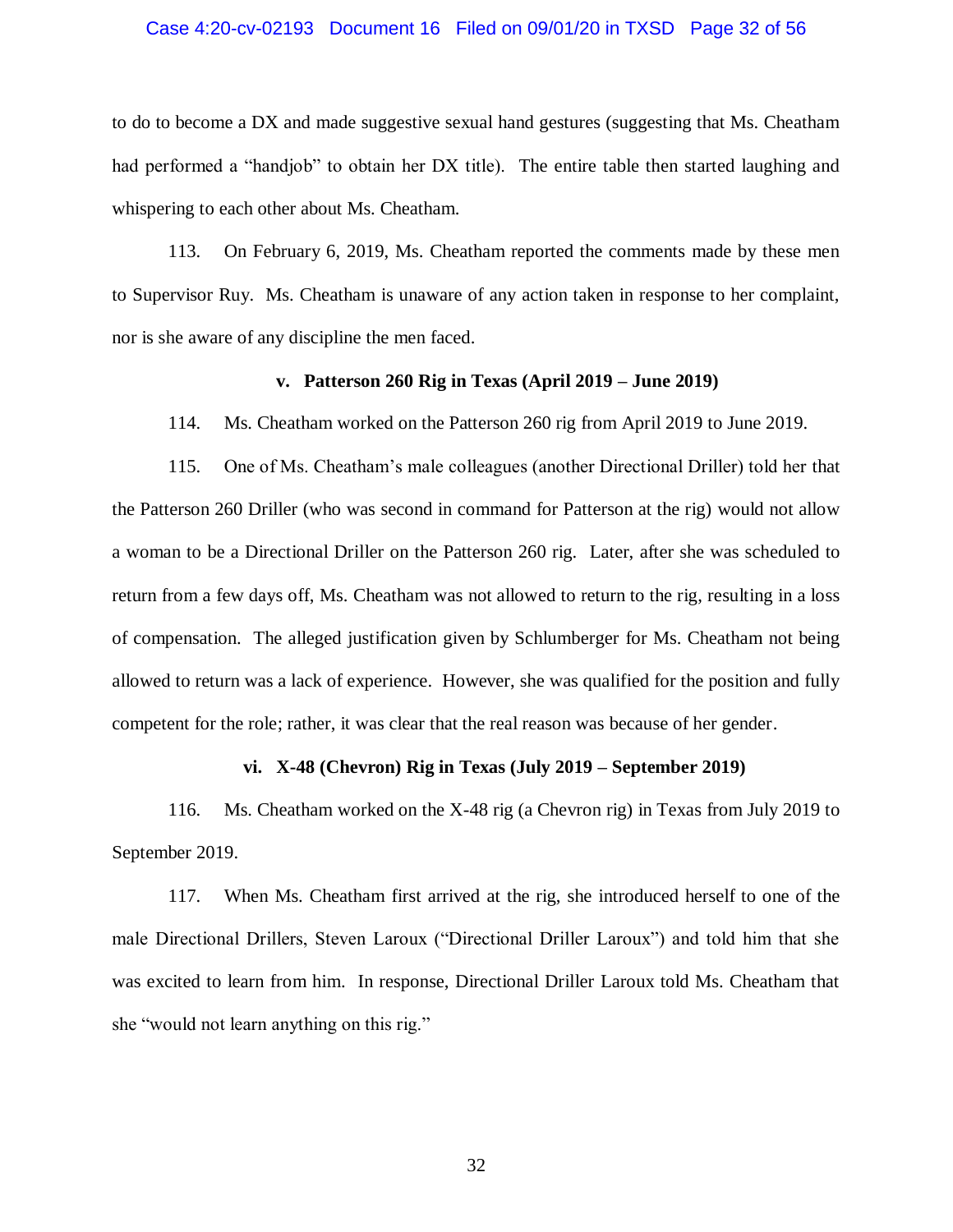#### Case 4:20-cv-02193 Document 16 Filed on 09/01/20 in TXSD Page 33 of 56

118. Ms. Cheatham reported Directional Driller Laroux's comments to Coordinator Allen. Upon information and belief, Coordinator Allen did not take any action in response to Ms. Cheatham's complaint.

119. Other male workers on the X-48 rig also made discriminatory comments to Ms. Cheatham. In early July 2019, a male Directional Driller named Brian Guilbeau ("Directional Driller Guilbeau") called Ms. Cheatham "illiterate" in front of everyone on the rig. Ms. Cheatham understood this comment to be solely based on the fact that she was a woman—a female engineer DX—working on the rig.

120. On July 16, 2019, Ms. Cheatham decided to report Directional Driller Guilbeau's discriminatory comments. She was forced to contact three separate people to make her complaint because each person she contacted directed her to contact a different person. Ms. Cheatham first complained to Directional Driller Mike Moore ("Directional Driller Moore"), who told her that she should direct her complaint to Coordinator Allen. When Ms. Cheatham contacted Coordinator Allen that same day, she was told to direct her complaint to Products Service Delivery Manager Dana Lasher ("PSDM Lasher"). Ms. Cheatham then reported Directional Driller Guilbeau's comments to PSDM Lasher.

121. Upon information and belief, neither PSDM Lasher nor Coordinator Allen nor Directional Driller Moore took any action in response to Ms. Cheatham's complaint.

122. Ms. Cheatham was forced to continue working with Directional Driller Guilbeau, who continued to treat her worse than the male workers on the rig.

123. In September 2019, Directional Driller Laroux (the same Directional Driller that Ms. Cheatham had previously complained about) told Ms. Cheatham: "You do not deserve to be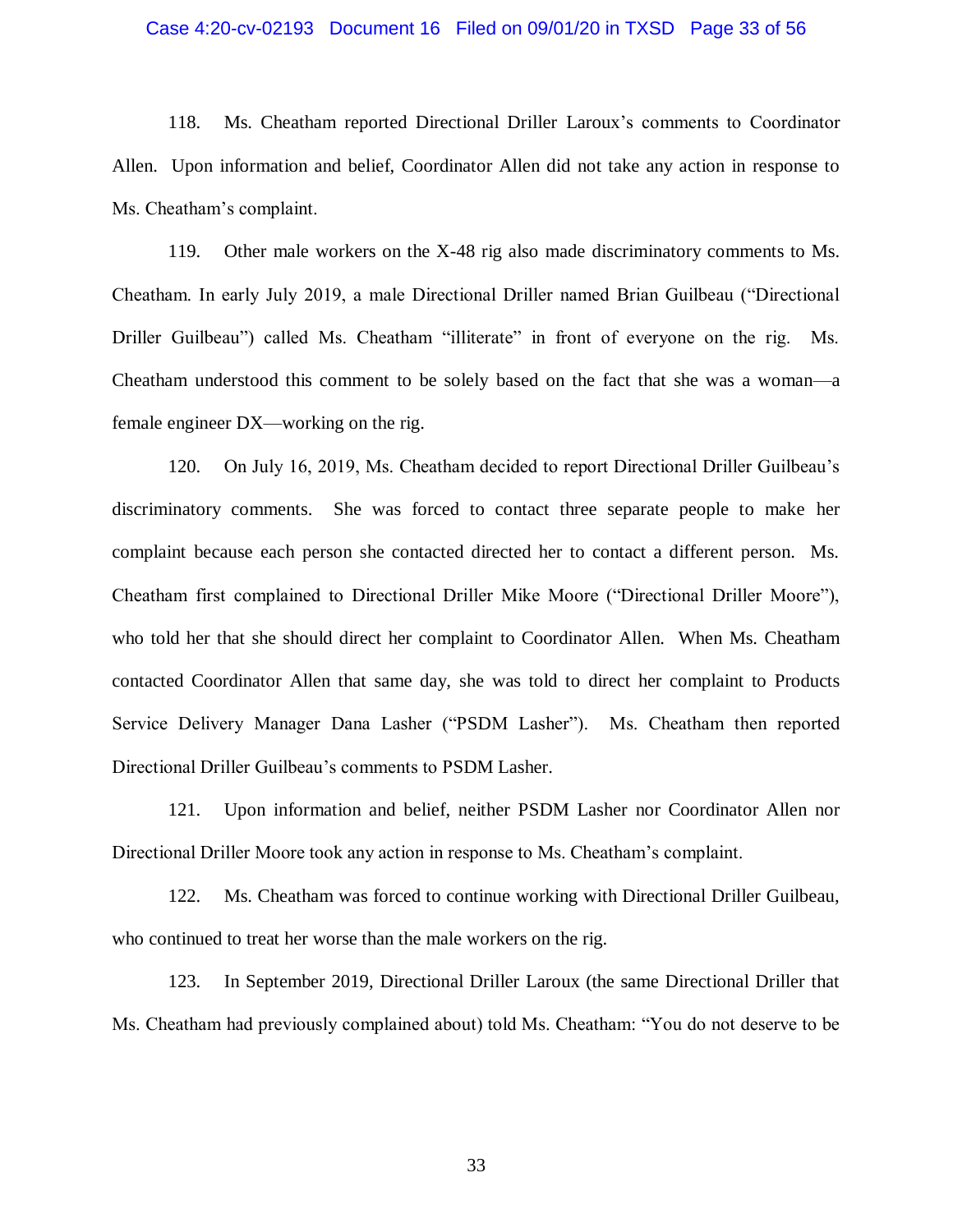#### Case 4:20-cv-02193 Document 16 Filed on 09/01/20 in TXSD Page 34 of 56

out here [on the X-48 Chevron rig] and you're not going to last long," that she "would never make it as a DX," and that she "would not make it out here."

124. Shortly after this interaction (on or around September 7, 2019), Ms. Cheatham reported Directional Driller Laroux's comments to PSDM Lasher. Ms. Cheatham soon learned that PSDM Lasher had informed numerous other male workers on a nearby Chevron rig about her complaint, spreading it through the workplace like gossip. Ms. Cheatham's male colleagues at the nearby Chevron rig warned Ms. Cheatham that she would never work on a Chevron rig again because she complained about discrimination.

125. On or around September 9, 2019, Ms. Cheatham reported Directional Driller Laroux's comments by making a formal EthicsPoint report. In Ms. Cheatham's written complaint, she explicitly stated that she was being discriminated against because she was a female engineer and described the retaliation she was facing.

126. When Ms. Cheatham's EthicsPoint complaint was ignored, she contacted North America Land HR Representative Joya Bradley ("HR Representative Bradley") to report Directional Driller Laroux's discriminatory comments. Ms. Cheatham also told HR Representative Bradley about the pervasive sexual harassment and gender discrimination she had faced throughout her employment. Ms. Cheatham also stated that she was fearful of retaliation, explaining that she was scheduled to receive a promotion soon and it was well-known that women who complain about discrimination at Schlumberger are labeled as "whistleblowers."

#### **vii. Ms. Cheatham is Blacklisted (September 2019 – January 2020)**

127. Schlumberger's retaliatory conduct only escalated after Ms. Cheatham's September 2019 discrimination complaints.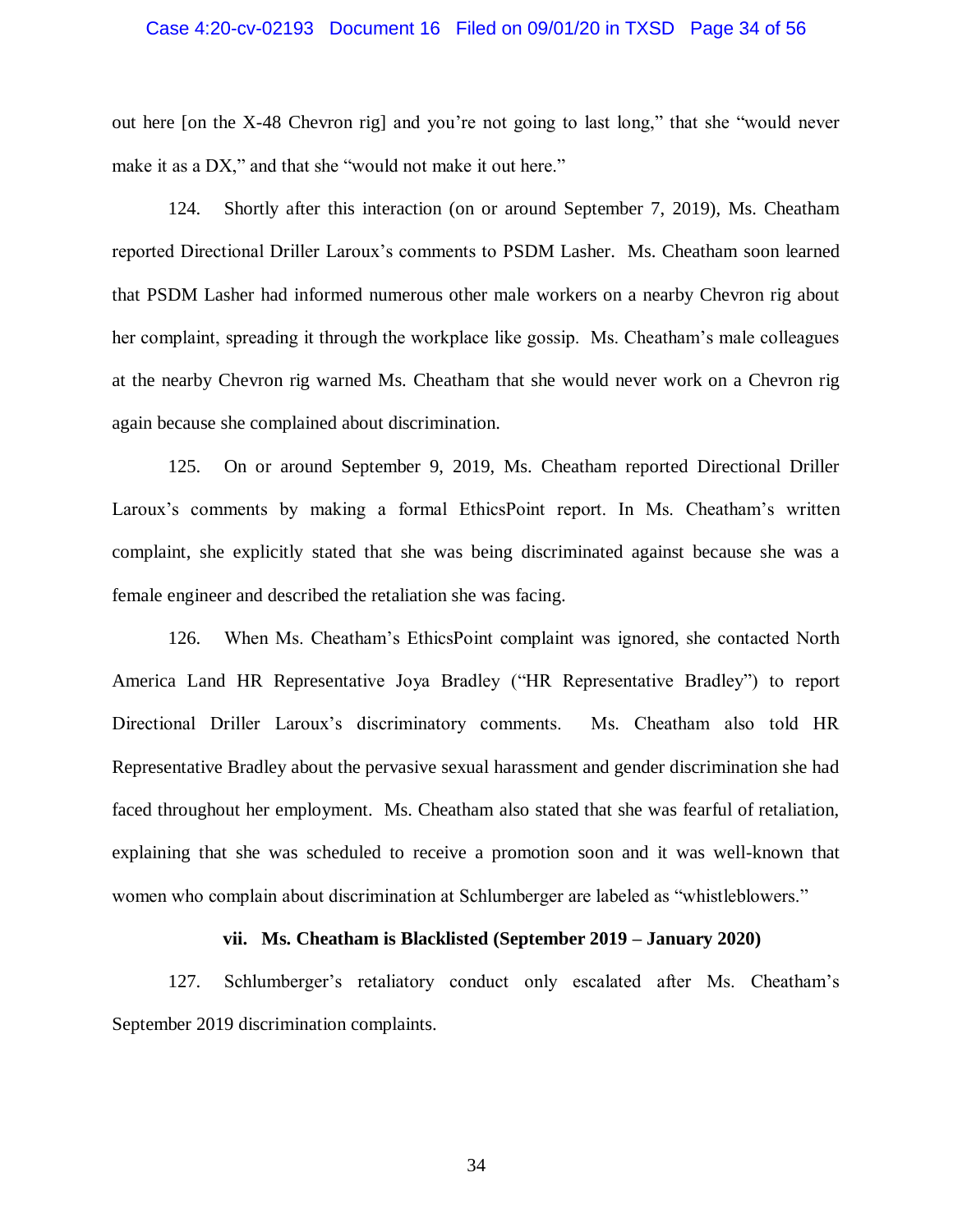#### Case 4:20-cv-02193 Document 16 Filed on 09/01/20 in TXSD Page 35 of 56

128. Schlumberger promptly blacklisted Ms. Cheatham after her September 2019 complaints. From September 2019 until January 2020, Schlumberger refused to staff Ms. Cheatham on any rigs and did not offer her any work. As a result, Ms. Cheatham was denied compensation that she would have earned for actively working on a rig

129. Ms. Cheatham had been working towards a DX (Grade 10) promotion and had completed all of the required certifications and tests. She was only a few steps away from receiving the DX (Grade 10) promotion, which would have come with a significantly higher salary.

130. However, after Ms. Cheatham complained, Schlumberger made it impossible for her to get the DX (Grade 10) promotion. Because Schlumberger refused to staff Ms. Cheatham on a rig, she was unable to complete the final requirements for the promotion.

131. Then, in November 2019, Schlumberger offered Ms. Cheatham a significant demotion to a Trainee (Grade 98) position that required relocation to Alaska. This demotion would have reverted Ms. Cheatham back to the Trainee (Grade 98) role she was initially hired for, despite the fact she had already been promoted twice (first to a Grade 99, then to a Grade 09) and was only a few steps away from her Grade 10 promotion. Several Schlumberger employees (including Human Resources) strongly advised Ms. Cheatham to accept the demotion that had been offered to her. Ms. Cheatham's manager, Colby Broussard, also encouraged her to accept the demotion, warning her that he did not have another rig available for Ms. Cheatham to work on.

132. Upon information and belief, the Trainee (Grade 98) demotion Ms. Cheatham was offered would have come with a significant reduction in pay—nearly half of what she was making in her current Grade 09 role, and far less than she would have made in the Grade 10 role.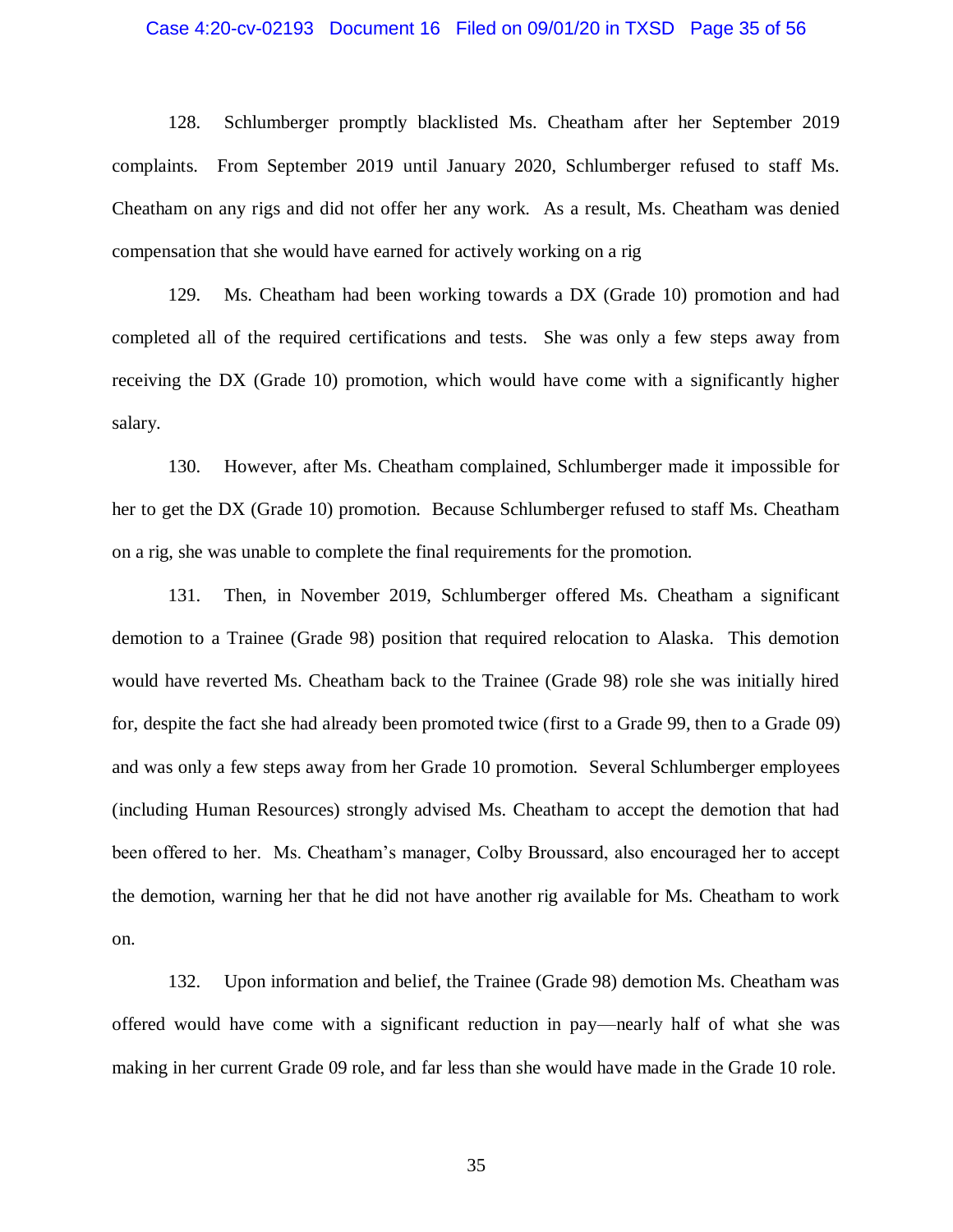#### Case 4:20-cv-02193 Document 16 Filed on 09/01/20 in TXSD Page 36 of 56

133. Ms. Cheatham's working conditions were rendered completely intolerable by the consistent sexual harassment and gender discrimination (which continued unchecked, despite numerous complaints to the Company) she was forced to endure and the Company's swift retaliation against her for reporting discrimination. When Schlumberger made it impossible for Ms. Cheatham to achieve her promotion, refused to staff her on any rigs, and pressured her to accept a demotion and take a job in Alaska, it became clear that Schlumberger was trying to force her out of the Company. It was equally clear to Ms. Cheatham that Schlumberger was not going to allow her to perform her job.

134. As a result, Ms. Cheatham was constructively discharged. Ms. Cheatham explained to Schlumberger that she felt forced to resign because of the Company's inadequate response to her sexual harassment and gender discrimination complaints. Her last day of employment was on January 2, 2020.

135. When Ms. Cheatham began working at Schlumberger, she was a confident individual who was enthusiastic about her new job. She believed the position at Schlumberger was the start of an exciting career in which the sky was the limit. However, after enduring years of gender discrimination, sexual harassment, and retaliation, Ms. Cheatham realized that she had no future at Schlumberger because of her gender and the fact that she was outspoken against illegal discrimination and harassment in the workplace. Due to the discrimination, harassment, and retaliation, Ms. Cheatham experienced depression, insomnia, stress, and feelings of betrayal, embarrassment, and failure, and many of these symptoms continue to this day. Ms. Cheatham's experiences at Schlumberger have impacted her professional career and personal life in immeasurable ways.

#### **V. PLAINTIFFS' ADMINISTRATIVE FILINGS**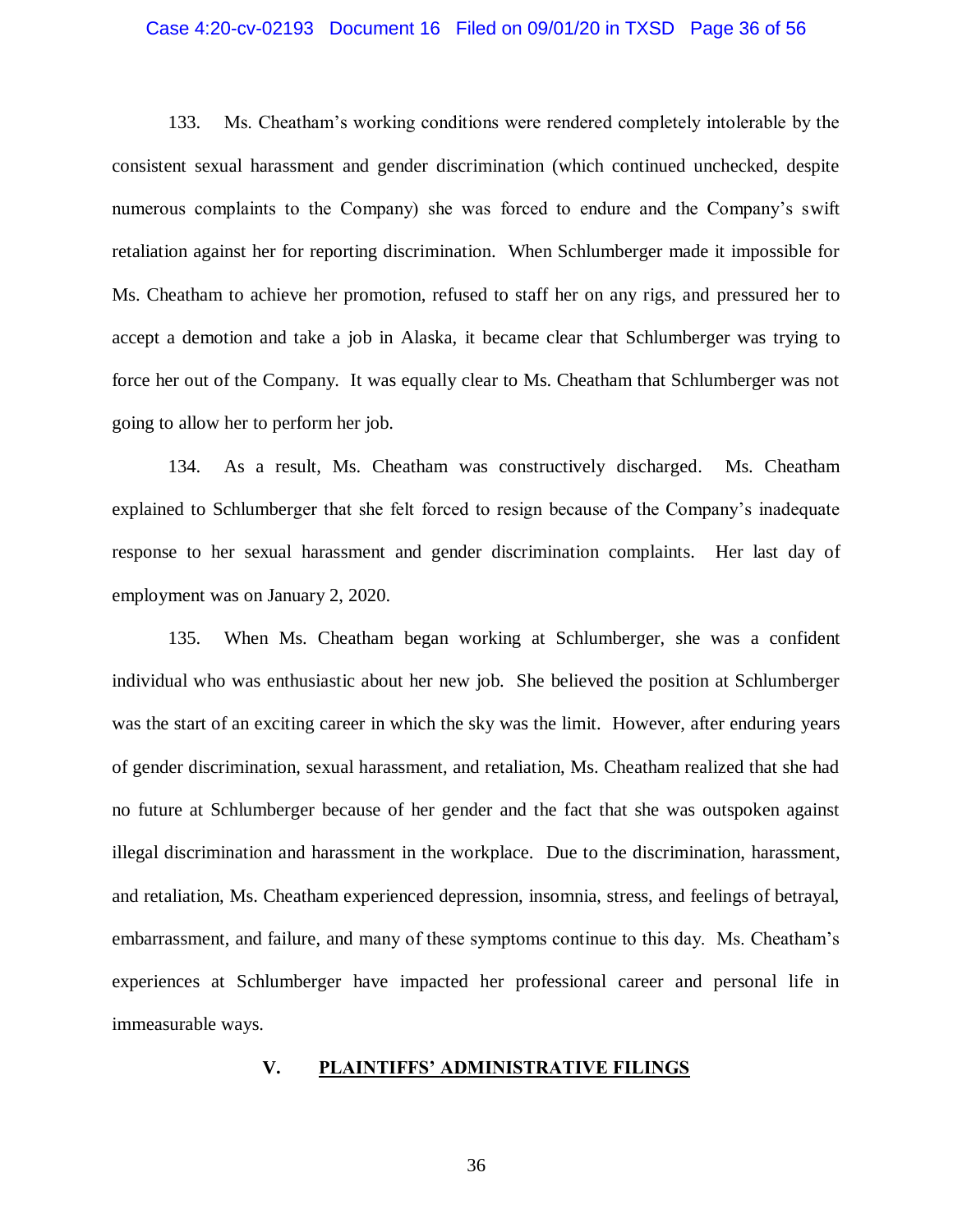#### Case 4:20-cv-02193 Document 16 Filed on 09/01/20 in TXSD Page 37 of 56

136. Ms. Saidman filed her initial Charge of Discrimination with the U.S. Equal Employment Opportunity Commission ("EEOC") on December 20, 2017. She subsequently supplemented and amended her Charge, including through a filing on June 27, 2018, which was served on counsel for Schlumberger.

137. Ms. Saidman received her Right to Sue on March 26, 2020.

138. Ms. Cheatham is availing herself of "single filing rule," and "piggybacking" on Ms. Saidman's EEOC Charge. In addition, Ms. Cheatham has filed a Charge of Discrimination which the EEOC received and processed on August 27, 2020.<sup>6</sup>

# **VI. CLASS ACTION ALLEGATIONS**

139. Plaintiffs and Class Representatives re-allege and incorporate by reference each and every allegation in the Complaint as though fully set forth herein.

140. Plaintiffs and Class Representatives sue on behalf of themselves individually and on behalf of a class of similarly-situated individuals pursuant to Federal Rule of Civil Procedure 23(b)(3). Plaintiffs asserted claims on behalf of themselves and the Class Members in their charge submissions to the EEOC.

141. Schlumberger tolerates and cultivates a discriminatory and hostile working environment for women who work in field positions. Schlumberger has engaged in and continues to engage in a pattern or practice of discrimination against women employees. Schlumberger's employment policies, practices, and procedures have been implemented in an intentionally discriminatory manner and/or have had an adverse disparate impact on women employees. The Company has permitted the harassment of women employees to go unchecked, resulting in a hostile work environment for women employees; has retaliated against women who

 $\overline{a}$ 

<sup>&</sup>lt;sup>6</sup> Ms. Cheatham is currently perfecting her Right to Sue for the August 27, 2020 Charge. Upon receipt of her Right to Sue, Ms. Cheatham will serve notice on the Court and Defendant.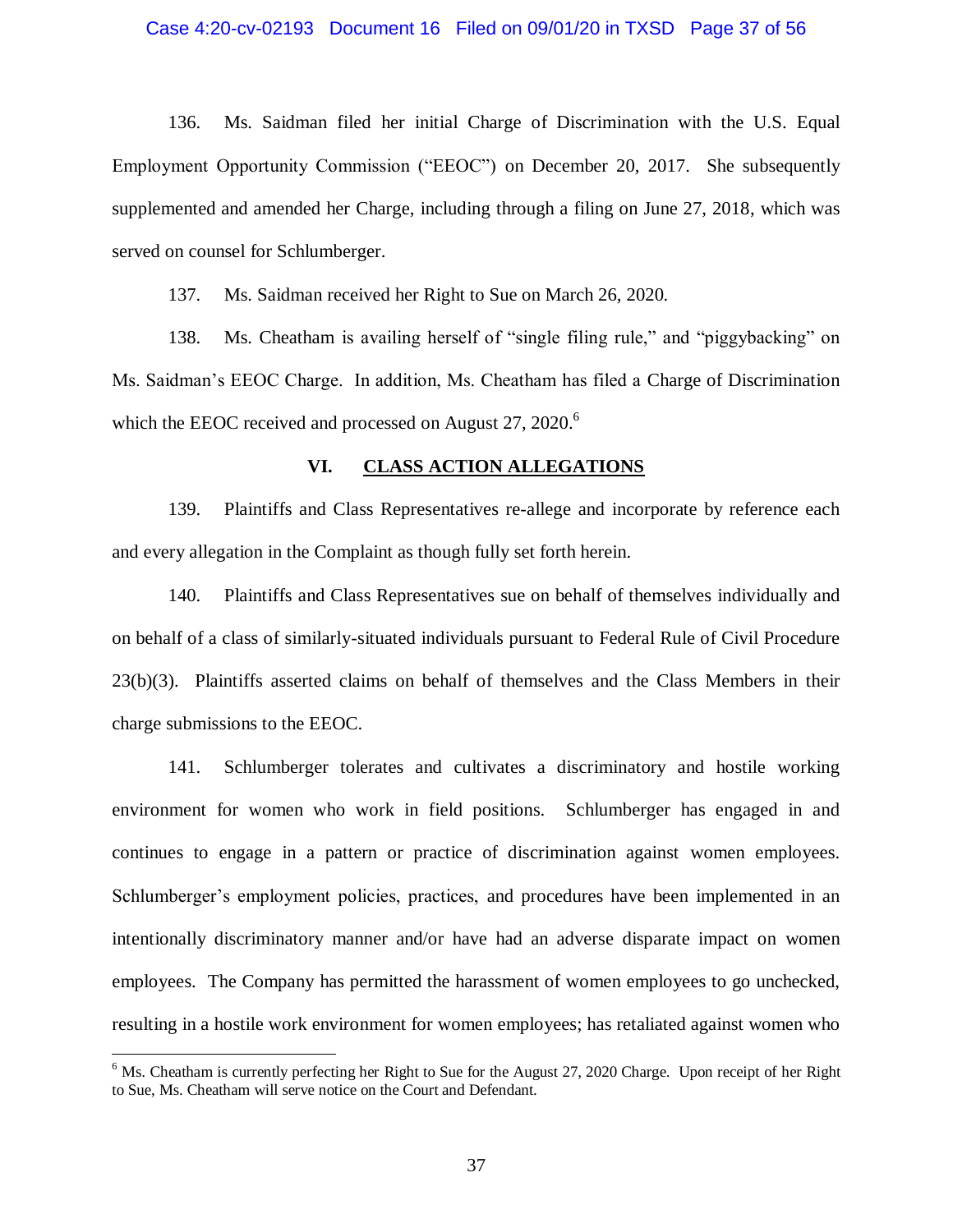#### Case 4:20-cv-02193 Document 16 Filed on 09/01/20 in TXSD Page 38 of 56

have protested the Company's discriminatory policies, practices, and procedures; and has unlawfully terminated the employment of women employees.

# **A. Rule 23 Class Definition**

142. The proposed Class consists of all women who are current or former nonmanagerial employees of Schlumberger who worked in the field at rigs in the United States, including without limitation Field Engineers (including MWDs), Directional Drilling Engineers, Directional Drillers, DXs, Field Specialists, Field Technical Analysts, Maintenance Engineers, Equipment Operators, and/or Maintenance Technicians, from February 23, 2017 until the date of judgment. Excluded from the Class are any individuals who at any point acted as a manager, supervisor, or trainer of the Plaintiffs.

143. Plaintiffs reserve the right to modify this Class definition.

#### **B. Efficiency of Class Prosecution of Class Claims**

144. Certification of the proposed Class is the most efficient and economical means of resolving the questions of law and fact that are common to the claims of the Plaintiffs and the Class.

145. Plaintiffs' individual claims, as Class Representatives, require resolution of the common questions concerning whether Schlumberger has engaged in a pattern and/or practice of gender discrimination against its women employees, and whether its policies, practices, and procedures have an adverse effect on the Class. The Class Representatives seek remedies to eliminate the adverse effects of such discrimination in their own lives, careers, and working conditions and in the lives, careers, and working conditions of the class members, and to prevent Schlumberger's continued gender discrimination.

146. The Class Representatives have standing to seek such relief because of the adverse effect that such discrimination has had on them individually and on women employees at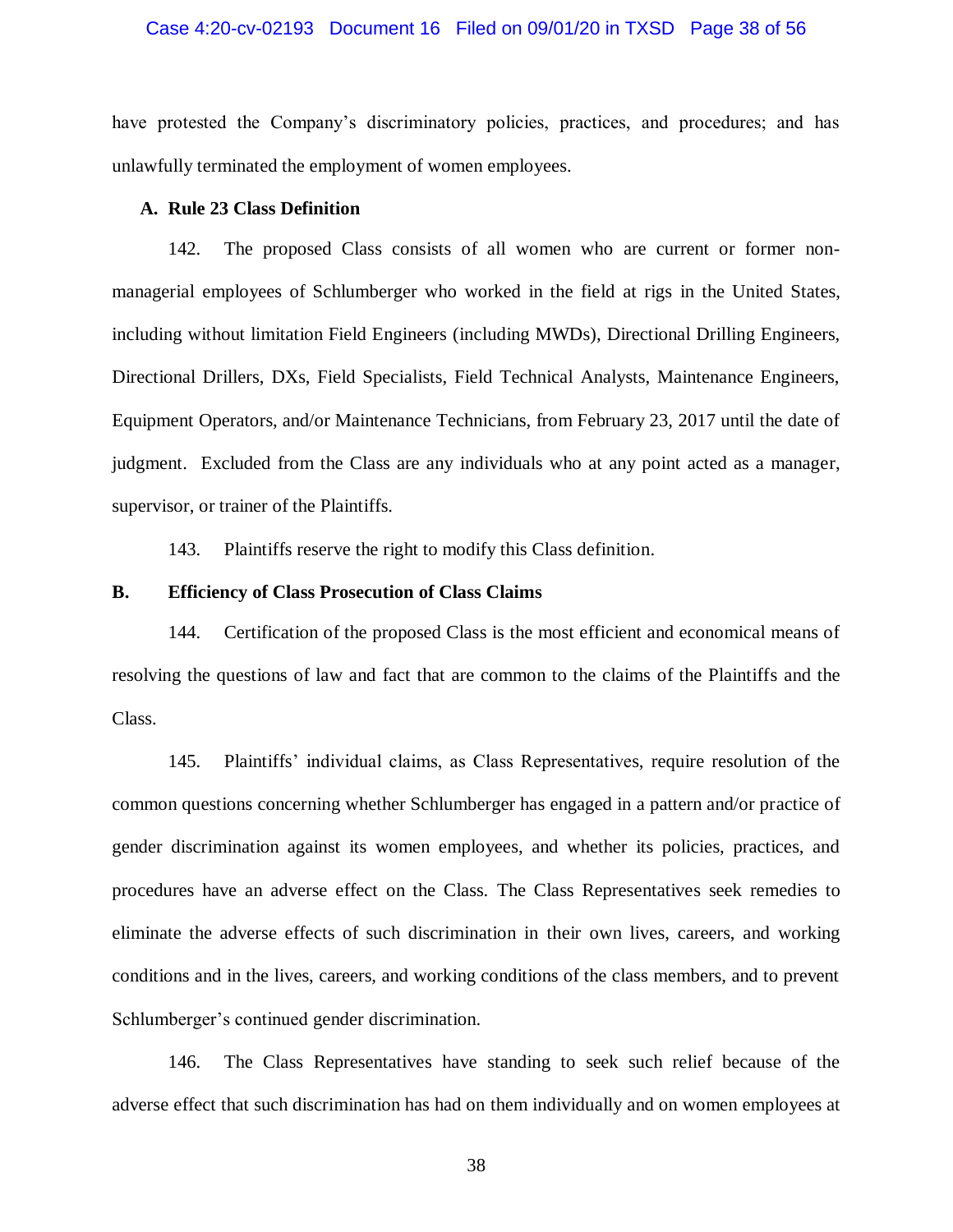#### Case 4:20-cv-02193 Document 16 Filed on 09/01/20 in TXSD Page 39 of 56

Schlumberger generally. Schlumberger caused Plaintiffs' injuries through its discriminatory practices, policies, and procedures and failure to remedy or correct such discrimination and the discriminatory disparate impact that these practices have had on women employees. These injuries are redressable through systemic relief, such as the monetary damages sought in this action.

147. To obtain relief for themselves and the class members, the Class Representatives will first establish the existence of systemic gender discrimination and a hostile work environment as the premise for the relief they seek. Without class certification, the same evidence and issues would be subject to re-litigation in a multitude of individual lawsuits with an attendant risk of inconsistent adjudications and conflicting obligations.

148. Certification of the proposed Class is the most reasonable and efficient means of presenting the evidence and arguments necessary to resolve such questions for the Class Representatives, the Class Members, and the Company.

# **C. Numerosity and Impracticability of Joinder**

149. The Class that the Class Representatives seek to represent is too numerous to make joinder practicable. In addition, joinder is impractical as the employees are physically based in different locations throughout the United States. Fear of retaliation on the part of the Company's present and former women employees is also likely to undermine the possibility of joinder.

150. Upon information and belief, the proposed Class consists of more than 40 current and former women employees during the liability period. The exact size of the Class and the identities of the individual members are ascertainable through records maintained by Schlumberger.

#### **D. Common Questions of Law and Fact**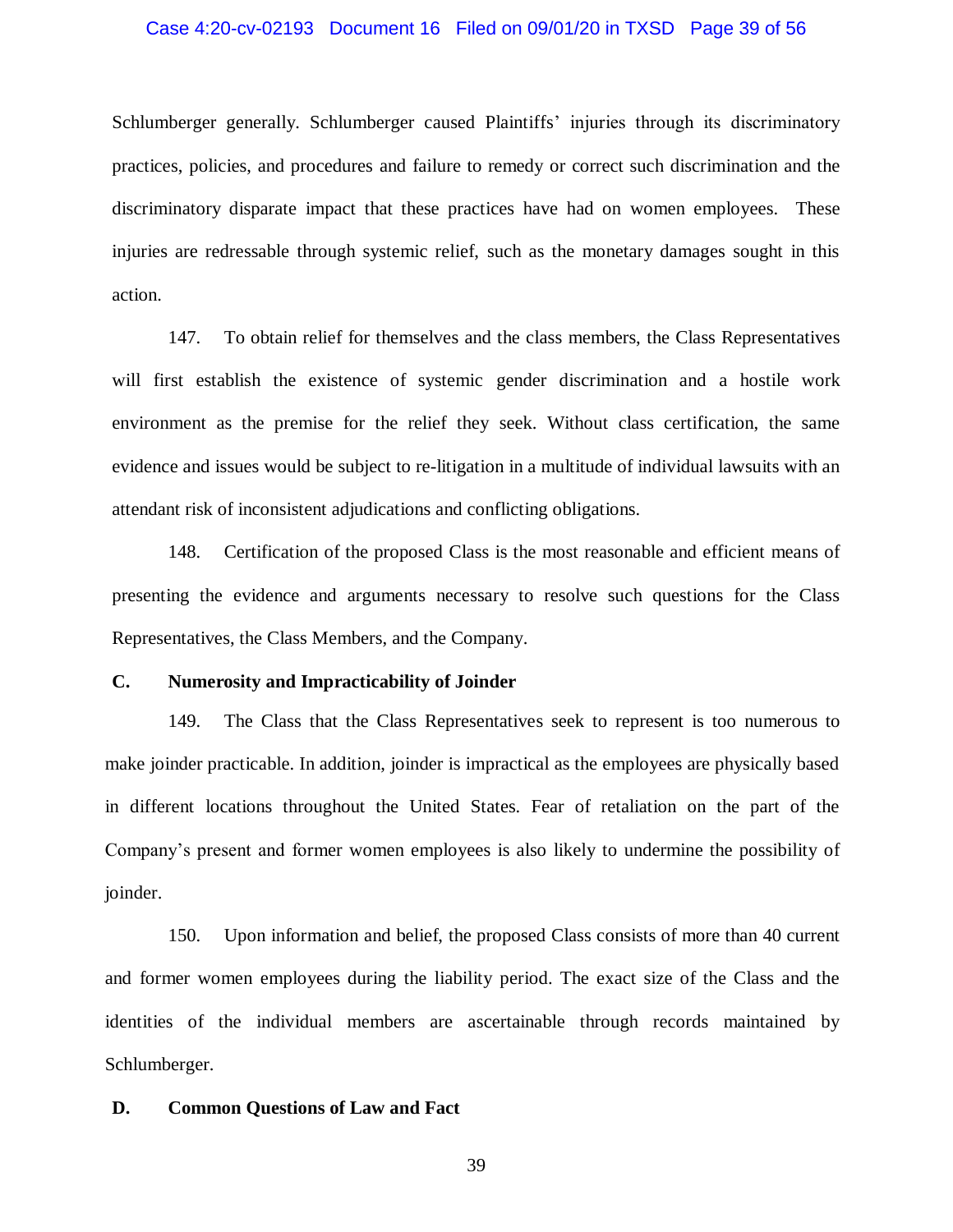#### Case 4:20-cv-02193 Document 16 Filed on 09/01/20 in TXSD Page 40 of 56

151. Prosecuting the Class Representatives' claims will require the adjudication of numerous questions of law and fact common to their claims and those of the Class they seek to represent.

152. The common questions of law include, *inter alia*: (a) whether Schlumberger has engaged in unlawful, systemic gender discrimination in its policies, practices, and procedures, including but not limited to those related to sexual harassment, anti-discrimination, the making of complaints, investigating and responding to complaints, personnel management, training, and discipline; (b) whether Schlumberger's employment policies had a disparate impact on the Class; (c) whether Schlumberger engaged in a pattern or practice of discrimination under the disparate treatment theory of liability; and (d) whether the discrimination and harassment complained of was so severe or pervasive as to alter the conditions of the Class's employment and create a hostile or abusive working environment.

153. The common questions of fact include, *inter alia*: (a) whether Schlumberger has implemented policies and/or practices that lack appropriate standards, implementation metrics, quality controls, transparency, and opportunities for redress; (b) whether Schlumberger had a policy and/or practice of minimizing, ignoring, mishandling, or otherwise failing to adequately respond to complaints and incidents of gender discrimination and a hostile work environment; (c) whether Schlumberger had a policy and/or practice of minimizing, ignoring, or covering up evidence of gender discrimination and a hostile work environment in the workplace; (c) whether Schlumberger discouraged women from reporting gender discrimination, sexual harassment, and/or a hostile work environment; (e) whether the Class was subjected to offensive or sexual language and conduct during their employment; (f) whether Schlumberger's employees with supervisory authority have been, or reasonably should have been, aware of the sexually hostile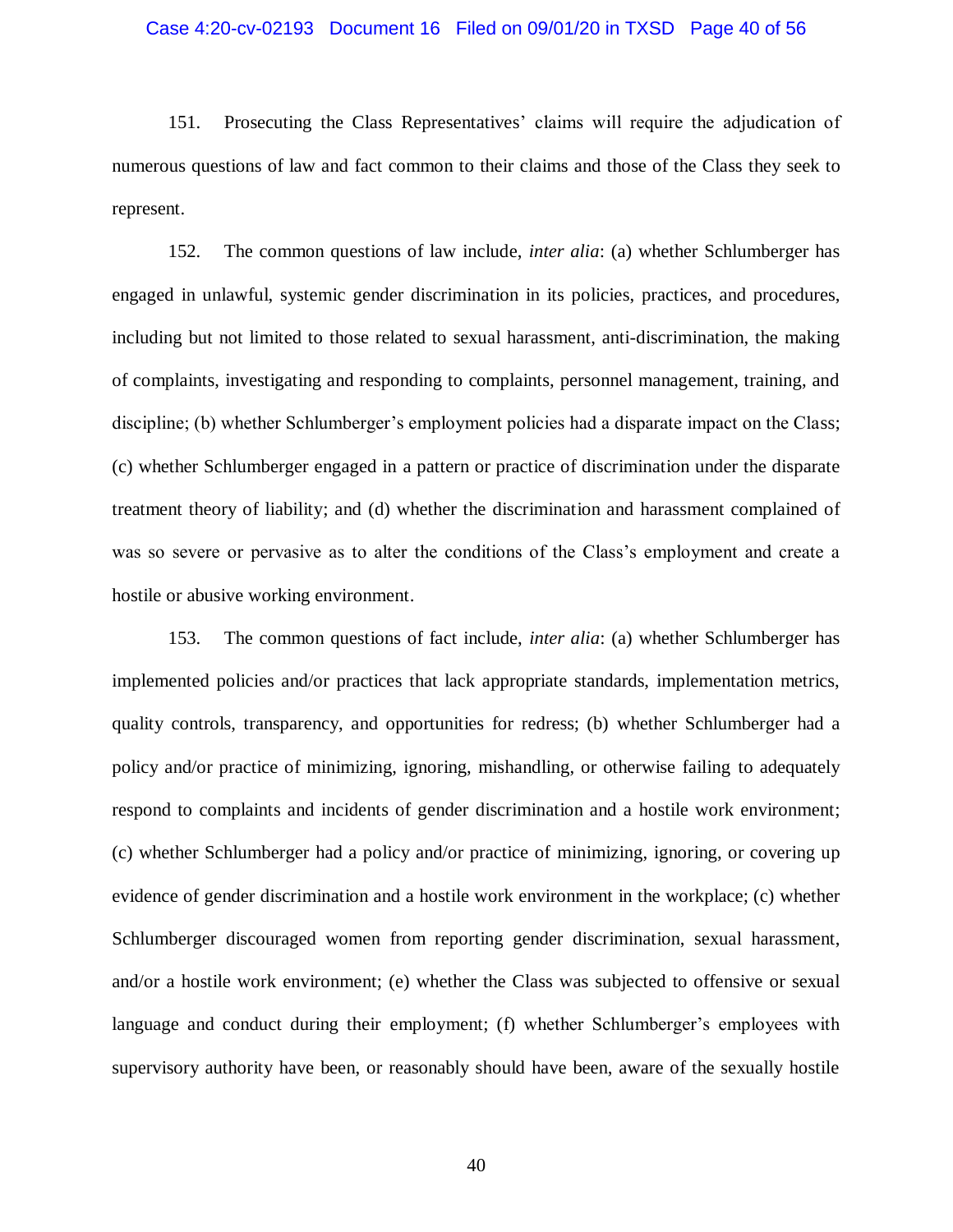#### Case 4:20-cv-02193 Document 16 Filed on 09/01/20 in TXSD Page 41 of 56

work environment for class members; (g) whether the instances of sexual harassment were so severe or pervasive as to alter the conditions of the Class's employment and create a hostile or abusive working environment; (h) whether Schlumberger exhibited an unreasonable delay in discovering and remedying the environment; (i) whether the Class worked in an environment highly permeated with sexually offensive and degrading behavior, e.g. whether the Class worked in a highly sexualized atmosphere in which crude and offensive sexual behavior is common and employees see that it is normative; (j) whether the harassment occurred because of gender; and (k) whether Schlumberger's policies and practices exposed the Class to an unreasonable risk of harm.

154. Upon information and belief, the Company's employment policies, practices, and procedures are not unique or limited to any office or job site; rather, they apply uniformly and systematically to employees throughout the Company, occurring as a pattern or practice at Schlumberger rigs. They thus affect the Class Representatives and Class Members in the same ways regardless of the location or job site in which they work.

#### **E. Typicality of Claims and Relief Sought**

155. The Class Representatives are members of the Class they seek to represent. The Class Representatives' claims are typical of the claims of the proposed Class. The Class Representatives possess and assert each of the claims they assert on behalf of the proposed Class. They pursue the same factual and legal theories and seek similar relief.

156. Like members of the proposed Class, the Class Representatives are women who were employed by Schlumberger during the liability period.

157. The Class Representatives and the Class Members all share the same essential characteristics. The acts and omissions to which Defendants subjected the Class Representatives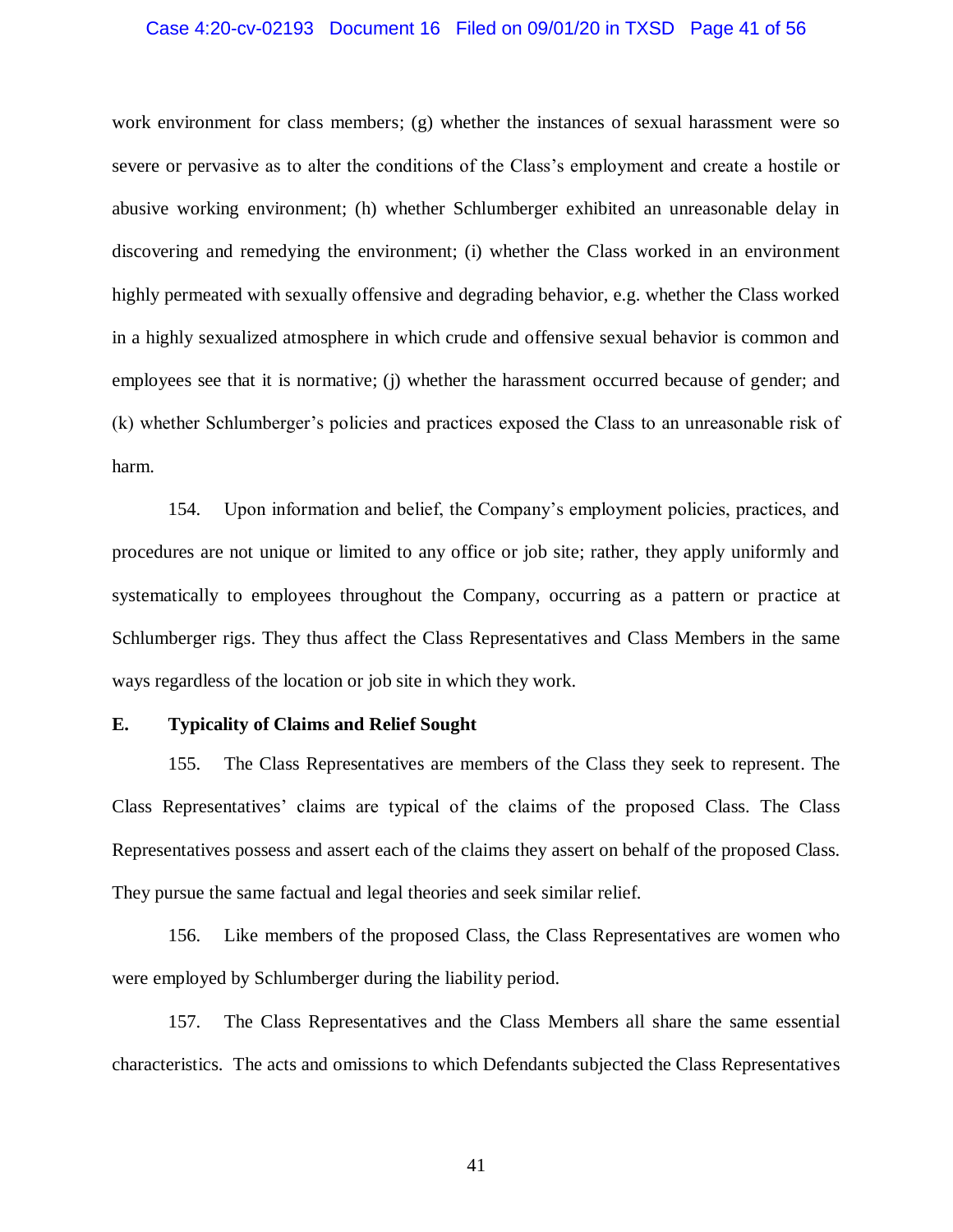#### Case 4:20-cv-02193 Document 16 Filed on 09/01/20 in TXSD Page 42 of 56

and the Class applied universally within the Class and were not unique to any Class Representative or Class Member.

158. The Class Representatives and the Class have experienced differential treatment and conduct that gives rise to a hostile work environment. This differential treatment occurs as a pattern and practice throughout all locations and work sites of the Company and has affected the Class Representatives and the Class Members in the same or similar ways.

159. Schlumberger's failures, omissions, and inactions have affected the Class Representatives and the Class Members in the same or similar ways. Schlumberger has failed to create adequate policies and procedures to ensure its employees comply with anti-discrimination laws and has failed to adequately discipline men when they violate anti-discrimination laws. Schlumberger has failed to create adequate policies and procedures to ensure that women are protected from discrimination and/or a hostile work environment and have opportunities for redress. Schlumberger has failed to respond adequately or appropriately to evidence and complaints of discrimination. The Class Representatives and Class Members have been affected in the same or similar ways by the Company's failure to implement adequate procedures to detect, monitor, and correct this pattern or practice of discrimination.

160. The relief necessary to remedy the claims of the Class Representatives is the same as that necessary to remedy the claims of the proposed Class Members.

161. The Class Representatives seek the following relief for their individual claims and on behalf of the members of the proposed class: (a) back pay, front pay, and other equitable remedies necessary to make the employees whole from the Defendant's discrimination; (b) punitive and nominal damages to prevent and deter Schlumberger from engaging in similar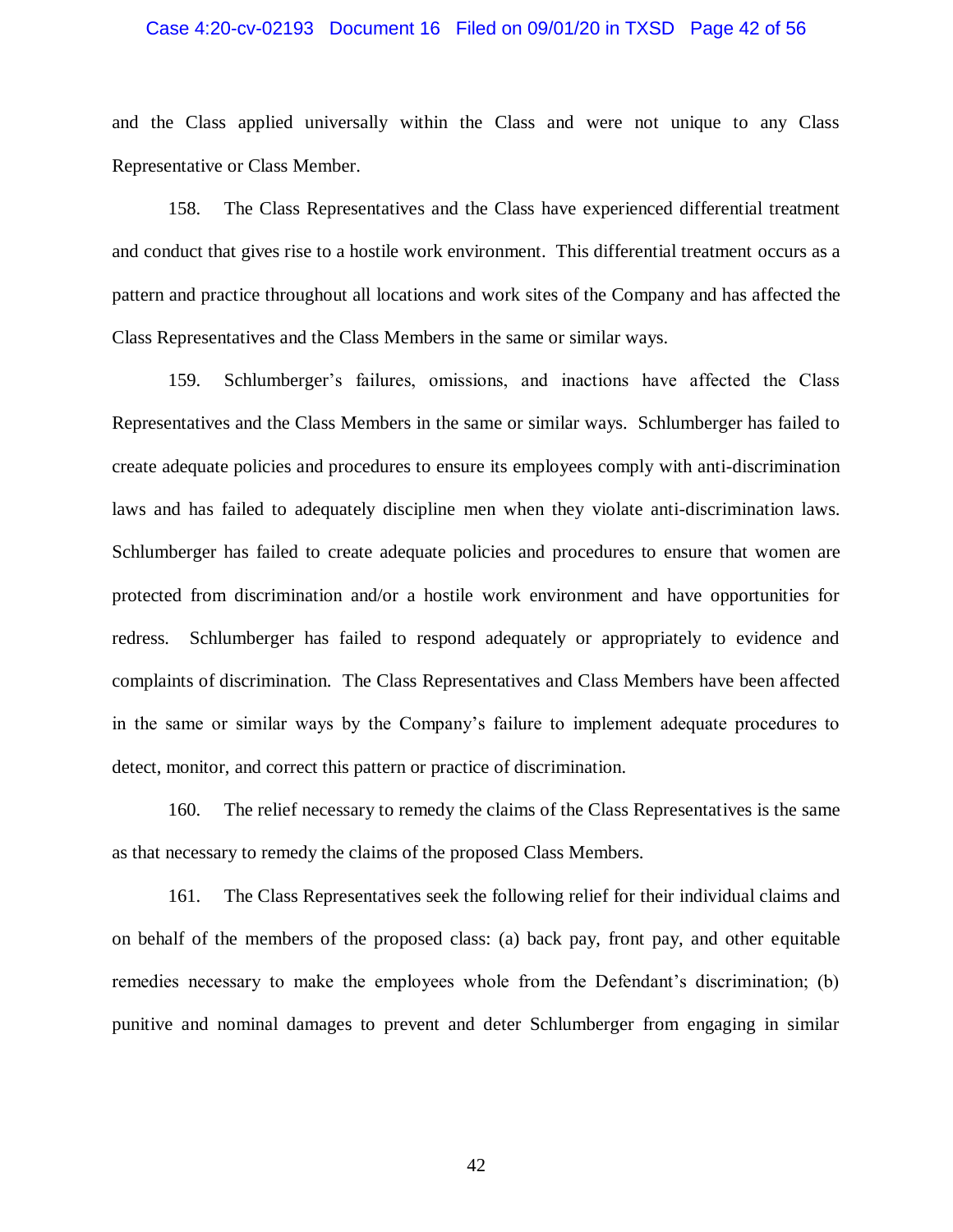#### Case 4:20-cv-02193 Document 16 Filed on 09/01/20 in TXSD Page 43 of 56

discriminatory practices in the future; (c) compensatory damages; and (d) attorneys' fees, costs and expenses.

### **F. Adequacy of Representation**

162. The Class Representatives are adequate representatives of the proposed Class.

163. The Class Representatives' interests are coextensive with those of the members of the proposed Class that they seek to represent in this case. The Class Representatives seek to remedy Schlumberger's discriminatory policies, practices, and procedures so women employees will not receive differential treatment or suffer a hostile working environment.

164. The Class Representatives are willing and able to represent the proposed class fairly and vigorously as they pursue their similar individual claims in this action.

165. The Class Representatives have retained counsel sufficiently qualified, experienced, and able to conduct this litigation and to meet the time and fiscal demands required to litigate a class action of this size and complexity. The combined interests, experiences, and resources of the Class Representatives and their counsel to litigate competently the individual and class claims at issue in this case clearly satisfy the adequacy of representation requirement of Rule 23(a)(4).

#### **G. Requirements of Rule 23(b)(3)**

166. The common issues of fact and law affecting the claims of the Class Representatives and proposed Class Members—including, but not limited to, the common issues identified above—predominate over any issues affecting only individual claims. The common issues include whether Schlumberger has engaged in gender discrimination and facilitated a hostile work environment.

167. Schlumberger has acted or refused to act on grounds generally applicable to the Class Representatives and the proposed Class by engaging in gender discrimination and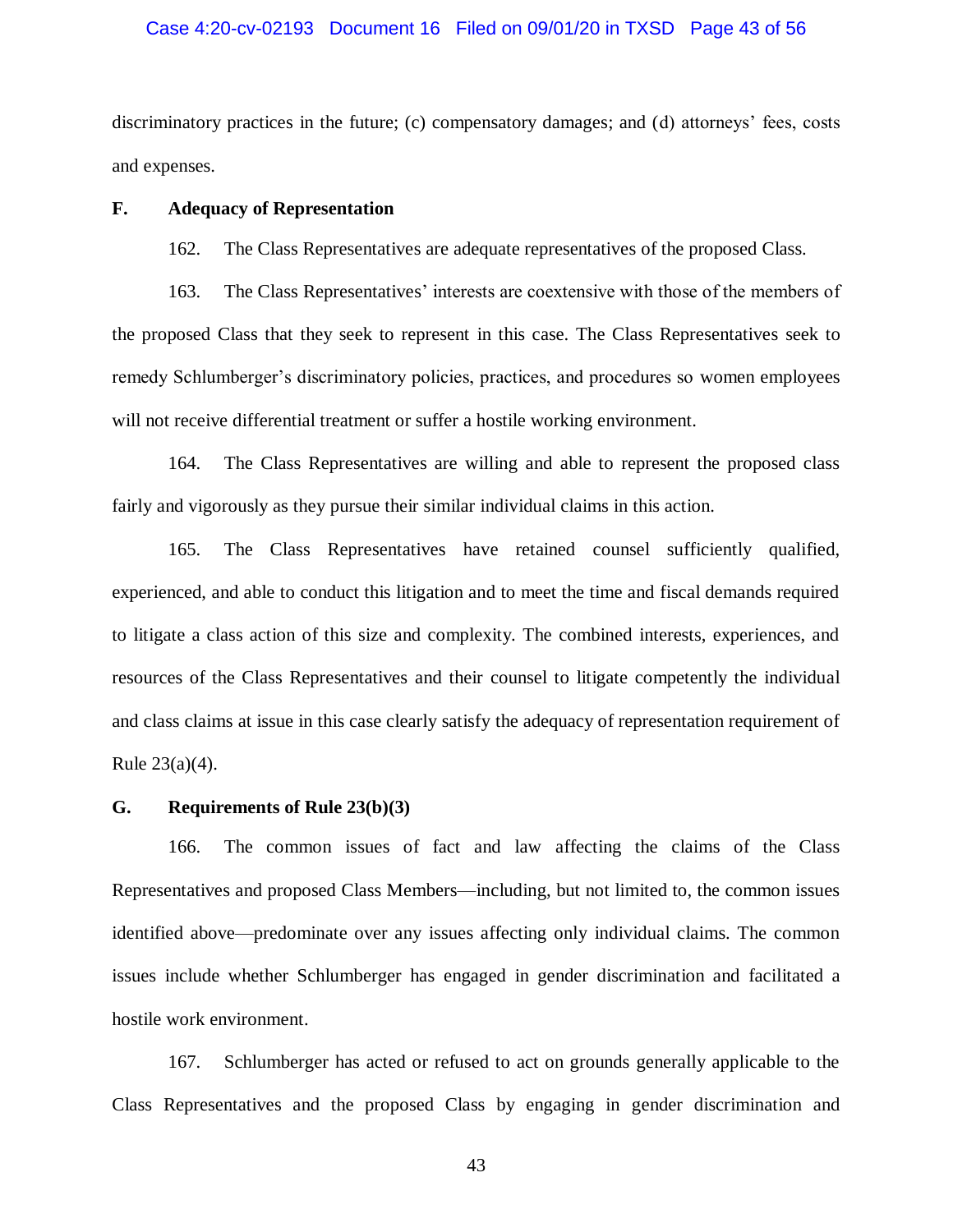#### Case 4:20-cv-02193 Document 16 Filed on 09/01/20 in TXSD Page 44 of 56

facilitating a hostile environment through its failure to adequately prevent, investigate, or respond with appropriate corrective action to evidence and complaints of a hostile work environment, sexual harassment, and gender discrimination. Schlumberger's systemic discrimination and refusal to act on nondiscriminatory grounds justify the requested relief for the Class as a whole.

168. A class action is superior to other available means for fairly and efficiently adjudicating the claims of the Class Representatives and members of the proposed Class. The cost of proving Schlumberger's pattern and practice of discrimination makes it impracticable for the Class Representatives and Class Members to pursue their claims individually.

169. By virtue of the pattern and practice of discrimination and a hostile work environment at Schlumberger, the Class Representatives and Class Members are eligible for monetary remedies for losses caused by this systemic discrimination, including back pay, front pay, compensatory damages, and other relief.

170. Additionally, or in the alternative, the Court may grant "partial" or "issue" certification under Rule  $23(c)(4)$ . Resolution of the common questions of fact and law would materially advance the litigation for all Class Members.

#### **VII. COUNTS**

# **COUNT ONE VIOLATION OF TITLE VII OF THE CIVIL RIGHTS ACT OF 1964, 42 U.S.C. § 2000(e),** *et seq.* **SEX (GENDER) DISCRIMINATION** *(On Behalf of the Plaintiffs and all Class Members)*

171. Plaintiffs re-allege and incorporate each and every allegation in this Complaint. 172. This Count is brought by the Plaintiffs individually and on behalf of all members of the Class.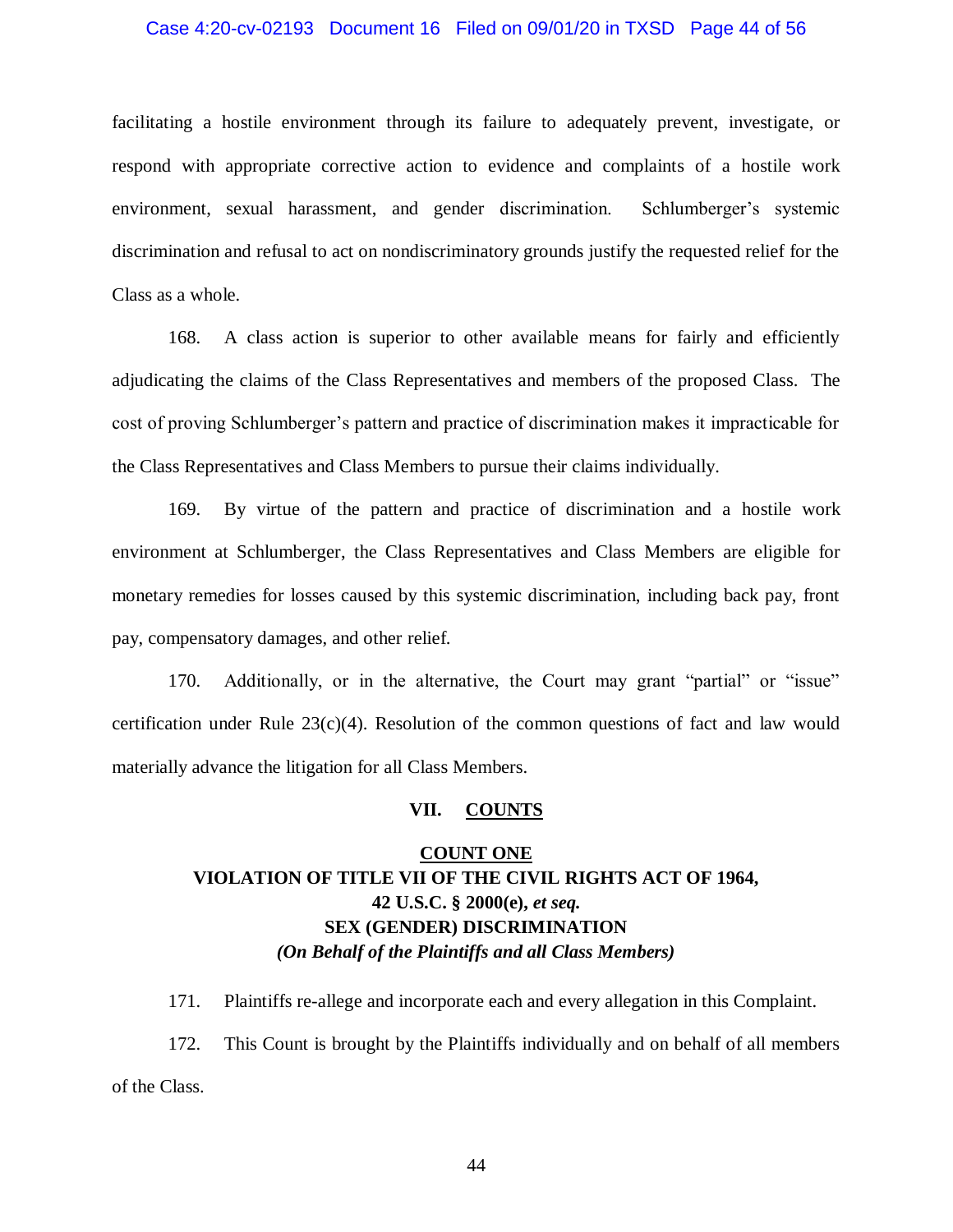#### Case 4:20-cv-02193 Document 16 Filed on 09/01/20 in TXSD Page 45 of 56

173. Schlumberger was or is an employer of the Plaintiffs and the Class Members within the meaning of Title VII.

174. Plaintiffs are members of a protected class who were qualified for their positions and strong performers at the Company.

175. Plaintiffs and other Class Members suffered adverse employment actions, including being put on leave, suspended, and/or denied work; denied or delayed advancements; written reprimands; terminations; and other adverse actions as a result of Schlumberger's discriminatory practices and policies. Plaintiff Saidman suffered adverse employment actions when Schlumberger suspended her employment and then terminated her employment. Plaintiff Cheatham suffered adverse employment actions when Schlumberger refused to staff her on any rigs (thereby reducing her compensation and preventing her from performing her job), issued her a written reprimand, denied her advancement opportunities, and terminated her employment by constructive discharge. In addition, in the case of both of Ms. Cheatham's promotions, Schlumberger delayed her advancement long after she had received the proper certifications and promotions. This treatment was in direct contrast to the experiences of similarly situated male employees. Indeed, Plaintiffs and the other Class Members were treated less well than similarly situated men.

176. Schlumberger has discriminated against the Plaintiffs and all members of the proposed Class in violation of Title VII by subjecting them to different treatment on the basis of their gender, including by engaging in intentional disparate treatment, and by maintaining uniform policies and practices that have an adverse, disparate impact on women.

177. Schlumberger has engaged in an intentional, systemic, Company-wide pattern and/or practice of discrimination by, among other things: (i) subjecting the Plaintiffs and the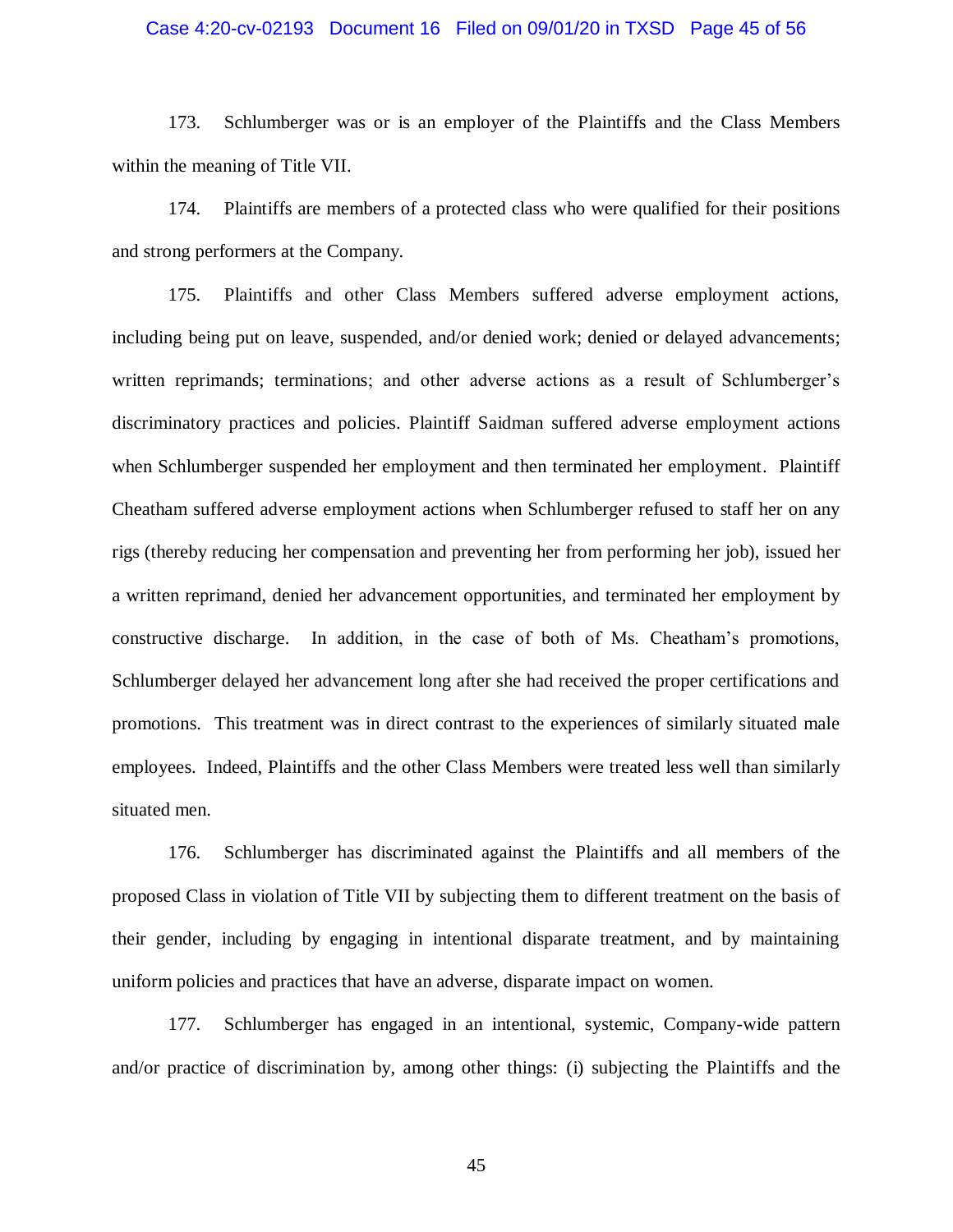#### Case 4:20-cv-02193 Document 16 Filed on 09/01/20 in TXSD Page 46 of 56

Class to differential treatment and discriminating against them in the terms and conditions of their employment, including, *inter alia,* by promoting women more slowly than men, terminating women due to their gender, putting women on leave and/or denying them work because of their gender, and denying women advancement due to their gender; (ii) minimizing, ignoring, mishandling, or otherwise failing to adequately respond to complaints and incidents of gender discrimination and a hostile work environment; (iii) discouraging women from reporting gender discrimination, sexual harassment, and/or a hostile work environment; (iv) maintaining and applying a facially discriminatory policy governing the recommended standards for field locations for women (which includes, *inter alia*, the requirement that women share living quarters with male employees and limitations on the career opportunities available to women by providing that only men will be assigned to certain worksites); and (v) other forms of discrimination. Schlumberger enacted and carried out these practices and policies in an intentionally discriminatory manner. These policies and practices demonstrate both direct and indirect evidence of discrimination.

178. Further, Schlumberger's intentional pattern and/or practice of discrimination is and/or will be demonstrated through direct and indirect evidence, anecdotal evidence, specific instances of discrimination detailed by members of the Class, and upon information and belief, statistical evidence.

179. Schlumberger's policies, practices, and procedures have a disparate impact on the Plaintiffs and the Class, including, *inter alia*: Schlumberger's policy for reporting sexual harassment (which disadvantages and discriminates against women who seek to report instances of harassment, including but not limited to requiring women to, as a first step, *"politely" confront the harasser themselves*); Schlumberger's policy governing the recommended standards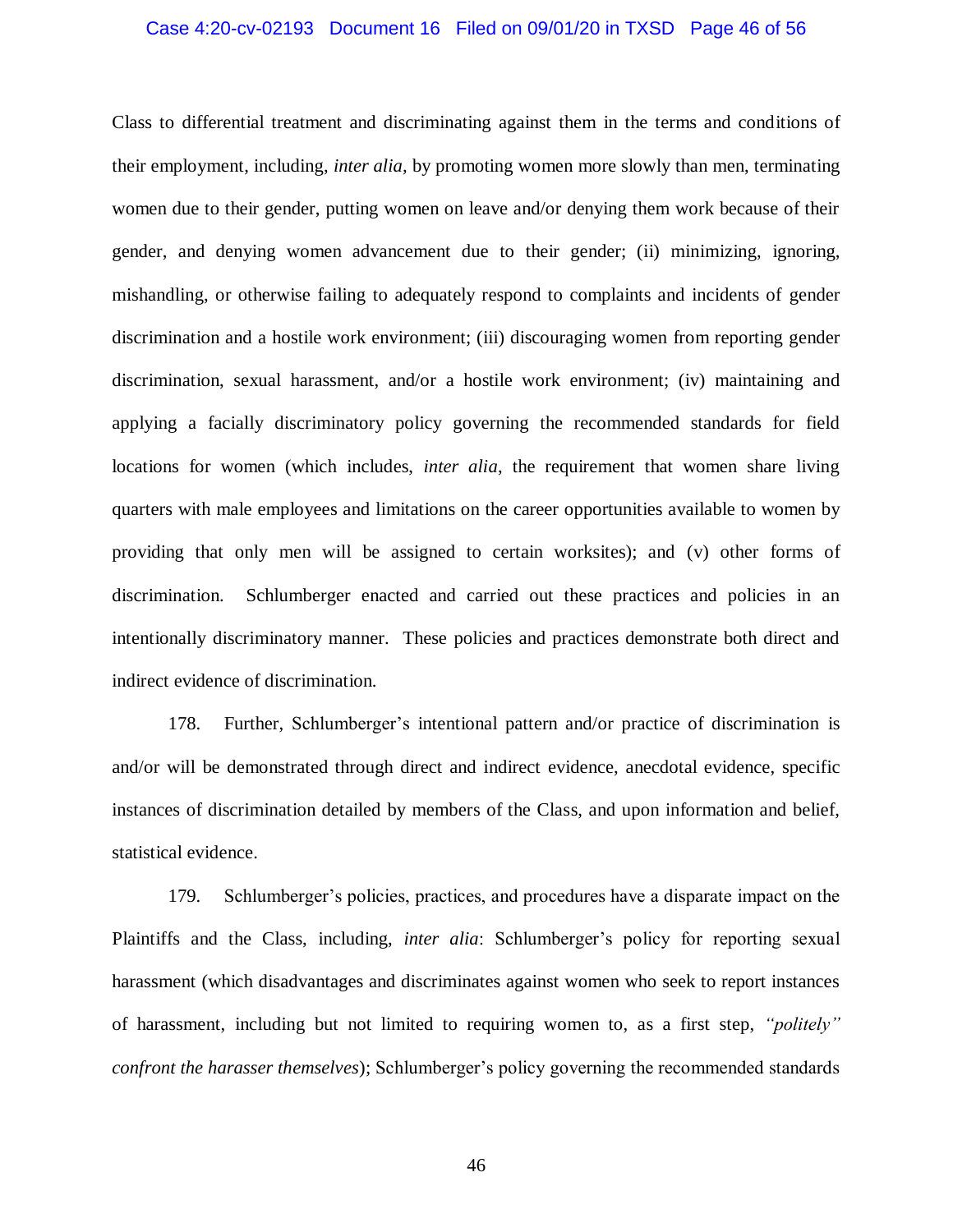#### Case 4:20-cv-02193 Document 16 Filed on 09/01/20 in TXSD Page 47 of 56

for field locations that has a disparate impact on women (which includes, *inter alia*, the requirement that women share living quarters with male employees and limitations to the career opportunities available to women by providing that only men will be assigned to certain worksites); and Schlumberger's practice of minimizing, ignoring, mishandling, or otherwise failing to adequately respond to complaints and incidents of gender discrimination and sexual harassment (which allows a culture of gender-based harassment and discrimination to continue unchecked). These foregoing common policies, practices, and/or procedures have produced an unjustified disparate impact on the Plaintiffs and the Class with respect to the terms and conditions of their employment.

180. The disparate impact of Schlumberger's policies is and/or will be demonstrated through direct and indirect evidence, anecdotal evidence, specific instances of discrimination detailed by members of the Class, and upon information and belief, statistical evidence.

181. As a result of this disparate treatment and disparate impact discrimination, Schlumberger has treated the Plaintiffs and the Class differently from and less favorably than their male colleagues. This discrimination altered the terms and conditions of the Plaintiffs' and the Class's employment.

182. Schlumberger's conduct has been intentional, deliberate, willful, malicious, reckless, and conducted in callous disregard of the rights of the Plaintiffs and the Class, entitling the Plaintiffs and all members of the Class to punitive damages.

183. Because of the continuous nature of Schlumberger's discriminatory conduct, which persisted throughout the employment of the Plaintiffs and the Class, the Plaintiffs and all members of the Class are entitled to application of the continuing violations doctrine to all violations alleged herein.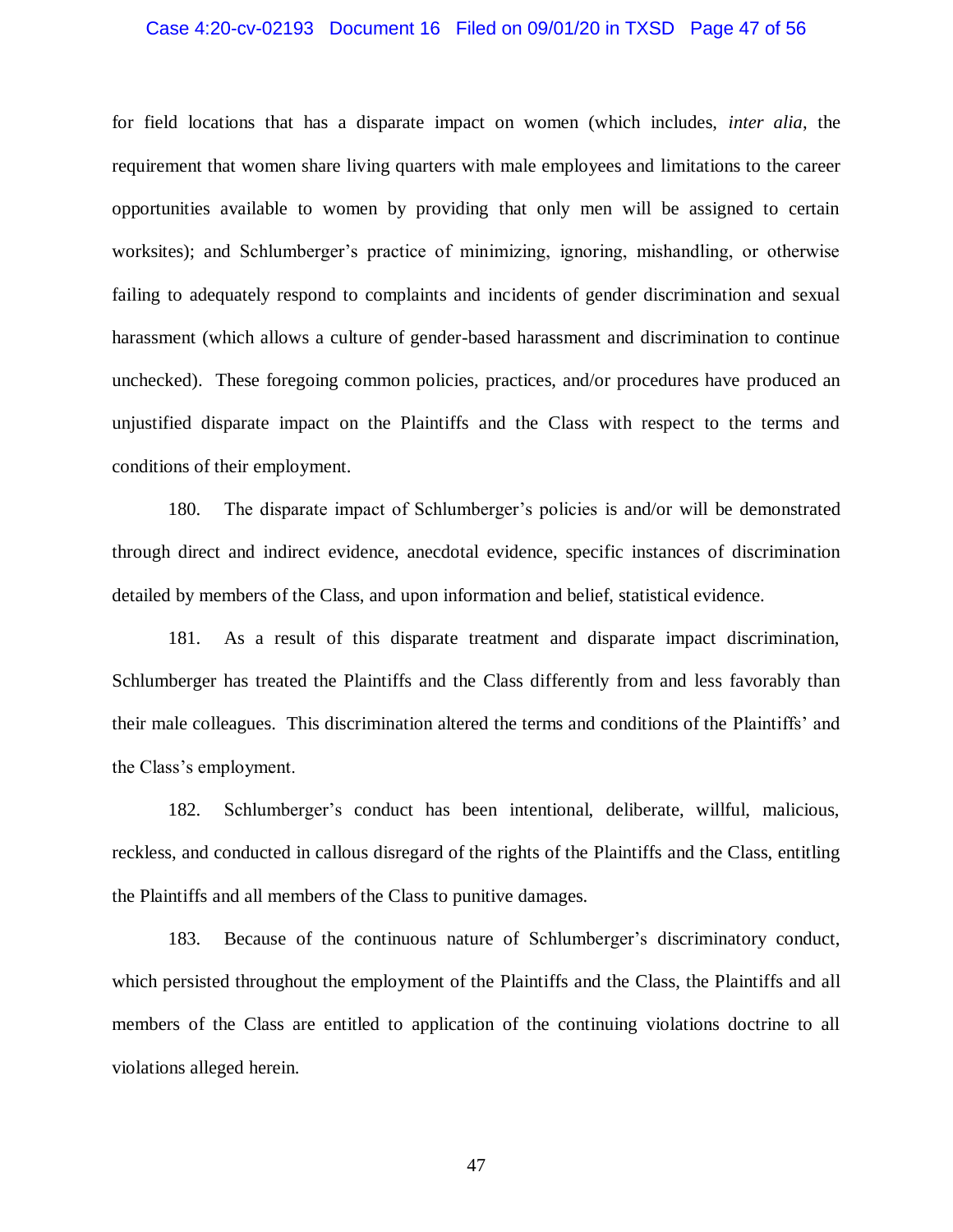#### Case 4:20-cv-02193 Document 16 Filed on 09/01/20 in TXSD Page 48 of 56

184. By reason of Schlumberger's discrimination, the Plaintiffs and the Class are entitled to all legal and equitable remedies available for violations of Title VII, including punitive damages.

185. As a result of Schlumberger's conduct alleged in this Complaint, the Plaintiffs and the Class have suffered and continue to suffer harm, including but not limited to lost earnings, lost benefits, and other financial loss, including interest.

186. As a further result of Schlumberger's unlawful conduct, the Plaintiffs and the Class have suffered and continue to suffer, *inter alia*, impairment to their name and reputation, humiliation, embarrassment, emotional and physical distress, and mental anguish. The Plaintiffs and the Class are entitled to recover damages for such injuries from Schlumberger under Title VII.

187. Attorneys' fees and costs should be awarded under 42 U.S.C. § 2000e-5(k).

# **COUNT TWO VIOLATION OF TITLE VII OF THE CIVIL RIGHTS ACT OF 1964 42 U.S.C. § 2000e,** *et seq.* **HOSTILE WORK ENVIRONMENT** *(On Behalf of the Plaintiffs and all Class Members)*

188. Plaintiffs re-allege and incorporate each and every allegation in this Complaint. 189. This Count is brought by the Plaintiffs individually and on behalf of all members

of the Class.

190. Schlumberger was or is an employer of the Plaintiffs and the Class Members within the meaning of Title VII.

191. The Plaintiffs and the Class were subjected to unwelcome harassment on the basis of their gender, including but not limited to inappropriate, offensive, and/or discriminatory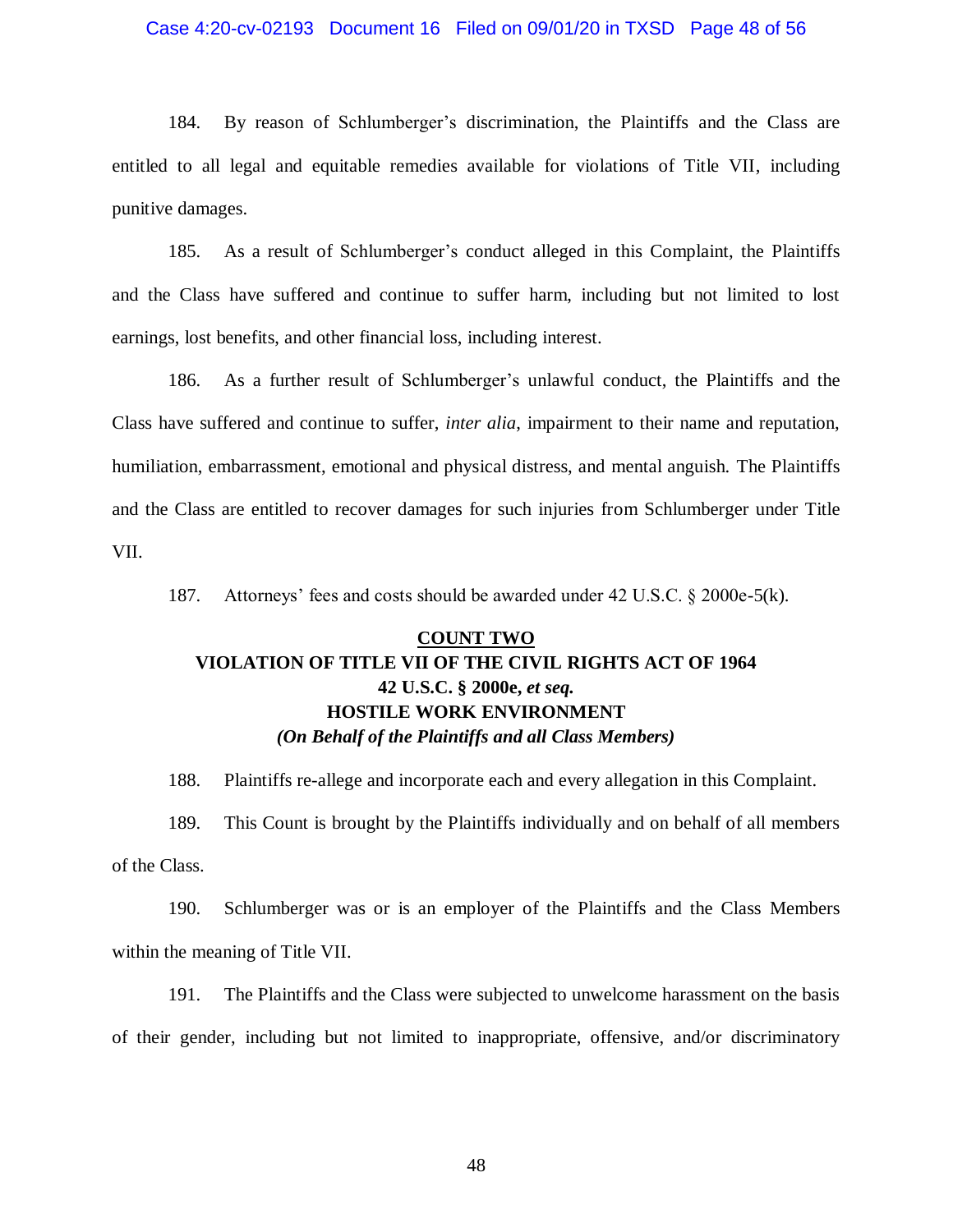#### Case 4:20-cv-02193 Document 16 Filed on 09/01/20 in TXSD Page 49 of 56

gendered comments and unwelcome touching. This unwelcome harassment was both subjectively and objectively hostile and/or abusive.

192. This unwelcome harassment on the basis of gender is and/or will be demonstrated through direct and indirect evidence, anecdotal evidence, specific instances of discrimination detailed by members of the Class, Schlumberger's uniform common practices and policies (including, *inter alia*, Schlumberger's common practice of discouraging, minimizing, ignoring, mishandling, or otherwise failing to adequately respond to complaints and incidents of harassment (which allows a culture of gender-based harassment and discrimination to continue unchecked) and Schlumberger's policy for reporting harassment, which requires women to, as a first step, "politely" confront the harasser themselves and warns women that, "[g]iven the nature of this type of discrimination, Schlumberger also recognizes that false accusations of harassment can have serious effects on innocent individuals"), and, upon information and belief, statistical evidence.

193. Further, the harassment was common and tolerated by Schlumberger. As one Schlumberger Human Resources representative admitted, the Company knows that women will be sexually harassed because "this is a man's industry."

194. The harassment that the Plaintiffs and the Class were subjected to was so severe or pervasive as to alter the terms and conditions of their employment and create a hostile and/or abusive working condition. The Plaintiffs and the Class were frequently and repeatedly subjected to harassment and discriminatory conduct on the basis on their gender that was physically threatening, humiliating, and/or offensive. This conduct was so extreme that it unreasonably interfered with the Plaintiffs' and the Class's work performance. Further, this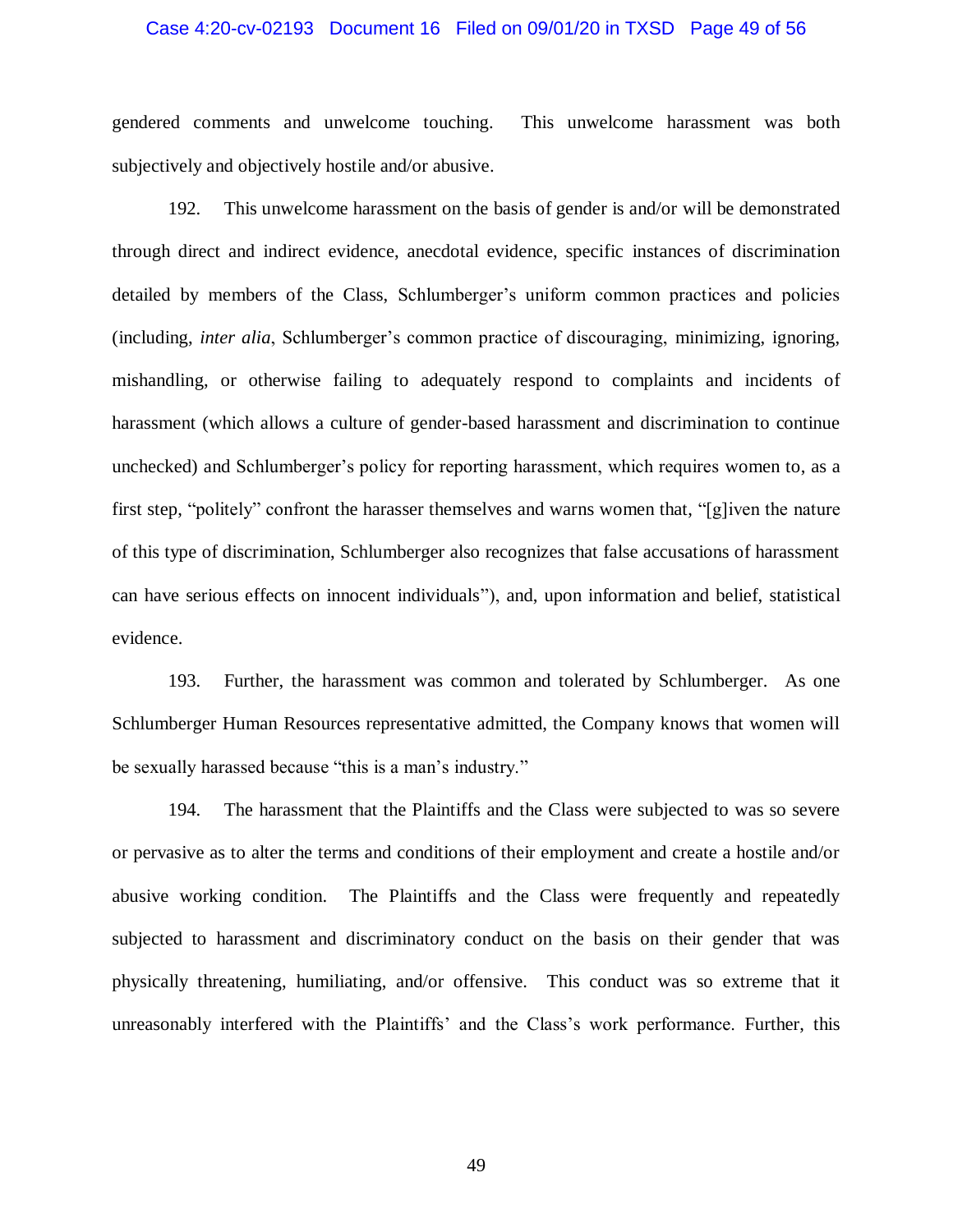#### Case 4:20-cv-02193 Document 16 Filed on 09/01/20 in TXSD Page 50 of 56

conduct amounted to a change in the terms and conditions of employment, and resulted in psychological harm.

195. As a result of the harassment, the Plaintiffs and the Class suffered an adverse employment action, up to and including termination of their employment.

196. Schlumberger and its employees with supervisory authority knew or reasonably should have known of the harassment that permeated the workplace but failed to address it or take steps to prevent and correct the harassment. Schlumberger failed to exercise reasonable care to prevent and correct the harassment and hostile work environment, even after the Plaintiffs and other Class Members complained about harassment on several occasions.

197. Schlumberger created and perpetuated a hostile work environment by, among other things, engaging in a pattern and practice of minimizing, ignoring, mishandling, or otherwise failing to adequately respond to complaints and incidents of gender discrimination and sexual harassment; implementing and maintaining a discriminatory policy for reporting sexual harassment which disadvantages and discriminates against women who seek to report instances of harassment; and discouraging women from reporting sexual harassment and/or a hostile work environment.

198. Schlumberger's conduct has been intentional, deliberate, willful, malicious, reckless, and conducted in callous disregard of the rights of the Plaintiffs and the Class, entitling the Plaintiffs and all members of the Class to punitive damages.

199. Because of the continuous nature of Schlumberger's discriminatory conduct, which persisted throughout the employment of the Plaintiffs and the Class, the Plaintiffs and all members of the Class are entitled to application of the continuing violations doctrine to all violations alleged herein.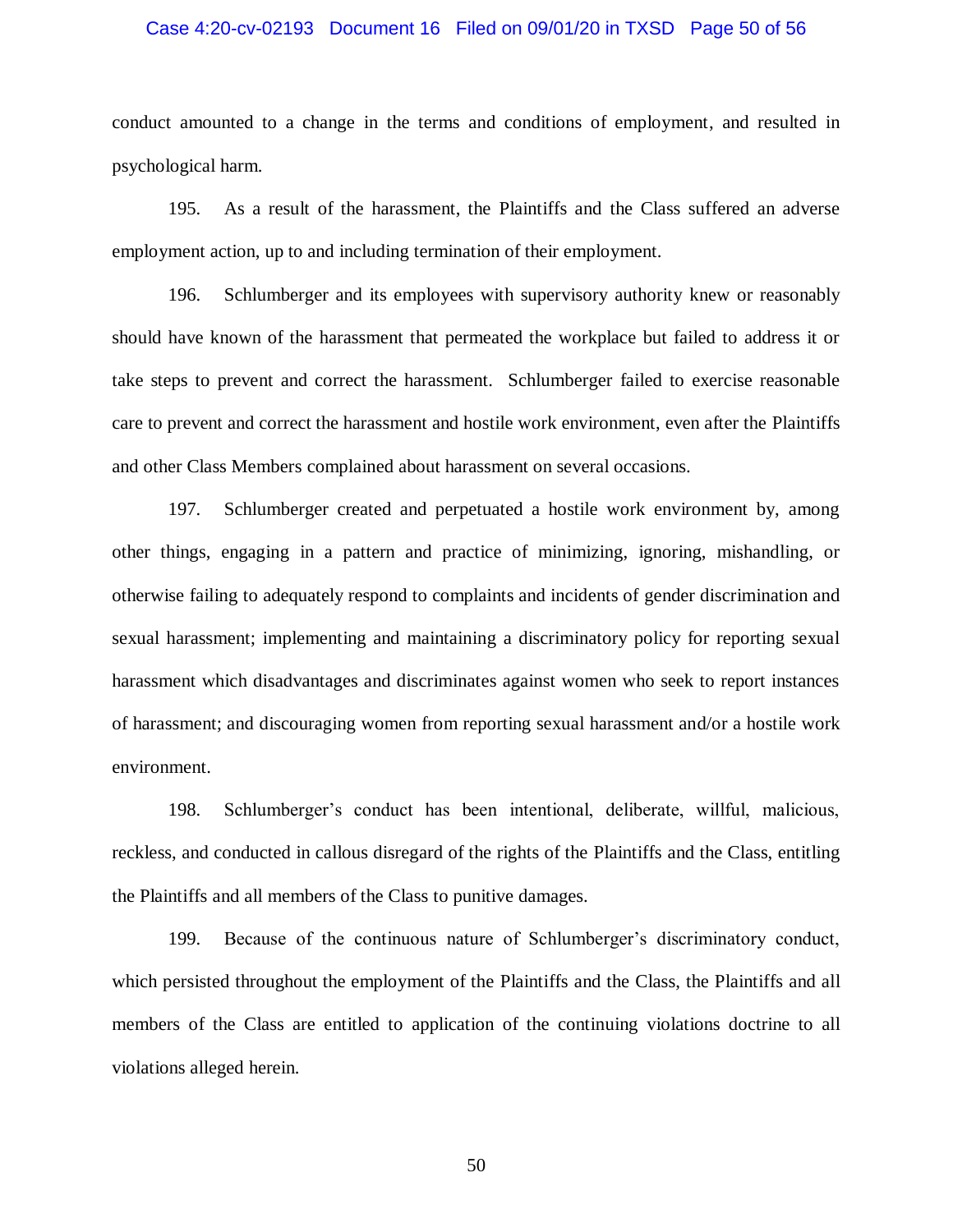#### Case 4:20-cv-02193 Document 16 Filed on 09/01/20 in TXSD Page 51 of 56

200. By reason of Schlumberger's discrimination, the Plaintiffs and the Class are entitled to all legal and equitable remedies available for violations of Title VII, including punitive damages.

201. As a result of Schlumberger's conduct alleged in this Complaint, the Plaintiffs and the Class have suffered and continue to suffer harm, including but not limited to lost earnings, lost benefits, and other financial loss, including interest.

202. As a further result of Schlumberger's unlawful conduct, the Plaintiffs and the Class have suffered and continue to suffer, *inter alia*, impairment to their name and reputation, humiliation, embarrassment, emotional and physical distress, and mental anguish. The Plaintiffs and the Class are entitled to recover damages for such injuries from Schlumberger under Title VII.

203. Attorneys' fees and costs should be awarded under 42 U.S.C. § 2000e-5(k).

# **COUNT THREE VIOLATION OF TITLE VII OF THE CIVIL RIGHTS ACT OF 1964 42 U.S.C. § 2000e-2(a),** *et seq.* **RETALIATION** *(On Behalf of Plaintiff Saidman and Plaintiff Cheatham)*

204. Plaintiffs re-allege and incorporate by reference each and every allegation contained in the previous paragraphs of this Complaint as though fully set forth herein.

205. At all relevant times, Schlumberger was an employer of the Plaintiffs within the meaning of Title VII.

206. Plaintiff Saidman engaged in protected activity that included, but is not limited to, complaining to Schlumberger about sex (gender) discrimination, religious discrimination, a hostile work environment, and retaliation.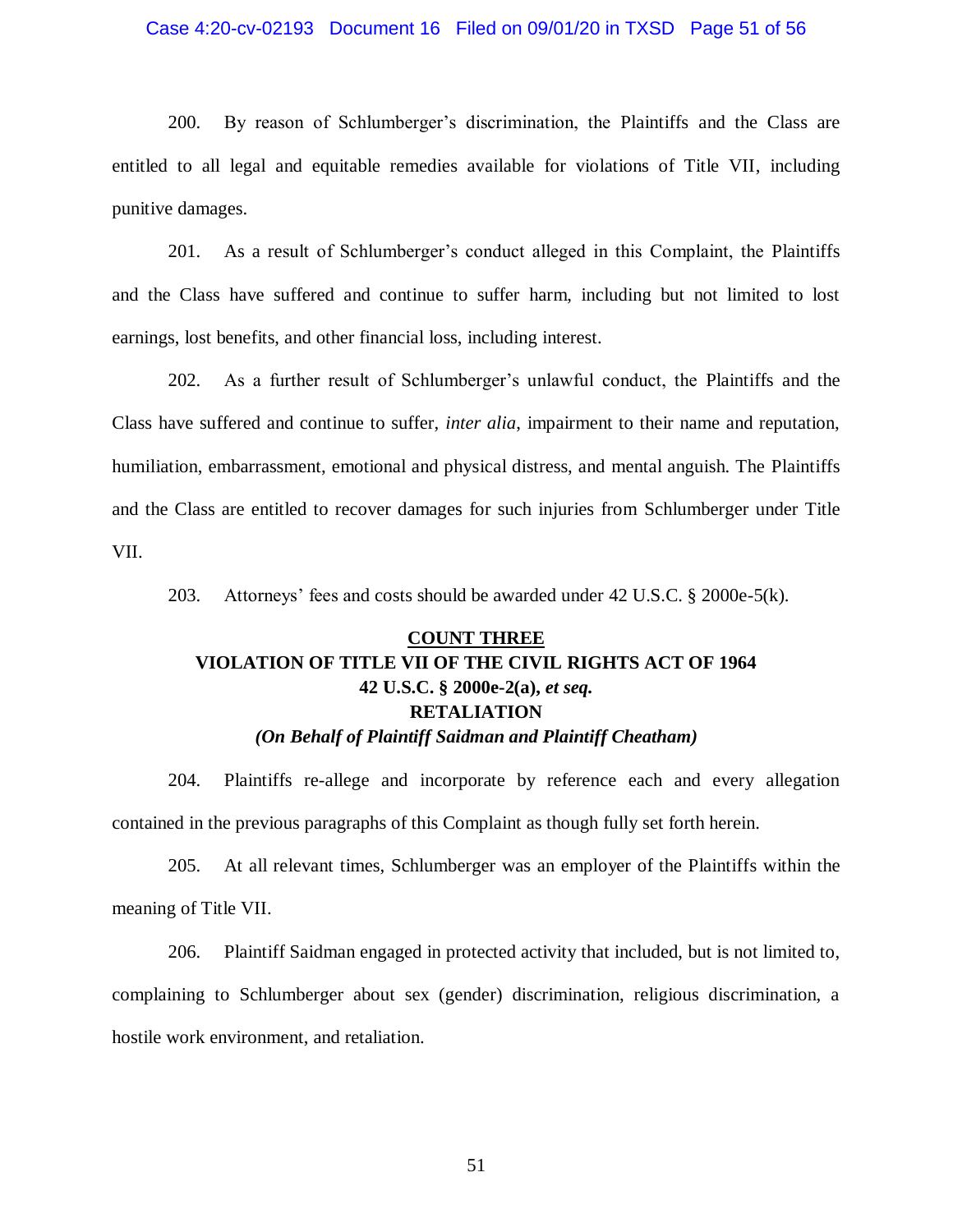#### Case 4:20-cv-02193 Document 16 Filed on 09/01/20 in TXSD Page 52 of 56

207. Plaintiff Cheatham engaged in protected activity that included, but is not limited to, complaining to Schlumberger about sex (gender) discrimination, a hostile work environment, and retaliation.

208. Schlumberger retaliated against Plaintiff Saidman by, *inter alia*, wrongfully suspending her employment and wrongfully terminating her employment.

209. Schlumberger retaliated against Plaintiff Cheatham by, *inter alia*, depriving her of adequate work (resulting in a reduction in compensation), issuing her a written reprimand, interfering in her ability to obtain a promotion, pressuring her to accept a demotion, and wrongfully terminating her employment by constructive discharge.

210. Schlumberger's retaliatory acts against Plaintiffs were a direct and proximate result of their protected activities.

211. A reasonable person would find Schlumberger's retaliatory acts materially adverse and such acts would dissuade a reasonable person from complaining or opposing discrimination.

212. Schlumberger's conduct has been intentional, deliberate, willful, malicious, reckless, and conducted in callous disregard to the rights of Plaintiffs, entitling them to punitive damages.

213. Schlumberger's actions and failures to act have caused Plaintiffs to suffer harm, including, without limitation, lost earnings, lost benefits, and other severe financial losses, as well as humiliation, embarrassment, emotional and physical distress, and mental anguish.

214. Plaintiffs are therefore entitled to all legal and equitable remedies available for violations of Title VII, including reinstatement (or front pay) and punitive damages.

215. Attorneys' fees should be awarded under 42 U.S.C. § 2000e-5(k).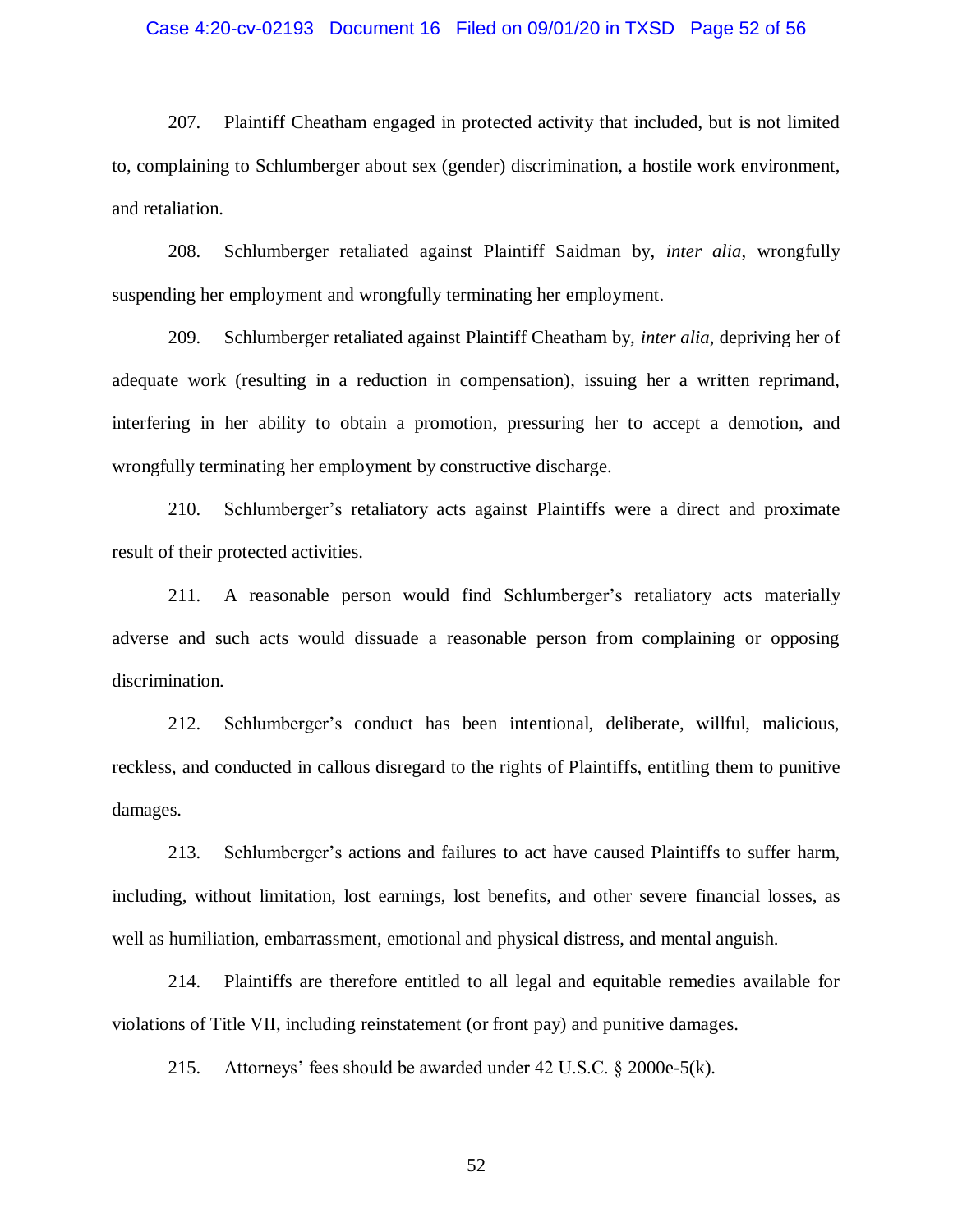# **COUNT FOUR VIOLATION OF TITLE VII OF THE CIVIL RIGHTS ACT OF 1964 42 U.S.C. § 2000e-2(a),** *et seq.***, WRONGFUL TERMINATION (DISCRIMINATION)** *(On Behalf of Plaintiff Saidman and Plaintiff Cheatham)*

216. Plaintiffs re-allege and incorporate by reference each and every allegation contained in the previous paragraphs of this Complaint as though fully set forth herein.

217. At all relevant times, Schlumberger was an employer of the Plaintiffs within the meaning of Title VII.

218. Schlumberger terminated the employment of Plaintiffs due to gender discrimination. Schlumberger's discharge of Plaintiffs was an adverse employment action that materially and adversely changed the overall terms and conditions of their employment in violation of Title VII.

219. Schlumberger terminated Plaintiff Cheatham's employment by constructive discharge due to gender discrimination. Ms. Cheatham, like any reasonable person in her position, felt compelled to resign as a result of Schlumberger's actions and inactions, including, *inter alia*, (i) reducing and effectively eliminating Ms. Cheatham's job responsibilities by refusing to staff her on any oil rigs, thus making it impossible for her to perform her job; (ii) pressure Ms. Cheatham to accept a significant demotion (which represented several steps backwards in her career) that came with a significant reduction in salary and would require relocation to Alaska; (iii) permitting the disclosure of Ms. Cheatham's discrimination complaint throughout the workplace, prompting several of her colleagues to comment that she would never be staffed on a Chevron rig again because of her complaint; (iv) making it impossible for Ms. Cheatham to obtain her promotion; (v) allowing the consistent sexual harassment and gender discrimination to which Ms. Cheatham was subjected to continue unchecked, despite her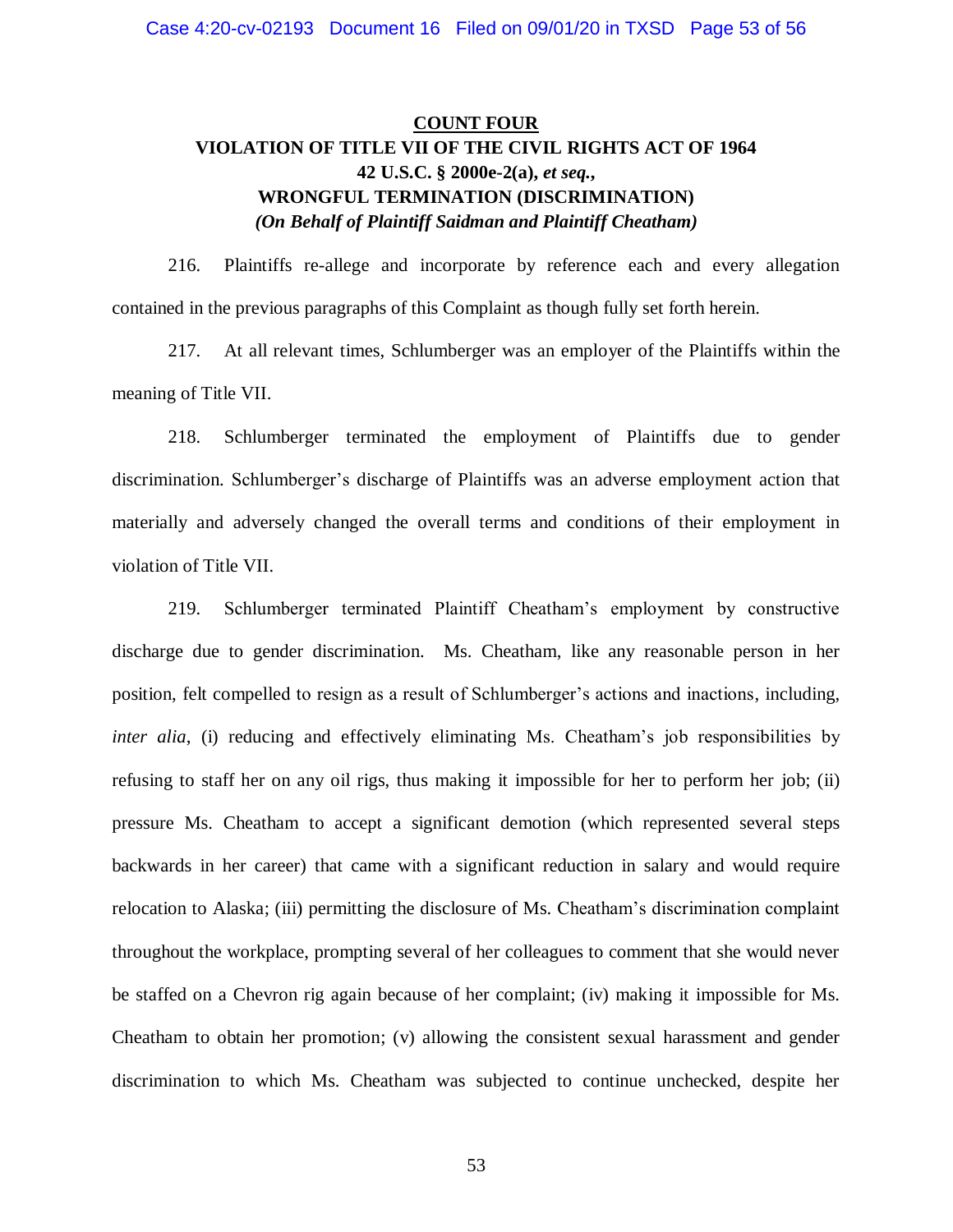#### Case 4:20-cv-02193 Document 16 Filed on 09/01/20 in TXSD Page 54 of 56

numerous complaints; and (vi) swiftly retaliating against Ms. Cheatham for reporting discrimination and harassment. These conditions rendered Ms. Cheatham's working conditions completely intolerable.

220. Schlumberger's conduct has been intentional, deliberate, willful, malicious, reckless, and conducted in callous disregard to the rights of Plaintiffs, entitling them to punitive damages.

221. Schlumberger's discharge of Plaintiffs caused them to suffer harm, including, without limitation, lost earnings, lost benefits, and other severe financial losses, as well as humiliation, embarrassment, emotional and physical distress, and mental anguish.

222. Plaintiffs are therefore entitled to all legal and equitable remedies available for violations of Title VII, including reinstatement (or front pay) and punitive damages.

223. Attorneys' fees should be awarded under 42 U.S.C. § 2000e-5(k).

## **VIII. PRAYER FOR RELIEF**

Wherefore, Plaintiffs, on their own behalf and on behalf of the Class, request the following relief:

- a. Acceptance of jurisdiction of this case;
- b. Certification of this case as a class action under Federal Rule of Civil Procedure 23, designation of the proposed Class Representatives (Plaintiff Sara Saidman and Plaintiff Jessica Cheatham) as representatives of this Class, and designation of Sanford Heisler Sharp, LLP and Shellist Lazarz Slobin LLP as Class Counsel;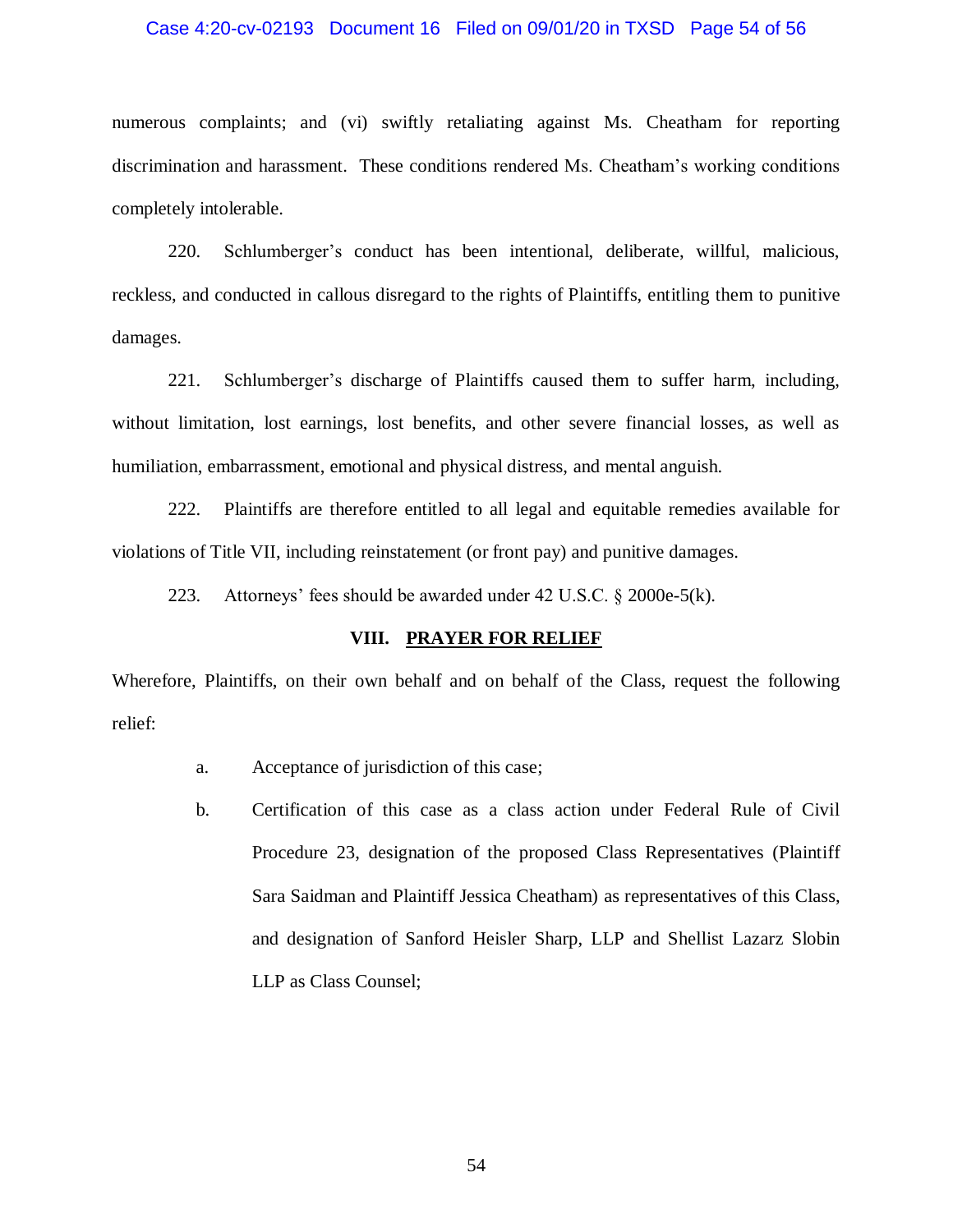- c. A declaratory judgment that the practices complained of herein are unlawful and violate, among other laws, 42 U.S.C. § 2000(e) *et seq.*, as amended; and the applicable state and local laws;
- d. An award of damages to the Plaintiffs and the Class under Title VII, including back pay, front pay (in lieu of reinstatement), compensatory damages, and punitive damages, in an amount not less than \$100,000,000;
- e. An award of litigation costs and expenses, including reasonable attorneys' fees;
- f. An award of pre-judgment and post-judgment interest; and
- g. Such other and further relief as the Court may deem just and proper.

# **IX. DEMAND FOR JURY TRIAL**

Plaintiffs demand a trial by jury of all issues triable of right to a jury.

Dated: September 1, 2020 Respectfully submitted,

*/s/ Todd Slobin* TODD SLOBIN Texas Bar No. 24002953 Federal ID No. 22701 tslobin@eeoc.net MELINDA ARBUCKLE marbuckle@eeoc.net Texas Bar No. 24080773 Federal ID No. 2629125 **SHELLIST LAZARZ SLOBIN LLP** 11 Greenway Plaza, Suite 1515 Houston, Texas 77046 Telephone: (713) 621-2277 Fax: (713) 621-0993

*-- and –*